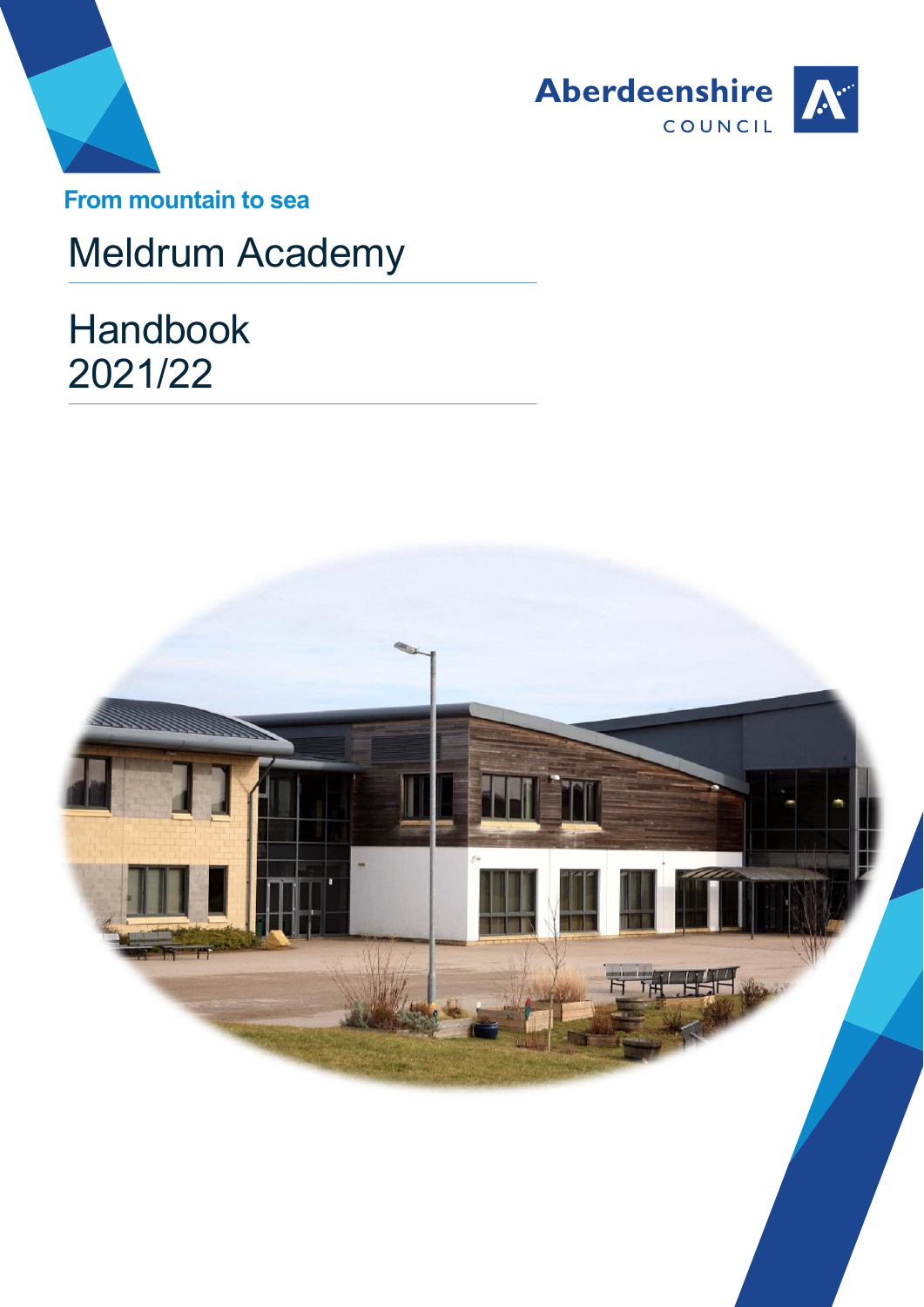|    | <b>Contents</b>                                              |    |
|----|--------------------------------------------------------------|----|
|    | <b>Introduction to Meldrum Academy</b>                       | 4  |
|    | <b>Our Vision, Values and School Ethos</b>                   | 8  |
|    | <b>Curriculum</b>                                            | 9  |
|    | <b>Assessment and Reporting</b>                              | 15 |
|    | <b>Transitions (Moving On)</b>                               | 17 |
| 1  | <b>Admissions</b>                                            | 18 |
| 2  | Placing requests & School Zones                              | 18 |
| 3  | <b>Skills Development Scotland</b>                           | 18 |
|    | <b>Support for Children and Young People</b>                 | 19 |
| 4  | Getting it Right for Every Child                             | 19 |
| 5  | Wellbeing                                                    | 19 |
| 6  | <b>Children's Rights</b>                                     | 20 |
| 7  | <b>The Named Person</b>                                      | 21 |
| 8  | <b>Educational Psychology</b>                                | 22 |
| 9  | <b>Enhanced Provision &amp; Community Resource Hubs</b>      | 22 |
| 10 | <b>Support for Learning</b>                                  | 22 |
| 11 | The Child's Plan                                             | 23 |
| 12 | <b>Child Protection</b>                                      | 24 |
| 13 | Further Information on Support for Children and Young People | 25 |
|    | <b>Parent &amp; Carer Involvement and Engagement</b>         | 26 |
| 14 | Parental Involvement and Engagement Strategy                 | 26 |
| 15 | Parental Engagement                                          | 26 |
| 16 | Communication                                                | 26 |
| 17 | ParentsPortal.scot                                           | 27 |
| 18 | Learning at Home                                             | 27 |
| 19 | <b>Parent Forum and Parent Council</b>                       | 28 |
| 20 | Parents and School Improvement                               | 28 |
| 21 | Volunteering in school                                       | 28 |
| 22 | Collaborating with the Community                             | 28 |
| 23 | <b>Addressing Concems &amp; Complaints</b>                   | 28 |
|    | <b>School Policies and Useful Information</b>                | 30 |
| 24 | Attendance                                                   | 30 |
| 25 | Holidays during term time.                                   | 31 |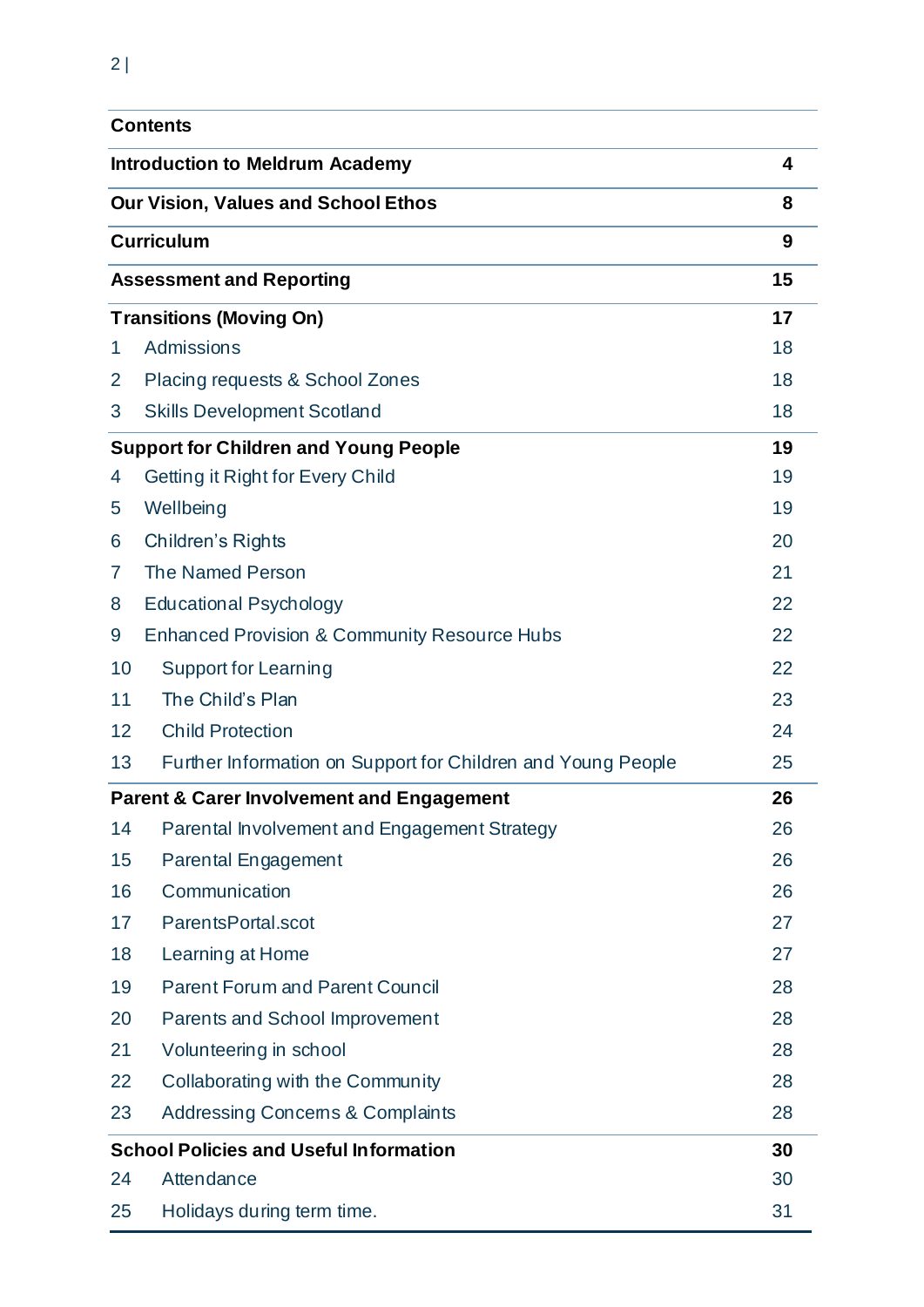|    | <b>Further Information</b>                     | 44 |
|----|------------------------------------------------|----|
| 50 | <b>ScotXed</b>                                 | 42 |
| 49 | <b>Information Sharing</b>                     | 42 |
| 48 | <b>Parental Access to Records</b>              | 42 |
| 47 | Your Data, Your Rights                         | 41 |
| 46 | The information we collect from you            | 41 |
| 45 | Data we hold and what we do with it.           | 41 |
| 44 | <b>School Off Site Excursion Insurance</b>     | 40 |
| 43 | <b>Public Liability Insurance</b>              | 40 |
| 42 | (S) Education Maintenance Allowance            | 40 |
| 41 | <b>Instrumental Tuition</b>                    | 39 |
| 40 | <b>Educational Visits</b>                      | 39 |
| 39 | <b>Exclusion</b>                               | 39 |
| 38 | Schools and Childcare - Coronavirus            | 38 |
| 37 | <b>Healthcare &amp; Medical</b>                | 37 |
| 36 | <b>School Meals</b>                            | 36 |
| 35 | Anti-bullying Guidance                         | 35 |
| 34 | Change of address and Parental Contact Details | 35 |
| 33 | <b>Storm Addresses</b>                         | 35 |
| 32 | <b>School Closure &amp; Other Emergencies</b>  | 33 |
| 31 | <b>Special Schools and Enhanced Provision</b>  | 33 |
| 30 | Early Learning & Childcare Transport           | 33 |
| 29 | <b>Privilege Transport</b>                     | 32 |
| 28 | <b>Transport</b>                               | 32 |
| 27 | <b>Clothing Grants</b>                         | 32 |
| 26 | <b>Dress Code</b>                              | 31 |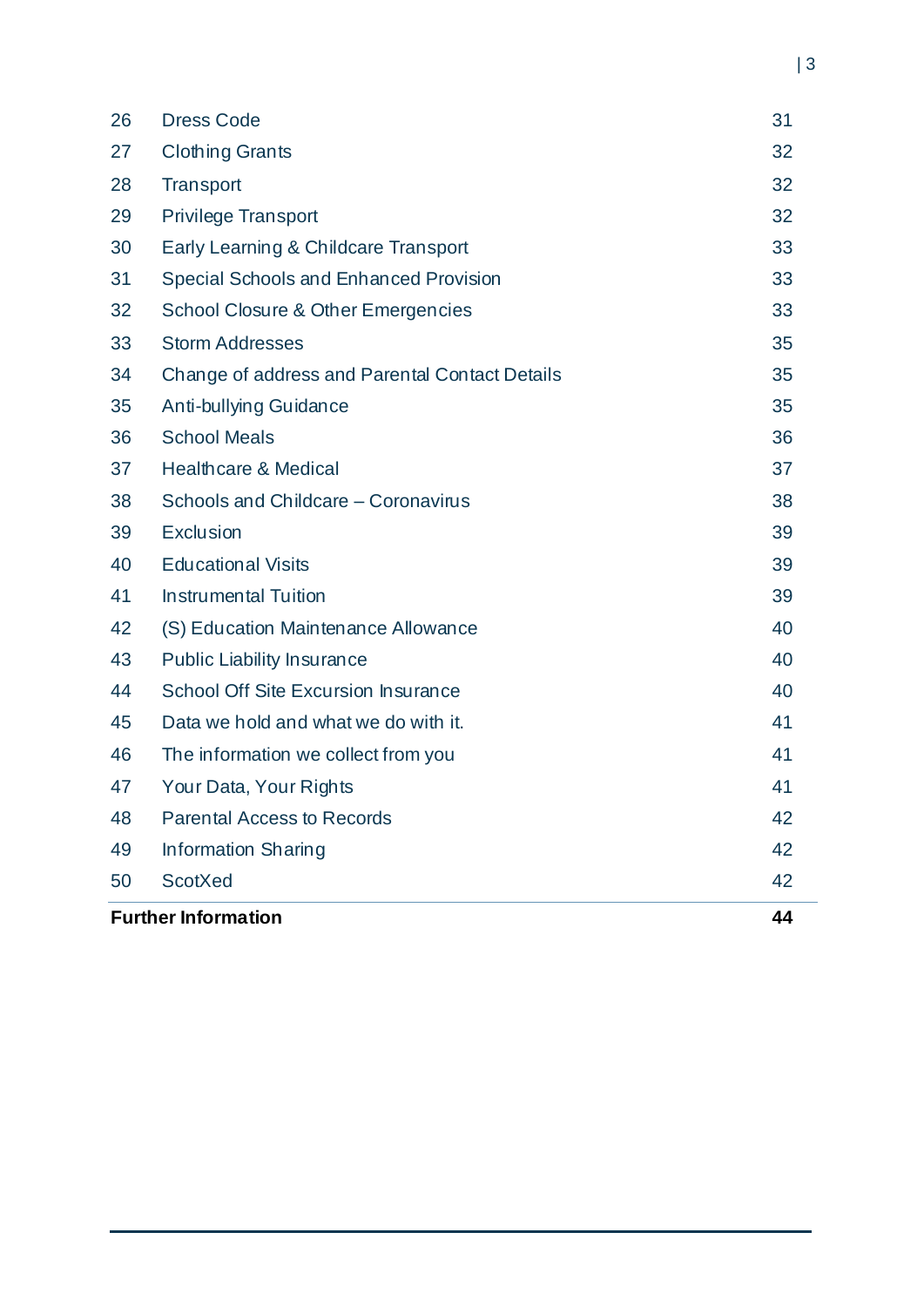All information in this handbook is correct as of October 2021

# **Introduction to Meldrum Academy**

Welcome to Meldrum Academy, an inspiring place to be, a place where all our young people are encouraged and equipped with the skills, abilities, and attitudes to face the challenges ahead. Our pupils benefit from high quality teaching, an excellent level of accommodation, first-class resources, and a wide range of opportunities within the classroom and beyond. Meldrum Academy aims to combine the finest traditions of a solid Scottish education with the very best of the new practice in teaching and learning.

At Meldrum Academy, there is no such thing as a 'typical' pupil. We work together – staff, pupils, parents, and partner agencies – to meet the needs of the individual, so that every pupil can develop his or her personal skills and talents. We recognise that life at school is not always free of difficulties, that each young person will encounter challenges within their school career. However, with an excellent level of pastoral care and pupil support, we work to instil the resilience that will allow each of our pupils to emerge from our school confident, with a strong sense of responsibility, and a wide range of skills ready for the wider world.

Ian Jackson Head Teacher

| <b>Head Teacher</b>         | lan Jackson                                 |
|-----------------------------|---------------------------------------------|
| <b>School Name</b>          | Meldrum Academy                             |
| <b>Address</b>              | Colpy Road, Oldmeldrum, AB51 ONT            |
| <b>Telephone Number</b>     | 01651 267470                                |
| <b>Email address</b>        | meldrum.aca@aberdeenshire.gov.uk            |
| Website                     | http://meldrumacademy.aberdeenshire.sch.uk/ |
| <b>Parent Council Email</b> | parentcouncilmeldrum@gmail.com              |

# **School Contact Details**

#### **Adverse weather and emergency closure**

https://online.aberdeenshire.gov.uk/Apps/schools-closures/

Information Line 0370 054 4999 02 28 20 (Please do not use this line to leave messages for the school.)

Meldrum Academy is a non-denominational six-year comprehensive Community School built to cater for the educational needs of Oldmeldrum and the surrounding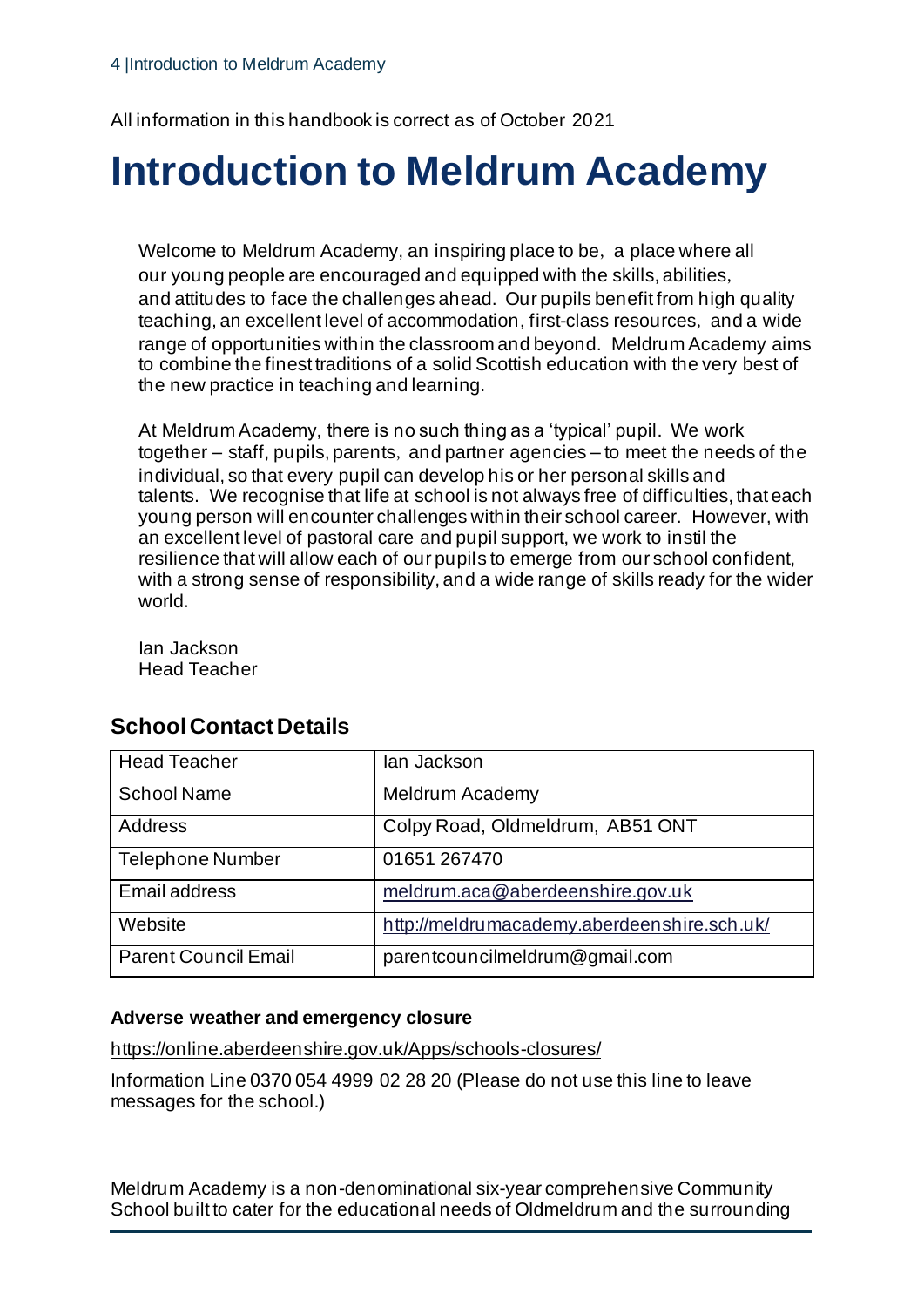community. The school is situated just outside Oldmeldrum, at the west end of the town with a current school roll of 1010 pupils. The school serves a large catchment area taking pupils from the twelve associated primary schools of Barthol Chapel, Cultercullen, Daviot, Logie Durno, Meldrum, Methlick, Old Rayne, Pitmedden, Rayne North, Rothienorman, Tarves, Udny Green.

The facilities on offer at the academy are of the finest quality. The school is equipped with an impressive game's hall, gymnasium and a fully equipped multi fitness centre. Outside there are two full sized football pitches, a rugby pitch and a 400-metre running track. There also is a floodlit astro turf pitch available for school and community use. Within the Academy there is a large multi-purpose assembly hall fully equipped with stage lights and sound for theatre performances and music concerts as well as regular assemblies. All teaching facilities are networked with up-todate ICT across all classrooms.

Close links between the school and all partner agencies allow pupils and families to be appropriately supported. The school also has a very strong business partnership group which ensures work related learning is experienced throughout the whole school.

Devolved budgets are managed in accordance with authority guidelines to support planned improvements in the school.

Page Break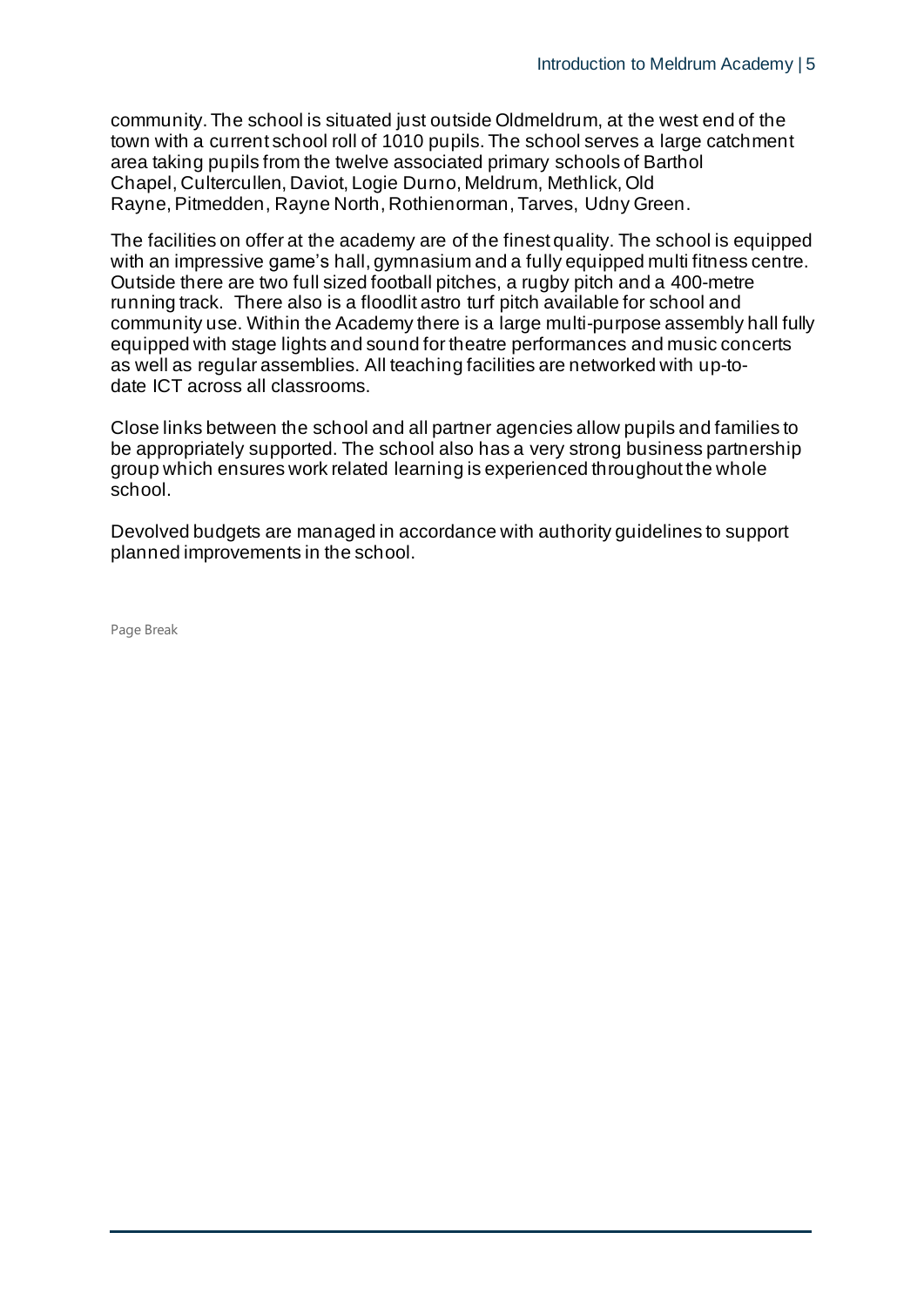#### **SCHOOL DAY**

# **Monday and Tuesday**

# **School Starts 0850, Lunch – 50 minutes, School Ends 1550**

| <b>Period</b>       | <b>Time</b> |
|---------------------|-------------|
| Period 1            | 0850-0940   |
| Period 2            | 0940-1030   |
| Period 3            | 1030-1120   |
| <b>Interval</b>     | 1120-1140   |
| Period 4            | 1140-1230   |
| Period 5            | 1230-1320   |
| Lunch               | 1320-1410   |
| Period 6            | 1410-1500   |
| Period <sub>7</sub> | 1500-1550   |

# **Wednesday, Thursday, and Friday**

# **School Starts 0853, Lunch - 50 minutes, School Ends 1520**

| <b>Period</b>       | <b>Time</b> |
|---------------------|-------------|
| Period 1            | 0853-0910   |
| Period 2            | 0910-1000   |
| Period 3            | 1000-1050   |
| <b>Interval</b>     | 1050-1110   |
| Period 4            | 1110-1200   |
| Period 5            | 1200-1250   |
| Lunch               | 1250-1340   |
| Period 6            | 1340-1430   |
| Period <sub>7</sub> | 1430-1520   |

# **STAFF LIST** *(Key Contacts)*

| <b>SENIOR MANAGEMENT TEAM</b>              |                    |                                      |  |
|--------------------------------------------|--------------------|--------------------------------------|--|
| llan Jackson<br><b>Head Teacher</b>        |                    |                                      |  |
| Lindsey Martin (Acting)                    |                    | Depute Head Teacher                  |  |
| Lorraine Finnie<br>Depute Head Teacher     |                    |                                      |  |
|                                            | Lindsay Threadgold | Depute Head Teacher                  |  |
|                                            | Sandy Smith        | Depute Head Teacher                  |  |
| Liegha Laing (Acting)                      |                    | Depute Head Teacher (Covid Recovery) |  |
|                                            | Fiona Brechin      | <b>Cluster Business Manager</b>      |  |
| <b>PRINCIPAL TEACHERS OF PASTORAL CARE</b> |                    |                                      |  |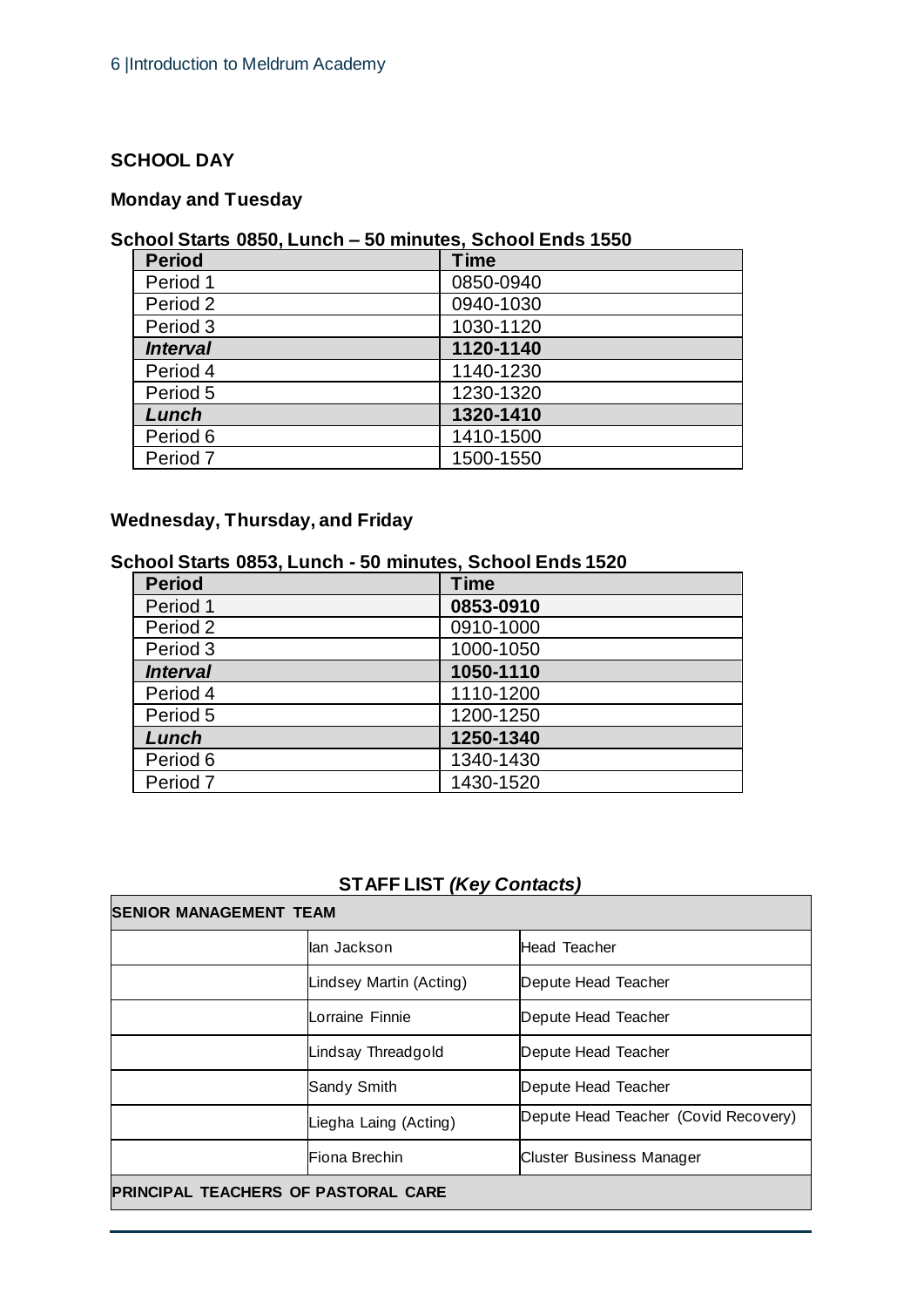|                                      | Jane Allan                                    | <b>Bruce House</b>               |
|--------------------------------------|-----------------------------------------------|----------------------------------|
|                                      | Karen Macleod                                 | Glennie House                    |
|                                      | Alison Fitzgerald                             | Slessor House                    |
|                                      | Vivienne Blevins                              | Telford House                    |
|                                      | Rory Pearce/Jemma<br>Campbell (Both acting)   | <b>Wallace House</b>             |
| <b>FACULTY HEAD TEACHERS</b>         |                                               |                                  |
|                                      | Kathryn Michie                                | ASL                              |
|                                      | Audrey Henderson (Acting)                     | <b>BCIT</b>                      |
|                                      | Liam Moffat                                   | Design                           |
|                                      | John Gerard                                   | English                          |
|                                      | <b>Andy Carder</b>                            | Health                           |
|                                      | Rebecca Jackson                               | Interdisciplinary learning / DYW |
|                                      | Alan Reid                                     | Maths                            |
|                                      | Liegha Laing / Fraser Mearns                  | Modern Languages                 |
|                                      | Linda Moggach                                 | Performing Arts                  |
|                                      | Marie Rennie / Mella Murphie<br>(Both acting) | Science                          |
|                                      | Lynn Cooper                                   | Social Subjects                  |
| <b>SUPPORT STAFF</b>                 |                                               |                                  |
| Administration                       | <b>Faye Grassick</b>                          | Admin Support Officer            |
| Technicians                          | <b>Elaine Webster</b>                         | Whole School Technician          |
|                                      | Moyra Singer/ Anne Ritchie                    | Science Technician               |
| <b>First Aid</b>                     | Anne Grieve / Felicity<br>Langtree            | <b>First Aider</b>               |
| School Nurse                         | Leo Walker, Lorraine Harcus                   | <b>NHS School Nurse</b>          |
| Library                              | <b>Kirsty Dickson</b>                         | Librarian                        |
| <b>CLD</b>                           | Rachel Lewis                                  | <b>CLD Worker</b>                |
|                                      | Julie Emslie                                  | Pupil Support Worker             |
|                                      | Gemma Mott                                    | Trainee school counsellor        |
| Robertson's Facilities<br>Management | Kevin Napier                                  | Lead Janitor                     |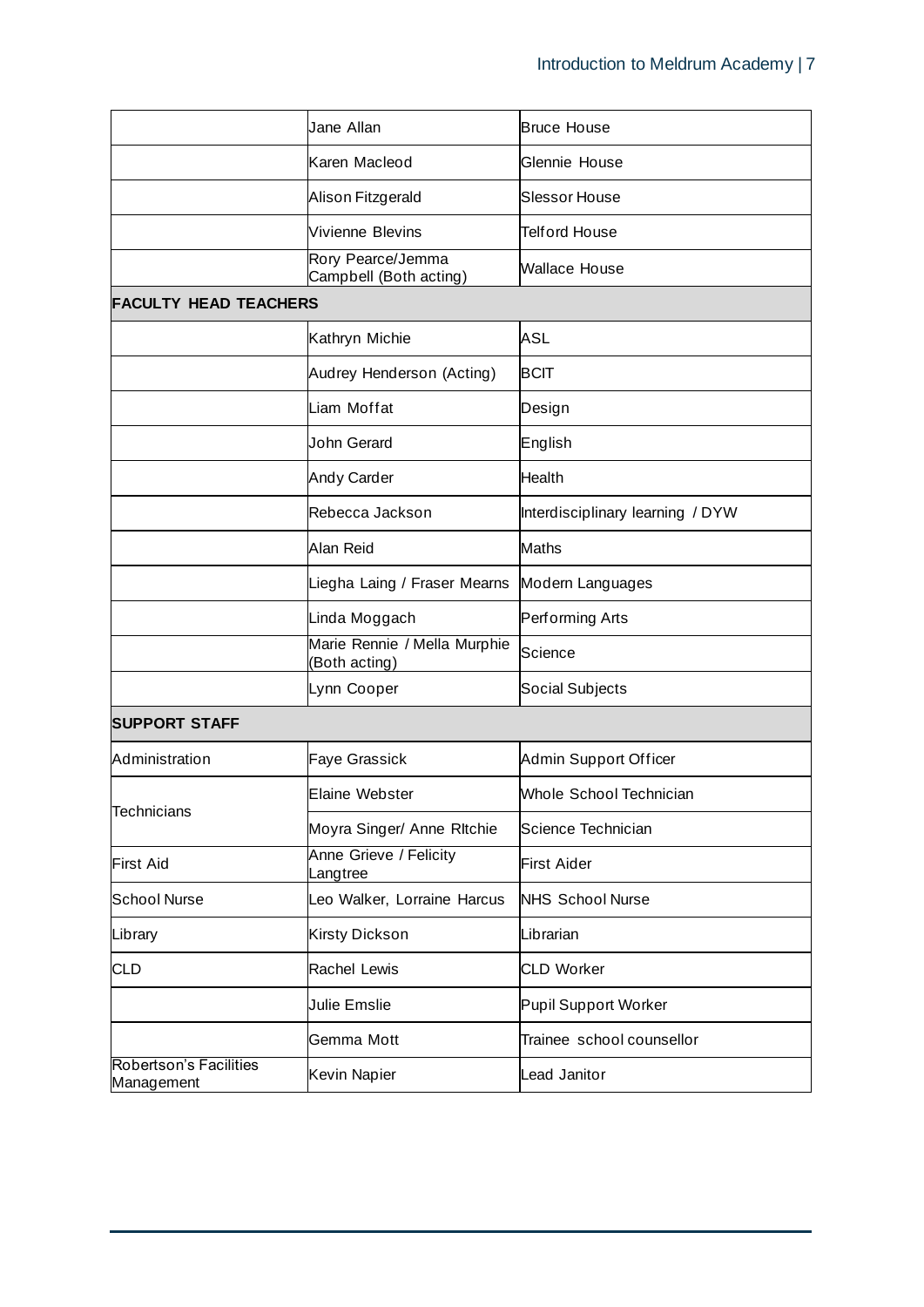# **Our Vision, Values and School Ethos**

We wish to be a school community working together for success: creating an enjoyable teaching and learning environment in which everyone is encouraged to do their best.

| <b>Our Values:</b>    | <b>Our Expectations:</b>                                                                           |
|-----------------------|----------------------------------------------------------------------------------------------------|
| Honesty               | Be truthful and dependable.                                                                        |
| Respect               | Have self-respect and<br>be considerate of the needs,<br>feelings, and rights of<br>everyone.      |
| <b>Responsibility</b> | Be accountable for<br>your actions and make a<br>positive contribution to our<br>school community. |
| Ambition              | Try to achieve the best<br>you can.                                                                |
| Resilience            | Be positive and show the<br>determination to keep trying.                                          |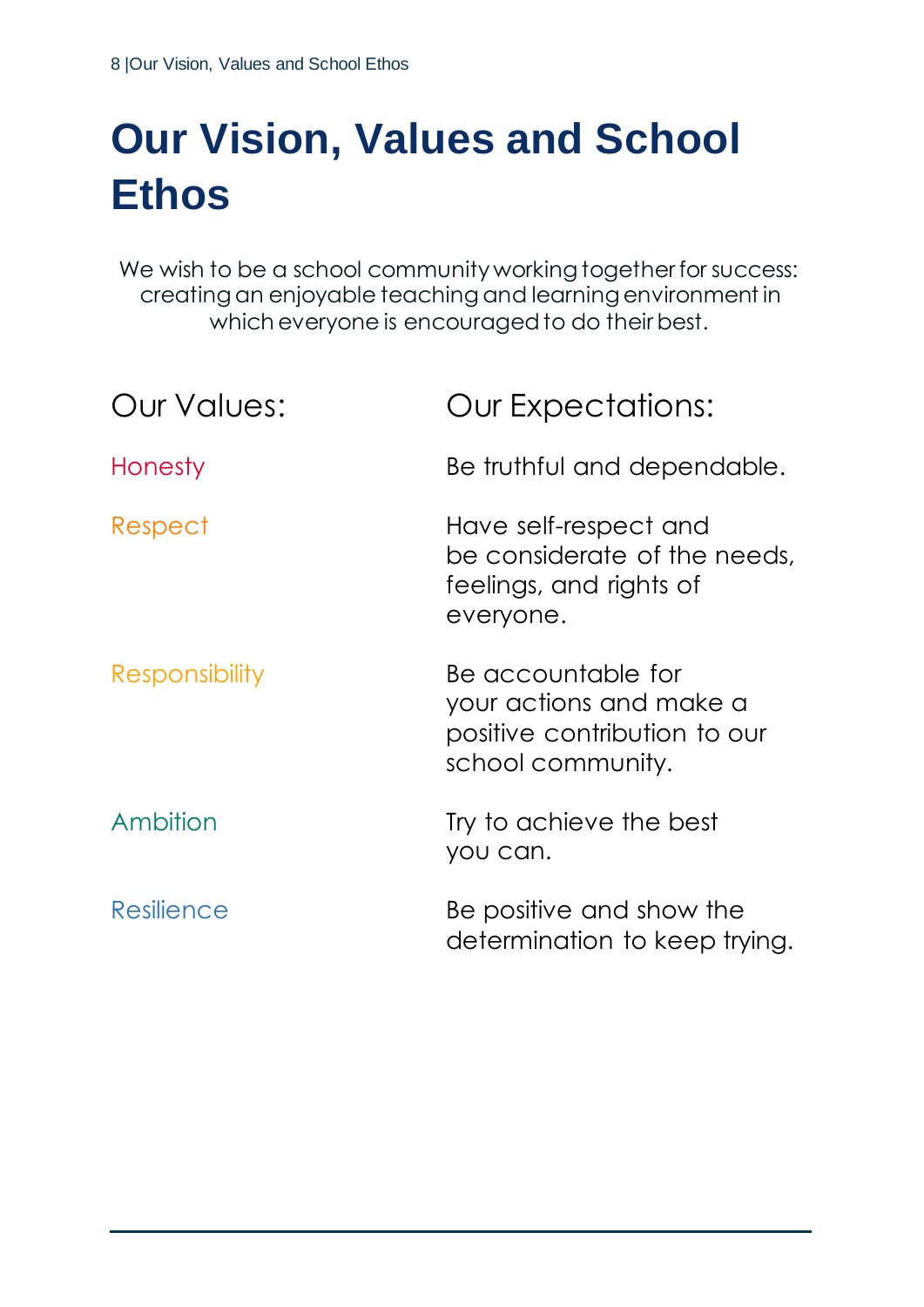# **Curriculum**

Within Meldrum Academy, we aim to provide a curriculum that is both inclusive and ambitious for all – a curriculum which is both academically challenging as well as providing opportunities to develop skills for learning, life and work.

Our curriculum will be based around the four capacities of Curriculum for Excellence – to ensure our pupils are successful learners, confident individuals, effective contributors, and responsible citizens. Our curriculum will also reflect the principles of curriculum design to ensure breadth, depth, personalisation & choice, challenge & enjoyment, progression, coherence, and relevance. We will, therefore, have a curriculum which we will adapt continuously over time to meet the needs of our pupils.

Following the principles of Curriculum for Excellence, achievement of children and young people is celebrated in its broadest sense. This means looking beyond formally assessed learning, to recognise activities like volunteering and participation in arts, sports, and community-based programmes. This approach complements the nurturing and aspirational outcomes of Getting It Right for Every Child, and our aim in Aberdeenshire to overcome inequality by Raising Attainment for All, promoting Equity and Excellence in schools, and Closing the Gap. Further information on the school's approach to Curriculum for Excellence including information for parents, can be found on the school website at: www.meldrumacademy.aberdeenshire.sch.uk

### **Curricular Areas**

- **Literacy and English Language**: Listening, Talking Reading, and Writing.
- **Numeracy and Mathematics**: Number, Money and Measure, Information Handling, Shape, Position and Movement.
- **Health & Wellbeing**: Mental, emotional, social, and physical wellbeing, Physical education, activity and sport, Food and health, Substance misuse, Relationships, sexual health and parenthood.
- **Social Studies**: People, past events and societies, People, place and environment, People, society, economy, and business.
- **Sciences**: Planet Earth, Forces, electricity and waves, Biological Systems, Materials, Topical Sciences.
- **Technologies**: Technological developments in society, Business technology skills and knowledge, Computing science, Food and textiles, Craft, design, engineering, and graphics.
- **Expressive Arts**: Music, Drama, Art and Design and Dance.
- **Religious and Moral Education**: Christianity, World Religions, Development of beliefs and values.
- **Modern Languages**: French, German and Spanish with Mandarin also available in S6.

### **Curriculum Design**

Our curriculum is designed based on the following 7 principles:

• Challenge and enjoyment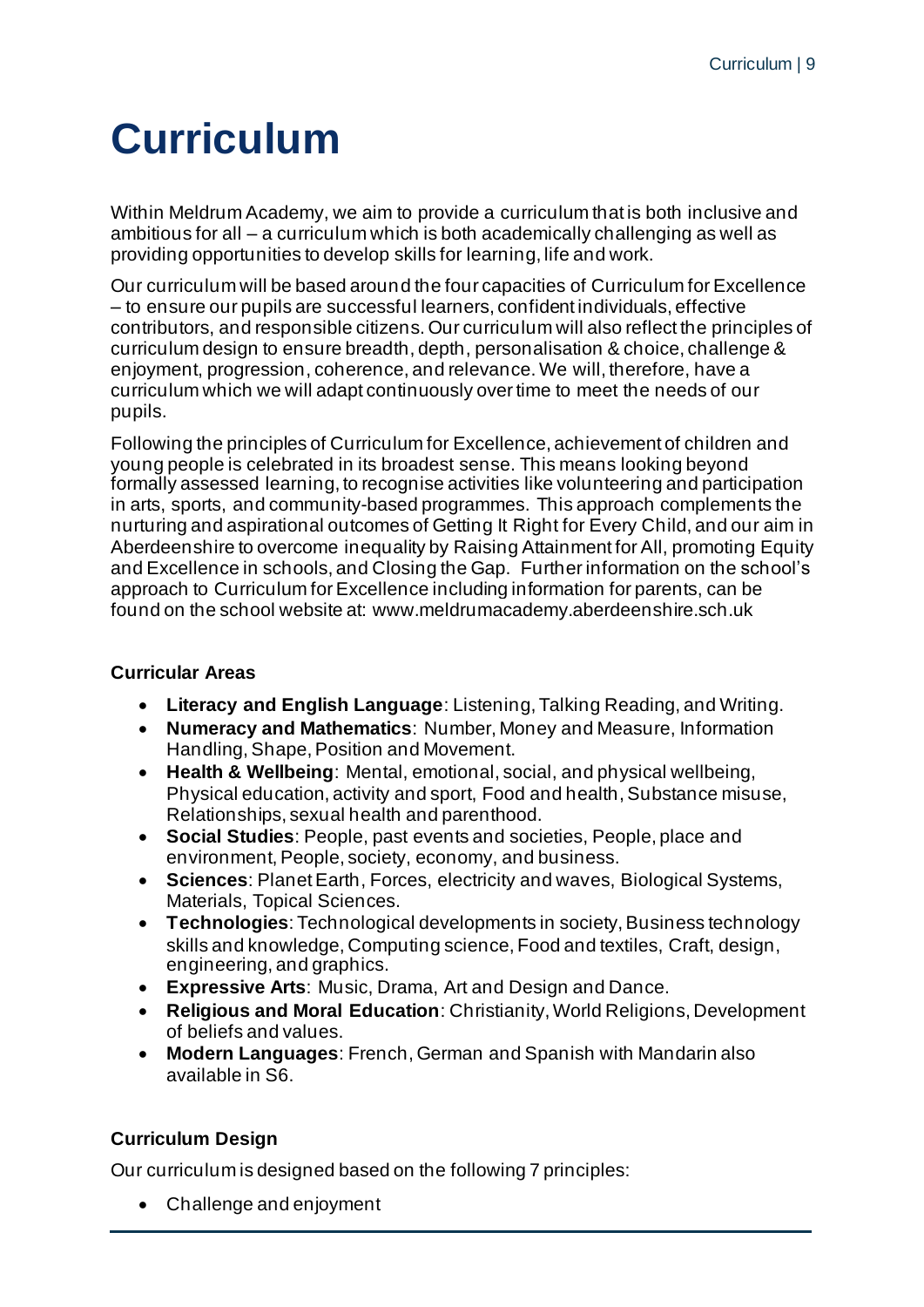- **Breadth**
- Progression
- Depth
- Personalisation and choice
- Coherence
- Relevance

#### **Developing the Young Workforce**

Developing the Young Workforce (DYW) is the Scottish Government's Youth Employment strategy to better prepare young people for the world of work.

Developing the Young Workforce is embedded in Scotland's Curriculum and along with the Curriculum for Excellence and Getting it Right for Every Child (GIRFEC) it is one the three main building blocks underpinning Scotland's education offer for children and young people.

The DYW Aberdeenshire priorities are as follows:

- Development of the **DYW Curriculum** offer including embedding the Career Education Standard Entitlements 3-18 and the further development of BGE pathways and Foundation Apprenticeships in the senior phase.
- **Skills Development** embedding skills for learning, life and work (**Metaskills**) and skills profiling
- **Partnership** Development**,** including partnership with employers
- Support for **Equalities**

As part of the 3-18 curriculum, pupils will develop skills for learning, life, and work and Skills 4.0 and Metaskills. Throughout their time in school, from Early Years onwards, all pupils will have an opportunity to engage with employers, through experiences like workplace visits, career talks, employability events and courses, work experience and curriculum based activities. They will also have the opportunity to learn about further and higher education as well as different career pathways into employment.

In S4-6, pupils will be given the opportunity to study for vocational qualifications, including Foundation Apprenticeships, alongside the more traditional qualifications.

Further information for parents on Foundation Apprenticeships can be found here

| <b>Early</b>  | The pre-school years and P1, or later<br>for some.  |
|---------------|-----------------------------------------------------|
| <b>First</b>  | To the end of P4, but earlier or later<br>for some. |
| <b>Second</b> | To the end of P7, but earlier or later<br>for some. |

#### **Curricular Levels**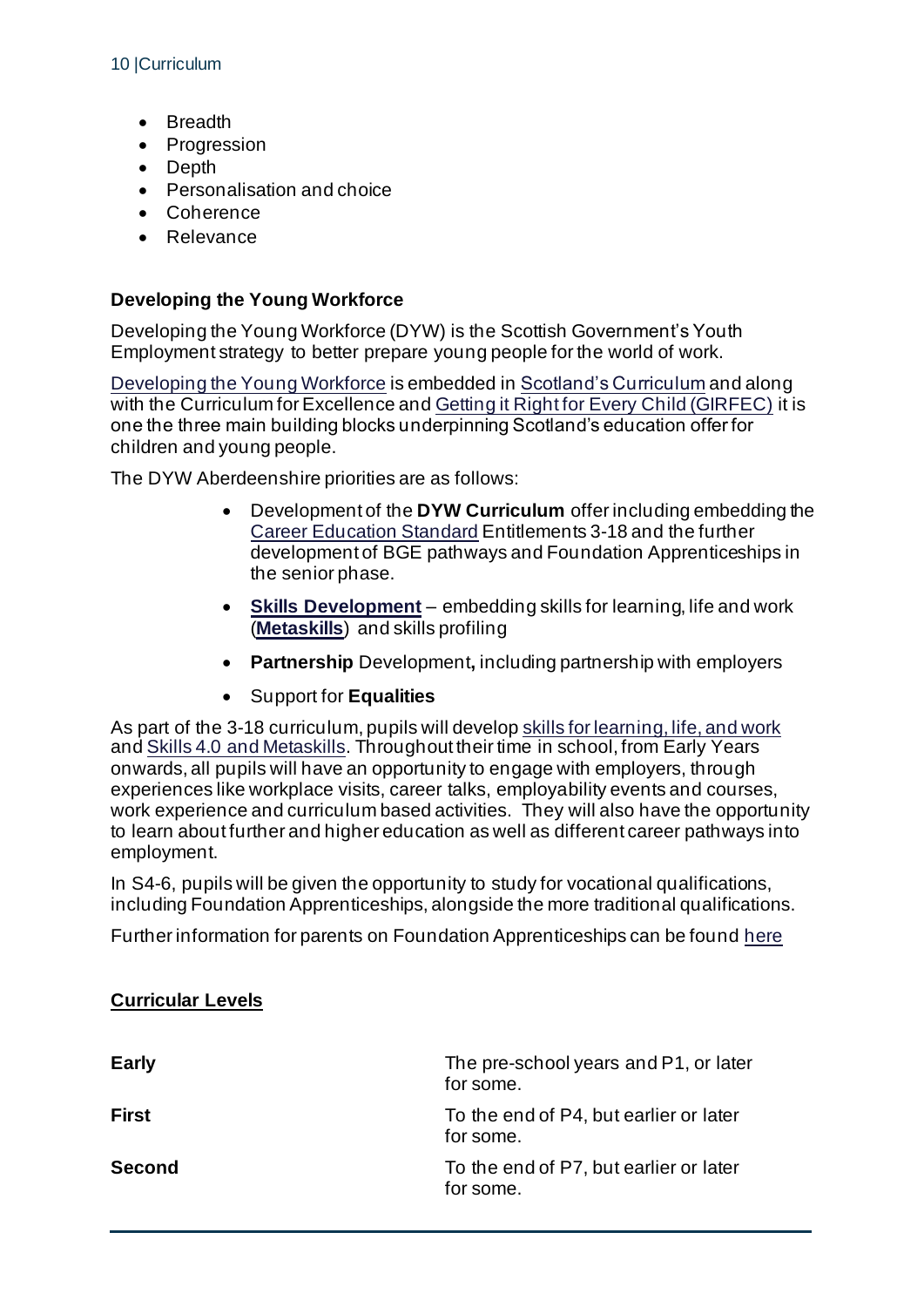**Third and Fourth S1 to S3, but earlier for some. The** fourth level broadly equates to Scottish Credit and Qualifications Framework level 4. The fourth level experiences and outcomes are intended to provide possibilities for choice and young people's programmes will not include all the fourth level outcomes.

Within Meldrum Academy, we aim to provide a curriculum that is both inclusive and ambitious for all – a curriculum which is both academically challenging and provides opportunities to develop skills for learning, life and work.

Our curriculum will be based around the four capacities of Curriculum for Excellence – to ensure our pupils are successful learners, confident individuals, effective contributors and responsible citizens. Our curriculum will also reflect the principles of curriculum design to ensure breadth, depth, personalisation & choice, challenge & enjoyment, progression, coherence and relevance. Therefore, we will have a curriculum which we will adapt continuously over time to meet the needs of our pupils.

#### **Broad General Education (S1-S3**)

Learning will take place across all eight curriculum areas from S1-S3. In S1 and S2 all pupils will follow a common course. In S3 there will be the opportunity for some personalisation when pupils make a choice to specialise within the curricular areas. This choice will be made around March in S2.

|                | Languages &<br>Literacy                                        | <b>Mathematics &amp;</b><br><b>Numeracy</b> | <b>Expressive</b><br><b>Arts</b>                       | <b>RMPS &amp;</b><br><b>Social</b><br><b>Studies</b> |
|----------------|----------------------------------------------------------------|---------------------------------------------|--------------------------------------------------------|------------------------------------------------------|
| S <sub>1</sub> | <b>English</b><br><b>Modern Language</b>                       | <b>Maths</b>                                | Art &<br><b>Design</b><br><b>Drama</b><br><b>Music</b> | <b>Social</b><br><b>Subjects</b>                     |
| S <sub>1</sub> | <b>Technologies</b>                                            | <b>Science</b>                              | <b>Health and</b><br><b>Well Being</b><br>(HWB)        | Inter<br><b>Disciplinary</b><br><b>Course</b>        |
|                | <b>Business Education</b><br>& ICT<br><b>Design &amp; Tech</b> | <b>Science</b>                              | <b>PE</b><br><b>PSE</b>                                | <b>Work related</b><br><b>Learning</b>               |

| S <sub>2</sub> | Languages &<br>Literacy                  | <b>Mathematics &amp; Expressive</b><br><b>Numeracy</b> | <b>Arts</b>            | <b>RMPS &amp;</b><br><b>Social</b><br><b>Studies</b> |
|----------------|------------------------------------------|--------------------------------------------------------|------------------------|------------------------------------------------------|
|                | <b>English</b><br><b>Modern Language</b> | <b>Maths</b>                                           | Art &<br><b>Design</b> | <b>Social</b><br><b>Subjects</b>                     |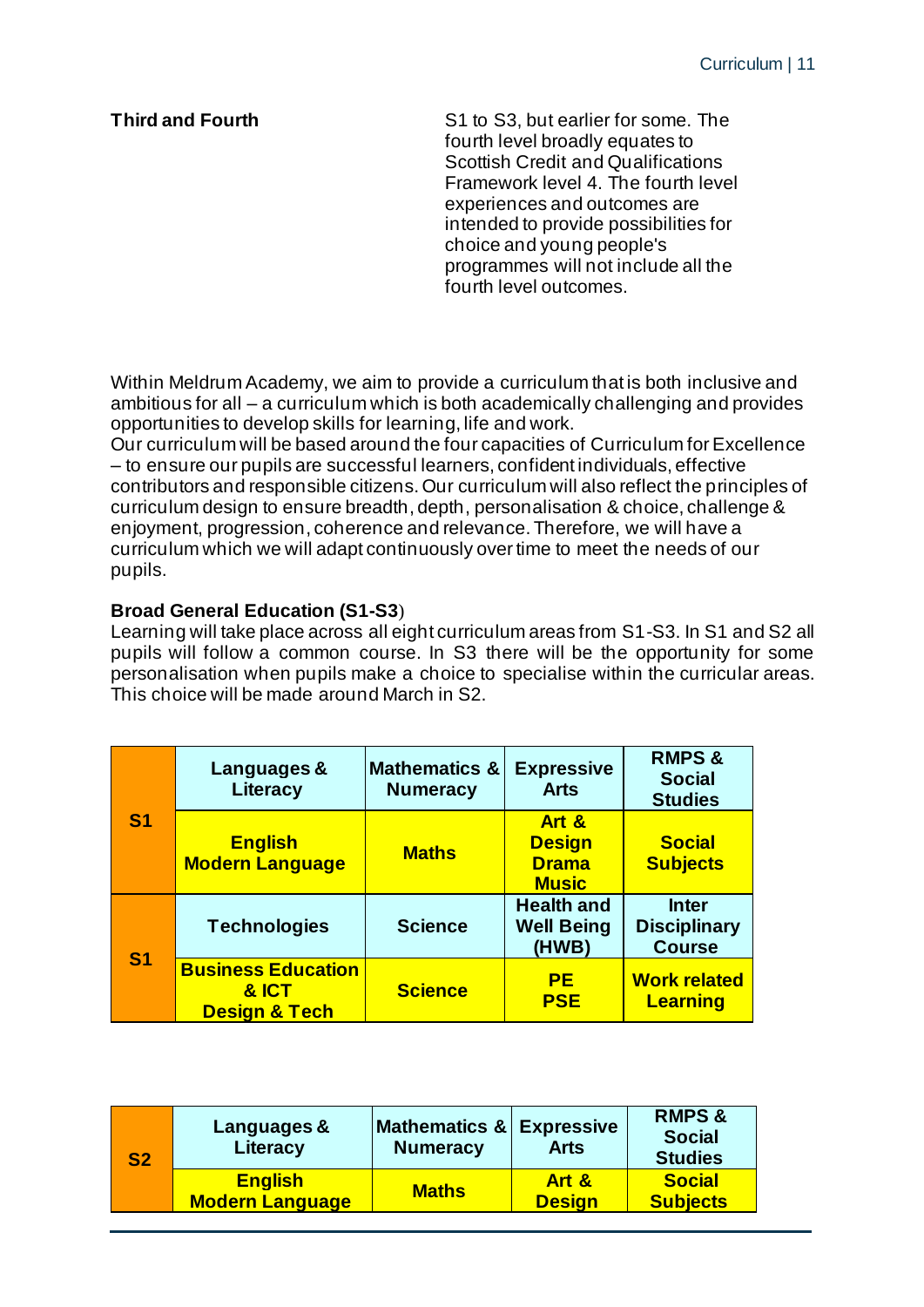|           |                                                                     |                | <b>Drama</b><br><b>Music</b>                    |                                                      |
|-----------|---------------------------------------------------------------------|----------------|-------------------------------------------------|------------------------------------------------------|
| <b>S2</b> | <b>Technologies</b>                                                 | <b>Science</b> | <b>Health and</b><br><b>Well Being</b><br>(HWB) | <b>Inter</b><br><b>Disciplinary</b><br><b>Course</b> |
|           | <b>Business Education &amp;</b><br>IC.T<br><b>Design &amp; Tech</b> | <b>Science</b> | <b>PE</b><br>HE.<br><b>PSE</b>                  | <b>Capacity</b><br><b>Building</b><br><b>Course</b>  |

| <b>S3</b> | Languages &<br>Literacy                  | <b>Mathematics</b><br>& Numeracy | <b>Expressive</b><br><b>Arts</b>       | <b>Social Studies</b>        |
|-----------|------------------------------------------|----------------------------------|----------------------------------------|------------------------------|
|           | <b>English</b><br><b>Modern Language</b> | <b>Maths</b>                     | <b>Choice</b>                          | <b>Choice</b>                |
| <b>S3</b> | <b>Technologies</b>                      | <b>Science</b>                   | <b>Additional</b><br><b>Choice</b>     | <b>Core/HWB</b>              |
|           | <b>Choice</b>                            | <b>Choice</b>                    | <b>Choice (1)</b><br><b>Choice (2)</b> | <b>RMPS</b><br><b>PE/PSE</b> |

#### **Senior Phase (S4-S6)**

Pupils study the courses in which they want to gain National Qualifications in the Senior Phase.

In S4 most pupils will follow six SQA courses. All pupils will study English and Maths, most will choose any four other courses. There is also a core of PE, RMPS and PSE.

In S5 and S6 pupils could follow up to five SQA courses. In S5 & S6 there is a core of PSE and PE.

In the Senior Phase we also work closely with North East Scotland College to provide pupils with the opportunity of studying a variety of courses at college as well as school. These can include such courses as Foundation Apprenticeships.

### **Development of Spiritual, Moral, Social and Cultural Values**

In our school we are committed to providing appropriate opportunities for the development of pupils' spiritual, moral, social and cultural values through both the ethos and the curriculum.

#### **Extra-Curricular Activities**

There are a vast range of Extra-Curricular activities run throughout the whole school both during lunchtime and after school. The following is a taster of the range of activities that are on offer. (due to Covid 19 restrictions a number of these activities are presently unable to be run)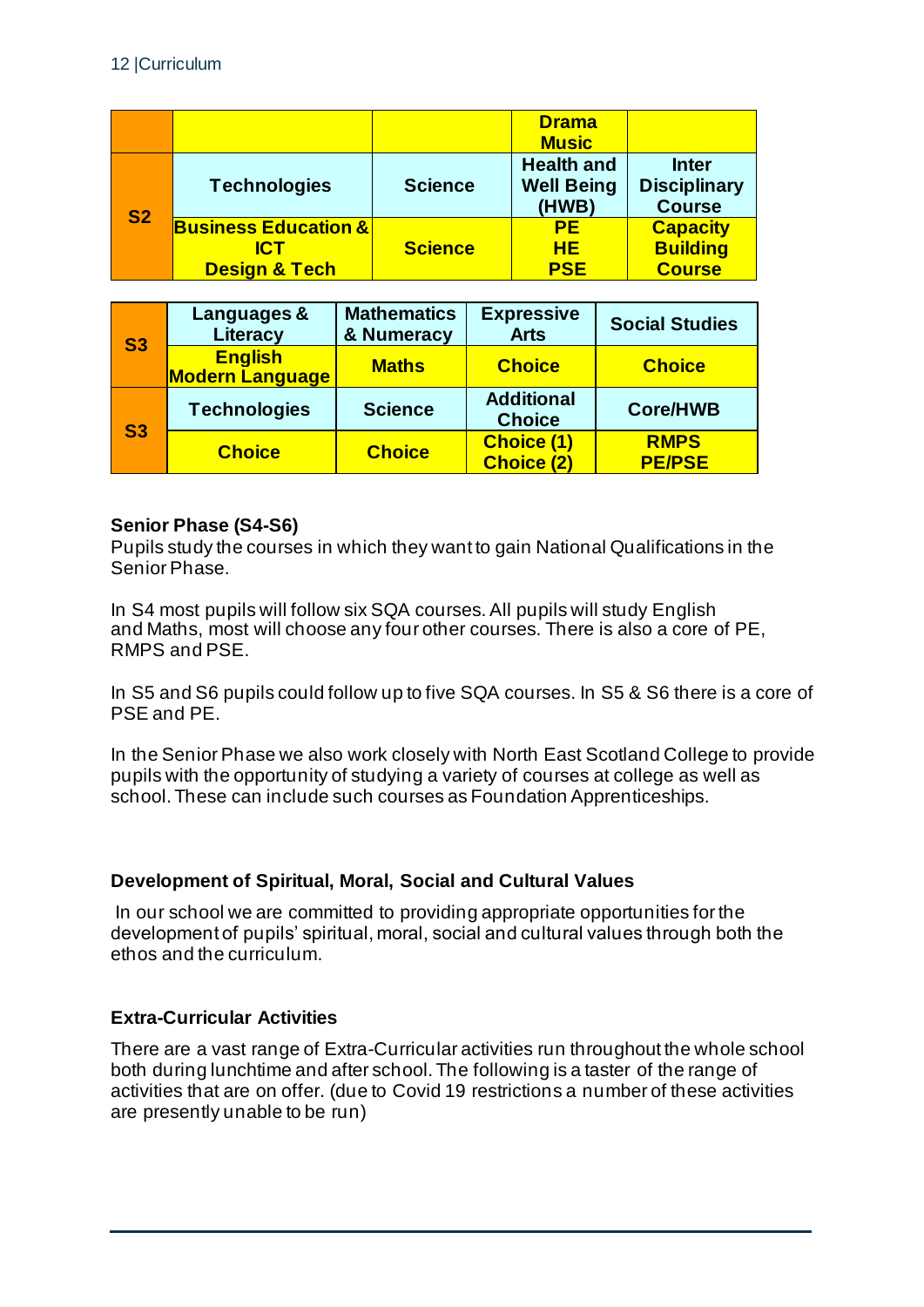Chess Club Bronze Duke of Edinburgh Library Games & Reading *Debating Club (S1-S6) Senior Badminton Football Rights Respecting / Diversity Group Woodwind Ensemble Fiddlestix (Ceilidh Band)* Senior Drama Group Geology Club Greenpower challenge Science/ STEM Club (All Years) String Ensemble Fitness Class Art Club Pipes and Drums Junior Enterprise Club **Netball** Interact (Rotary) **Dodgeball** Girls Football **Hockey** Crafting Bee

# **1+2 Language Learning**

The Scottish Government policy 'Language Learning in Scotland: A 1+2 Approach' is now embedded in our curriculum. Children are growing up in a multilingual world and to allow them to take their place as global citizens, they need to be able to communicate in many settings. This approach entitles every child and young person to learn two languages at school in addition to their mother tongue language.

In Meldrum Academy the first foreign language will be French. This language will be learned from P1 (in Primary School) through to S3 (in secondary school). For more information go to <Aberdeenshire website>

If you would like your child to access Gaelic Medium Education and they have not yet started to attend a primary school you can make a request for an assessment of need for Gaelic Medium Primary Education (GMPE). For more information, please go to:

#### http://aberdeenshire.gov.uk/schools/information/gaelic-in-schools/

The parent or carer of any child or young person can make a request for their child to attend to any school which offers GMPE. This will enable your child to be taught by specialist staff. As there are currently no schools in Aberdeenshire which have GME provision learners are transported to school in Aberdeen City.

### **Further Information**

Further information on the school's approach to Curriculum for Excellence including information for parents, can be found on the school website at: www.meldrumacademy.aberdeenshire.sch.uk

More general information on Curriculum for Excellence and the new Qualifications can be found by clicking on the hyperlinks below.

### **Policy for Scottish Education**:

https://education.gov.scot/scottish-education-system/policy-for-scottish-education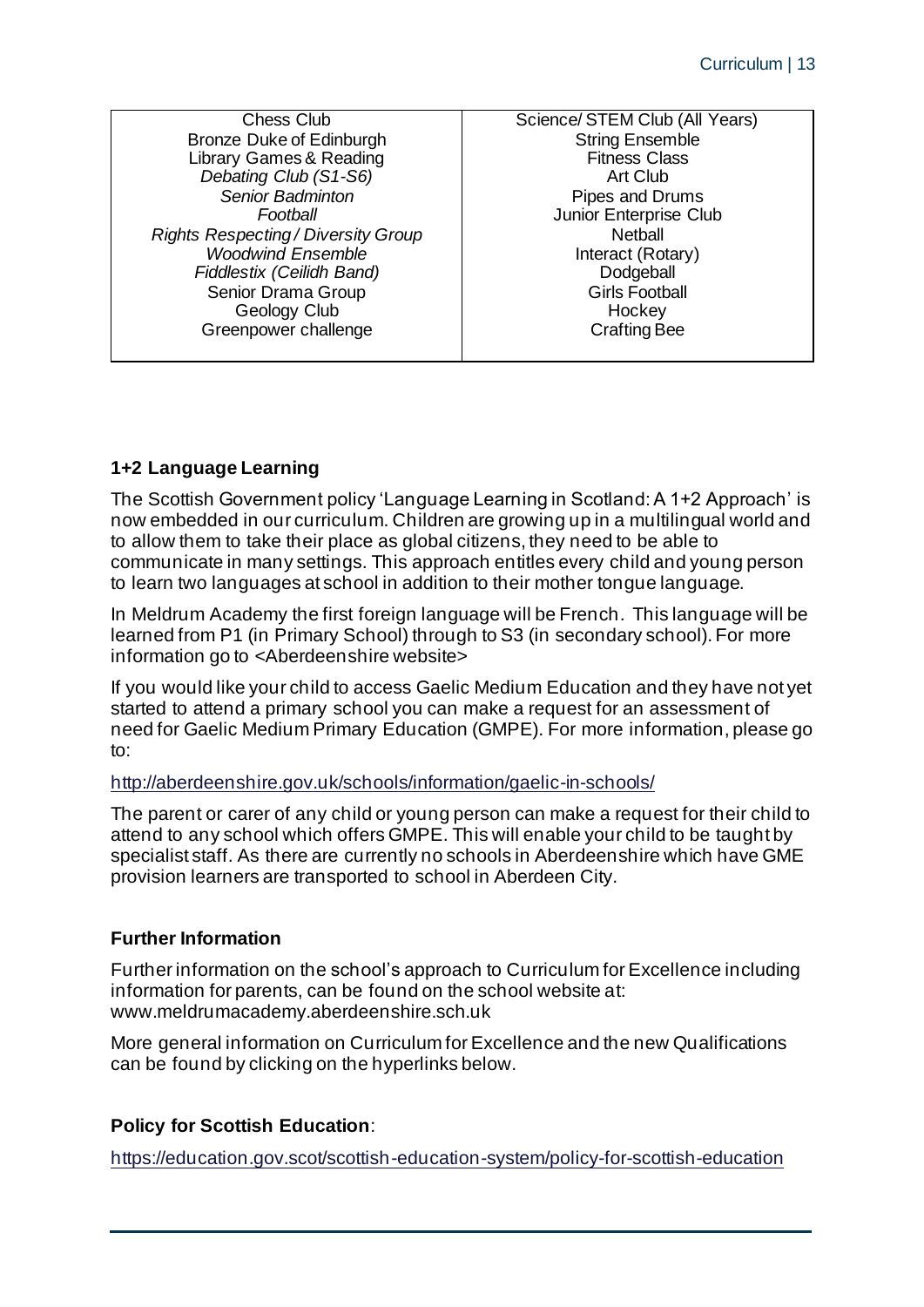# **Early Learning & Childcare**:

https://www.education.gov.scot/scottish-educationsystem/Early%20learning%20and%20childcare

# **Broad General Education (Pre school – S3):**

https://education.gov.scot/scottish-educationsystem/Broad%20general%20education

### **Senior Phase and beyond (S4 – 16+):**

https://education.gov.scot/scottish-education-system/senior-phase-and-beyond

#### **National Qualifications**:

https://www.sqa.org.uk/sqa/58062.3806.html?pMenuID=5605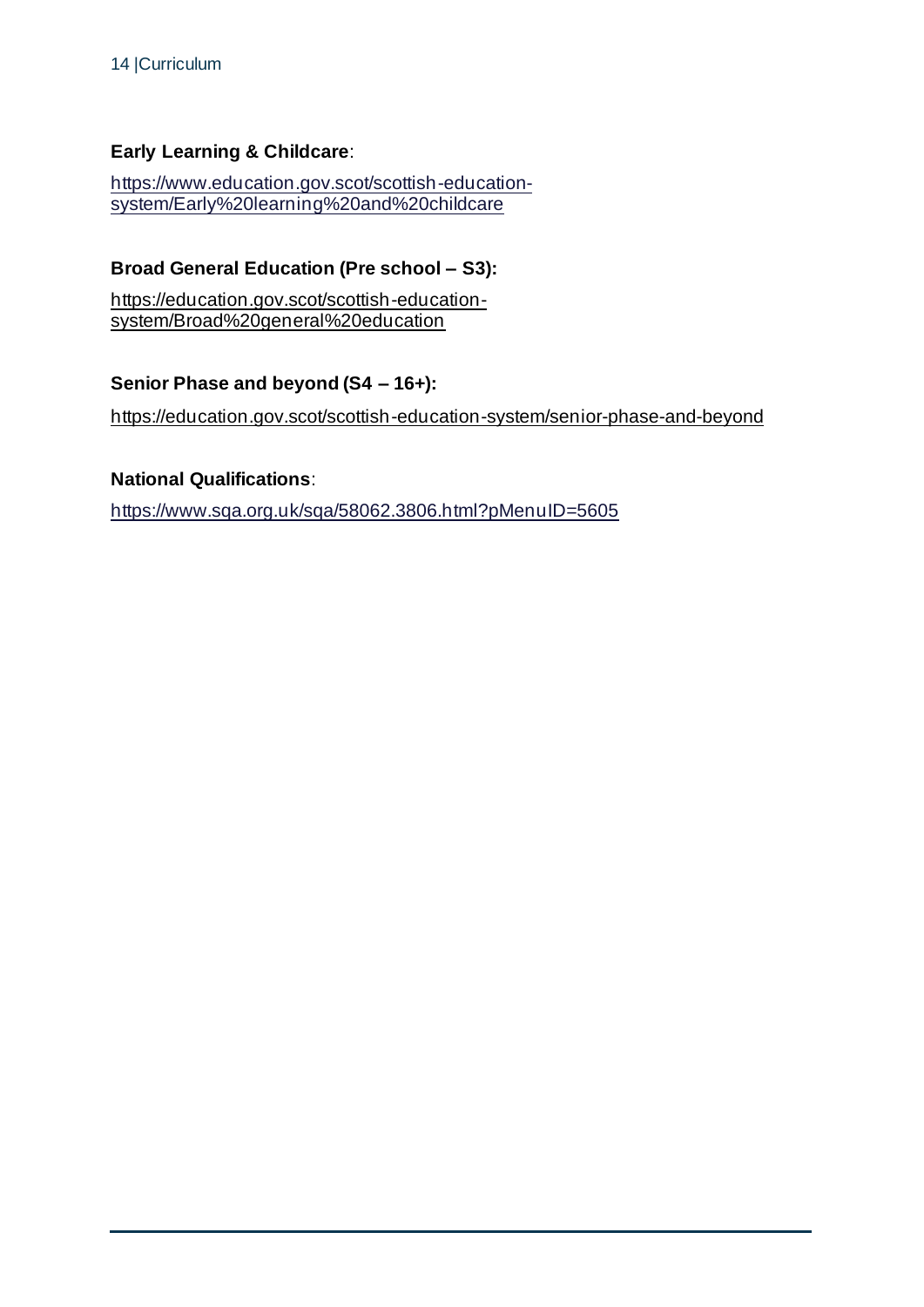# **Assessment and Reporting**

Pupils move through the curriculum at their own pace. A wide range of assessment techniques are used in school depending on what is being assessed and the reason for the assessment e.g.

- Observation of what the pupils "say", "write" and "do".
- Homework
- Self and peer assessments
- Marking of class work and other individual/class assessments
- Ongoing tracking and monitoring procedures in school
- Scottish National Standardised Assessments (P1, P4, P7 and S3)

Progress will be evidenced using a variety of approaches that best reflect the learning that has taken place and will track the skills that your child or young person is developing.

Assessment is ongoing throughout the Broad General phase and is a continuous process which influences the goals set for your child. As part of assessment, each year children and young people in P1, P4, P7 and S3 will participate in the Scottish National Standardised Assessments (SNSA). These national assessments are completed online and provide teachers with immediate feedback on each child or young person's progress in literacy and numeracy. Children and young people do not have to prepare or revise for the assessments, which take place as part of normal learning and teaching. The assessments do not have any pass/fail mark and the results are used to help teachers plan the next steps in learning for each child/young person. Further information on SNSA is available at

#### https://standardisedassessment.gov.scot/

The results of children's achievements are discussed with them regularly so that they are involved in taking responsibility for their own learning. This may take th e form of oral discussion and/or written comment. In this way, it is hoped to assist the pupil identify what has been learned and the next steps to their learning. Children regularly set targets in their work.

Parents will be informed of progress:

- through pupil profiles/learning logs
- through parent consultation evenings and other meetings
- through curriculum/learning events/parent workshops
- by the annual school report
- Individual Education Plans and associated documents

Parents and carers are encouraged to contact the school at other times throughout the year to discuss their child's progress.

Secondary schools: Assessment & Reporting in the Senior Phase (S4-S6)

In the Senior Phase pupils embark on the National Qualifications.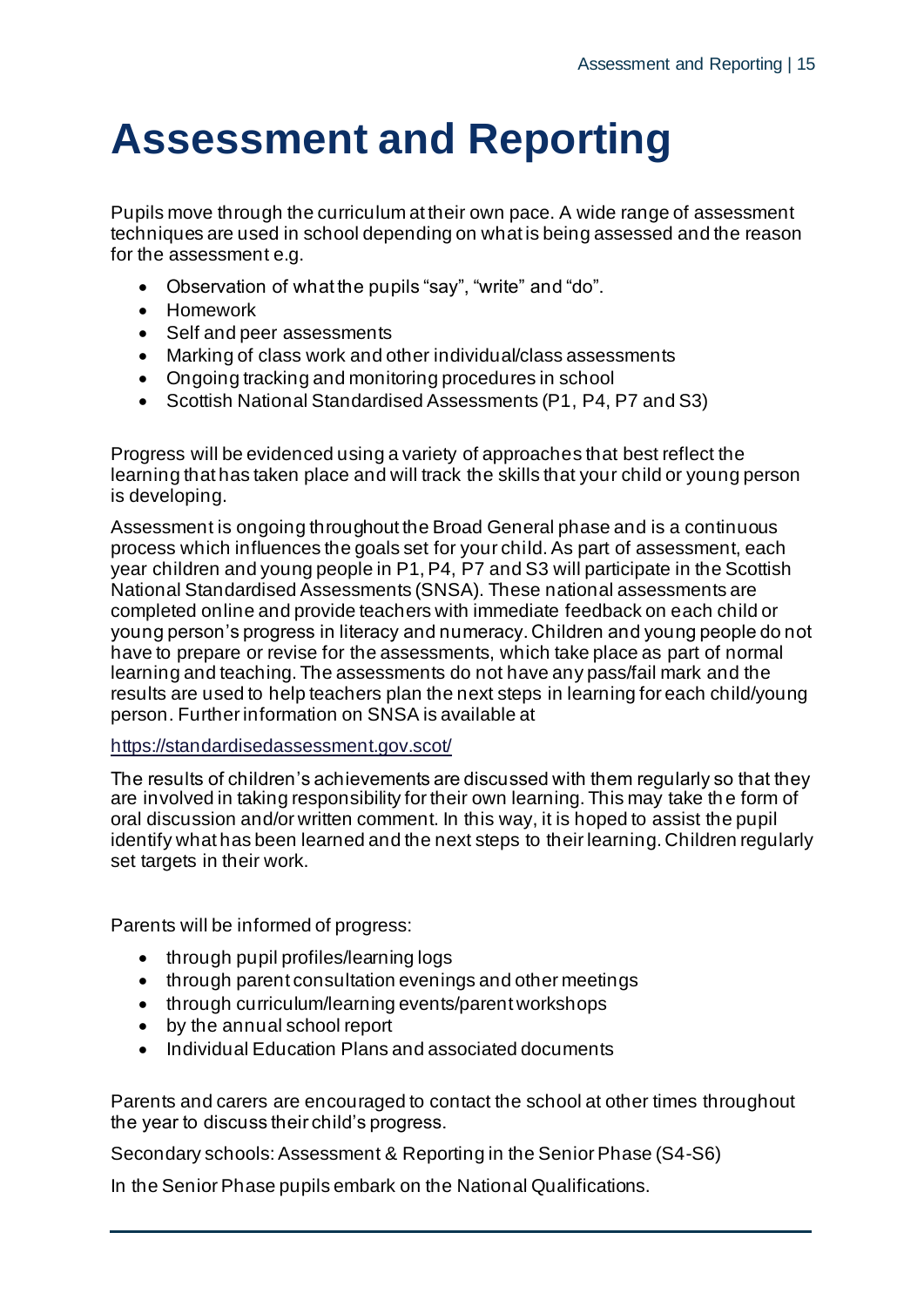As pupils enter this phase, they are set an aspirational target grade for each subject they are studying. This forms the basis for learning conversations between staff and pupils to discuss progress and identify next steps. This is shared with parents/carers through TRACKING Reports.

Further Information on Assessment, Reporting & Profiling can be found on Parentzone:

https://education.gov.scot/parentzone/learning-in-scotland/assessment-andachievement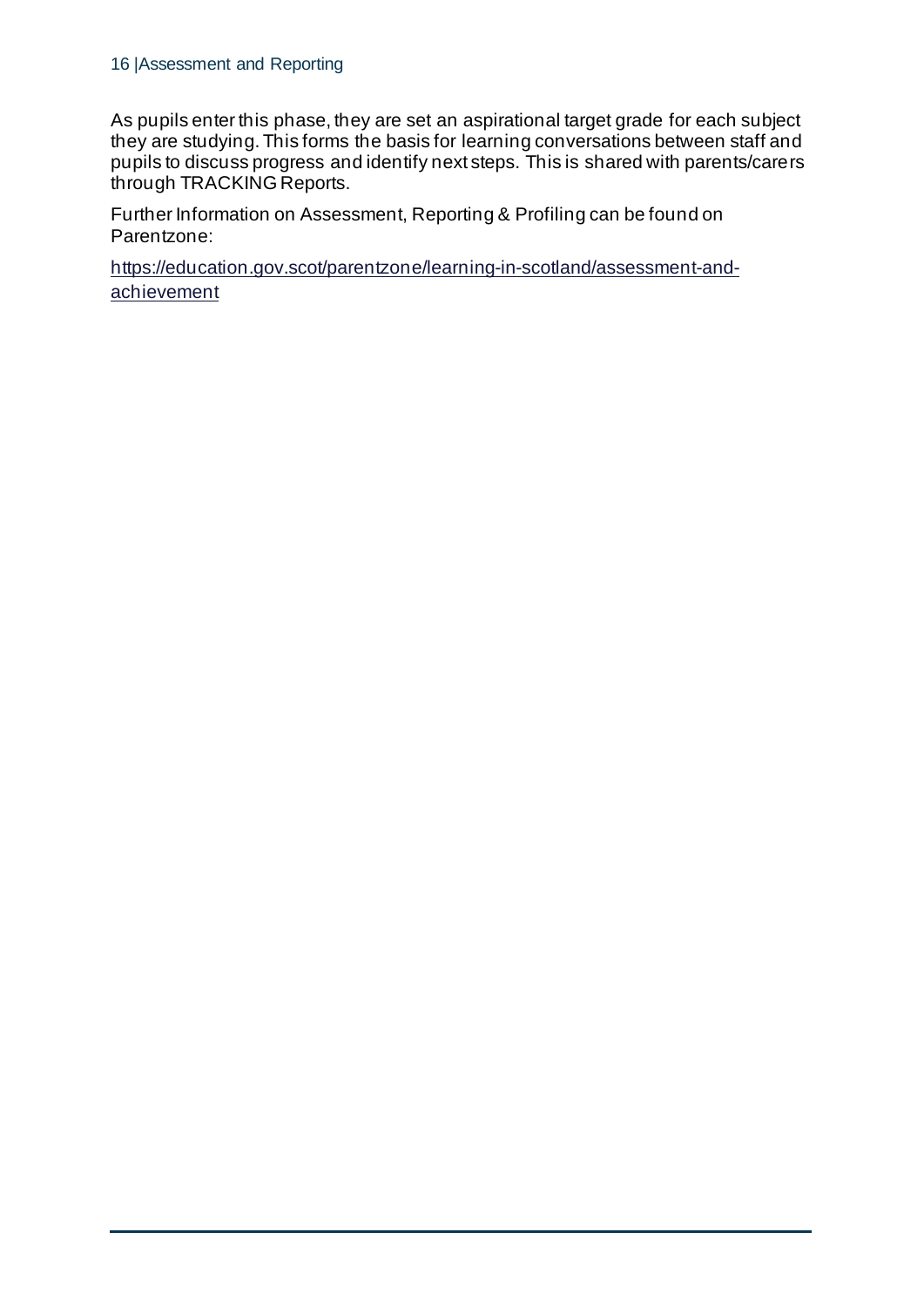# **Transitions (Moving On)**

#### **Primary - Secondary**

Children coming to the Academy bring seven years of school-based learning with them. In their first year at Meldrum Academy, we build upon this prior experience. The academy and its associated primaries have a close relationship through the Meldrum School's Cluster Group and there is joint development in a number of curriculum areas. The Academy and Associated Primaries work closely to promote the four capacities of the Curriculum for Excellence (CfE). We aim to build on this good practice to ensure that all children experience continuity and progression through the entire curriculum. There is joint sharing of good practice between teachers of both sectors to help ensure all our pupils are successful learners, responsible citizens, effective contributors and confident individuals. To help ensure we achieve these aims we gather all the appropriate information about the individual strengths and development needs of all prospective pupils. Members of Pastoral Care and Senior Management visit all our associated primary schools to gain as much information as possible about each child coming to Meldrum Academy. A detailed picture of each child is built up and this helps to ensure that when classes are formed, and children arrive in S1 we can meet their individual needs.

An information evening takes place in January of P7 either at the Academy or via an online meeting to explain to parents how the transition process is structured. Where possible a tour of the school will take place as well as an online virtual tour available for all to view. In June an induction programme for all pupils coming to Meldrum Academy takes place. Pupils have the opportunity to engage in activities that familiarize themselves with the school building and meet the teachers. During June there will be further information evening for prospective parents where they will be updated with relevant information for their child starting S1. This also gives an opportunity to ask questions and meet senior staff and members of the wider Pupil Support Team.

Enrolment Information packs for pupils joining S1 are circulated to primary schools in the Meldrum Academy catchment area in January and then issued to parents.

Parents of children joining the school in classes other than S1, or in the middle of a school session, should contact the school office who will arrange for an admission pack to be posted out. Arrangements will then be made for parents/carers to discuss the enrolment with the Depute Head Teacher.

Pupils Transitioning out of school to further learning or work will be supported in the choices they make by Pastoral Care Staff and the Skills Development Scotland Careers advisor. Parent information evenings, #No wrong path, will be held during the spring term to advise parents on the variety of routes available to pupils through further learning or into the world of work.

Visit Parentzone for more information about transitions:

https://education.gov.scot/parentzone/my-child/transitions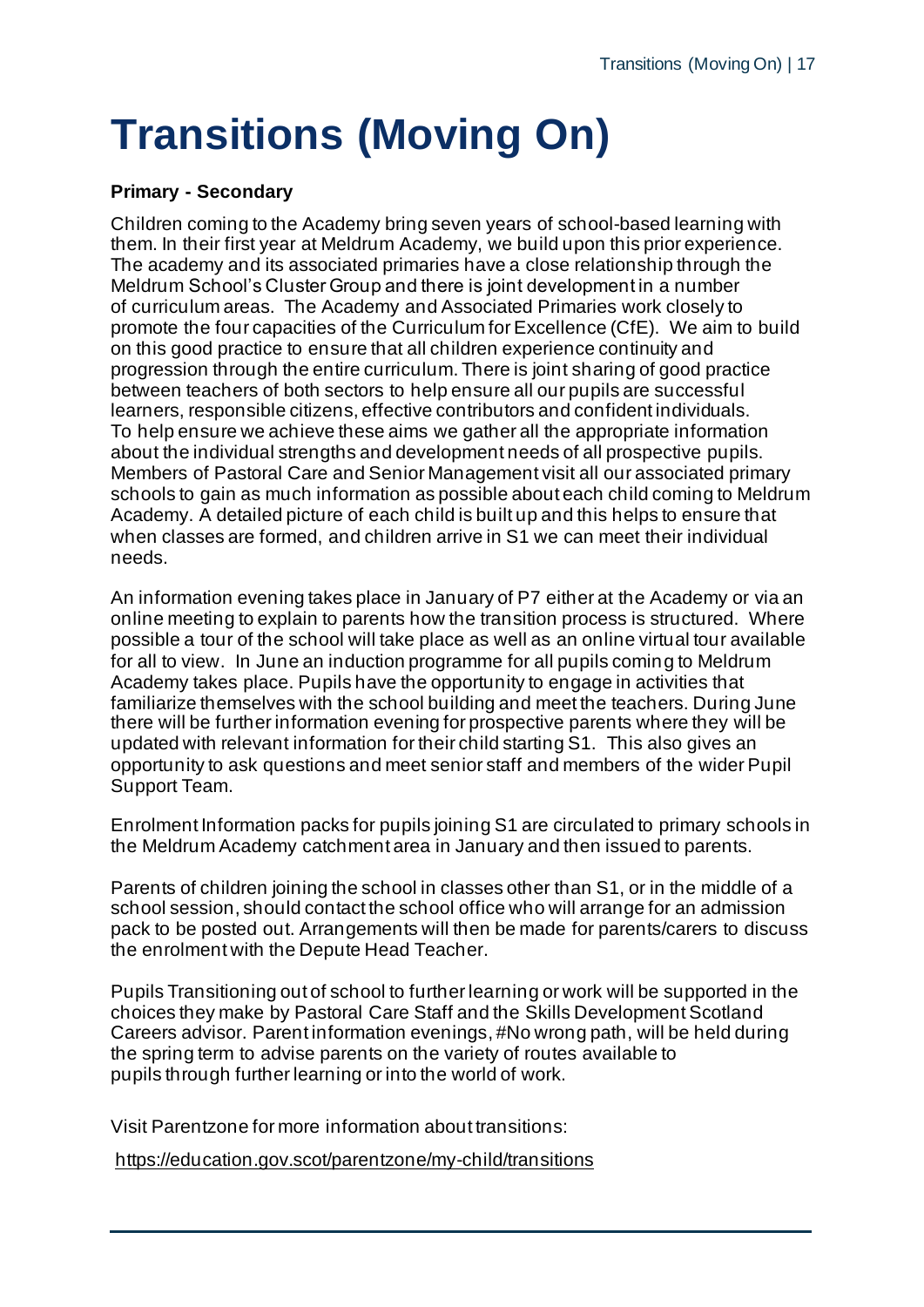# **1 Admissions**

#### **Nursery Admissions**.

Early in each calendar year, all parents/carers should complete an application form and summit this to the nursery of their choice. This can be your local school nursery or any other early learning and childcare setting within Aberdeenshire. The application form can be found here:

http://aberdeenshire.gov.uk/schools/information/early-learning-and-childcareinformation/

#### **Primary Admissions**

New entrants to P1 are enrolled early in the calendar year for entry to school in August. This is for children who will be five on or before the school start date in August. Those that have their fifth birthday between the August start date each year and the end of February the following year, may also be admitted. Go to:

http://aberdeenshire.gov.uk/schools/information/primary-school-registration/

To view the school catchment area for your address, go to:

https://aberdeenshire.gov.uk/schools/school-info/admissions/school-zones/

# **2 Placing requests & School Zones**

For all advice and information on placing requests and guidance on school catchment/zones go to:

http://aberdeenshire.gov.uk/schools/information/choosing-a-school

Your child would normally attend a school within the school catchment area (zone) close to where you live. However, you can request that your child attends a school in another zone (out of zone). Please follow the links for more info:

Out Of Zone Placing Request Policy & Procedures

### 3 Skills Development Scotland

Skills Development Scotland (SDS) is Scotland's careers service.

Qualified SDS Careers Advisers work in schools and careers centres across the whole of Scotland. **The SDS Careers Adviser in our school is David Hooper**. Contact with the Careers Adviser should be made through the school.

Careers Advisers will meet with young people to help them make decisions about their future career pathway. Alongside other school staff, Careers Advisers are involved in supporting young people through subject choice at relevant stages in their education. This may involve working with individuals one to one, or with groups or classes. Young people can continue to access support from advisers when they leave school, through the Career Centres in Peterhead, Inverurie and Aberdeen.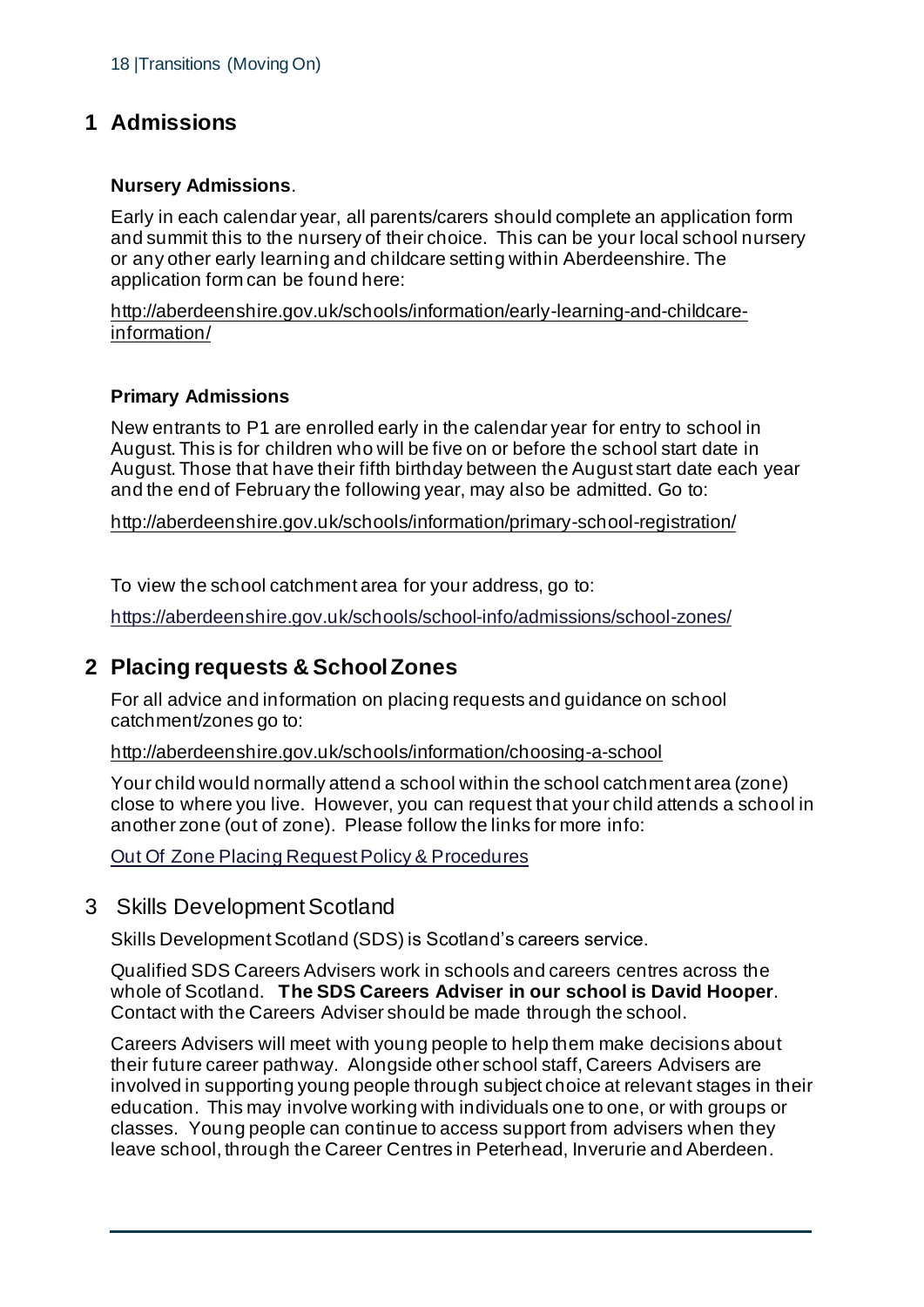# **Support for Children and Young People**

# **4 Getting it Right for Every Child**

Getting It Right for Every Child (GIRFEC) is the national policy approach in Scotland which aims to support the wellbeing of all children and young people, by offering the right help, at the right time, from the right people. Certain aspects of this policy have been placed in law by the Children and Young People (Scotland) Act 2014.

Aberdeenshire's schools play a key part in delivery of Aberdeenshire's Children's Services Plan.



Its vision is that:

*'Our commitment to Aberdeenshire's children and young people, is to provide them with the right support, in the right place, at the right time.*

#### *In helping them reach their individual potential and goals, we will work together to make Aberdeenshire the best place in Scotland to grow up'*

You can find out more about our Children's Services Plan at:

http://www.girfec-aberdeenshire.org/who-we-are/our-childrens-services-plan/

# **5 Wellbeing**

Wellbeing of children and young people sits at the heart of the *Getting it Right for Every Child* approach. Eight Wellbeing Indicators shown below, outline the aspirations for all Scotland's children and young people.

- Included
- Safe
- Healthy
- **Achieving**
- **Nurtured**
- Active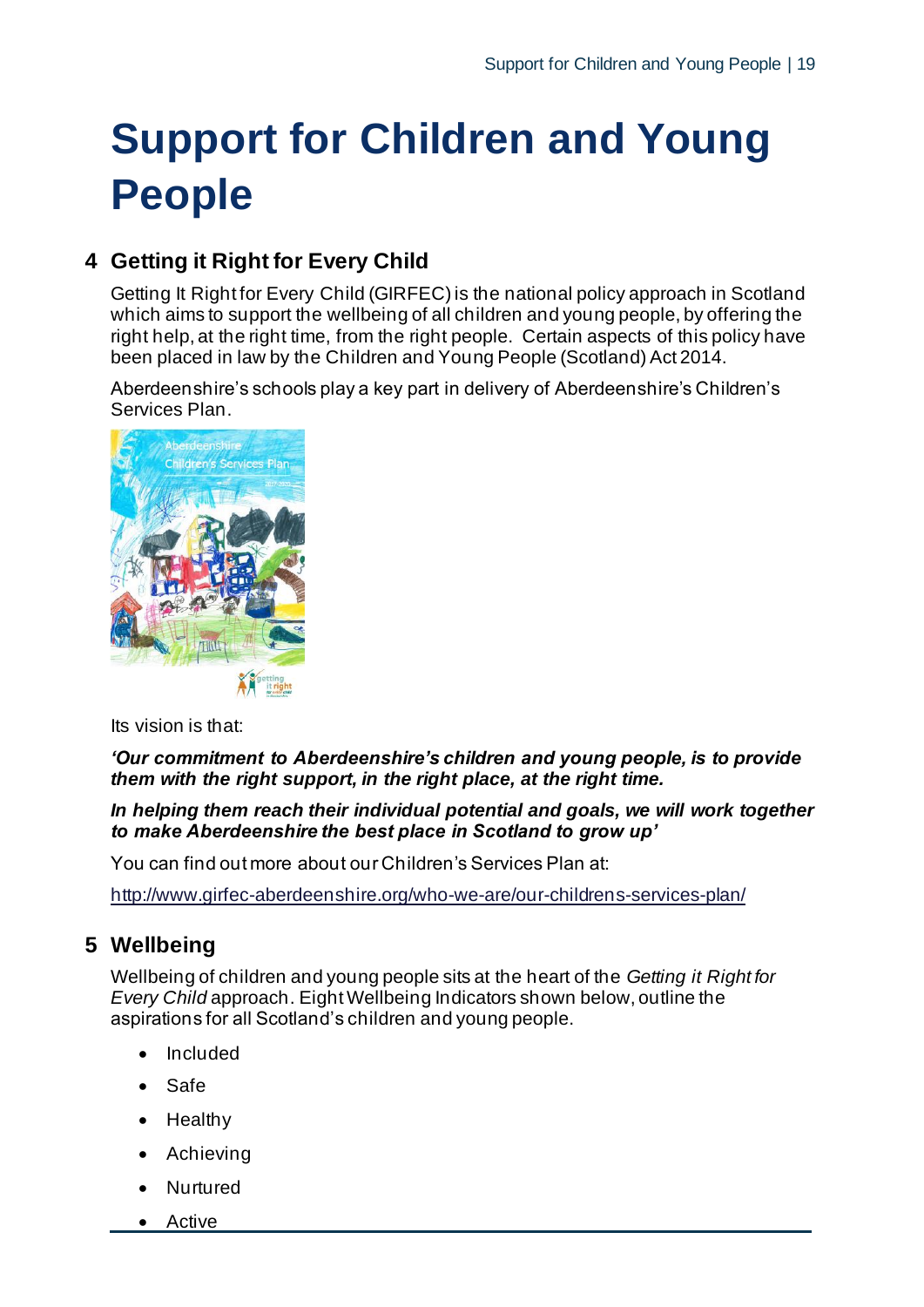#### 20 |Support for Children and Young People

- **Respected**
- Responsible



The Getting It Right approach means services will work in partnership with children, young people and their parent/carer(s) and we want every child at Meldrum Academy to feel happy, safe and supported to fulfil their potential.

As pupils enrol into Meldrum Academy each child will be placed under the direct care of a Principal Teacher (PT) of Pastoral Care. This teacher will carefully monitor the progress and welfare of each pupil as he/she moves through the school. The PT Pastoral Care will work closely with pupils and their families to help them settle into school and cope with all the demands of school life. Siblings are always placed in the same House group to enhance the knowledge and forging of relationships with families.

PT's Pastoral Care also work closely with Teachers to record attendance, receive absence notes, check punctuality and behaviour and assist with the issue of relevant reports and letters.

Each child will have an individual interview with her/his PT Pastoral Care at least once a year to assist in monitoring her/his progress. If you have any concerns regarding your child, then the PT Pastoral Care will be your first point of contact.

# **6 Children's Rights**

The Children and Young People (Scotland) Act 2014 included new law to help make sure children's rights are promoted across Scotland. Children and young people's rights and participation are promoted in lots of different ways by schools in Aberdeenshire.

This means we:

• Raise awareness of Children's Rights, and how rights can be accessed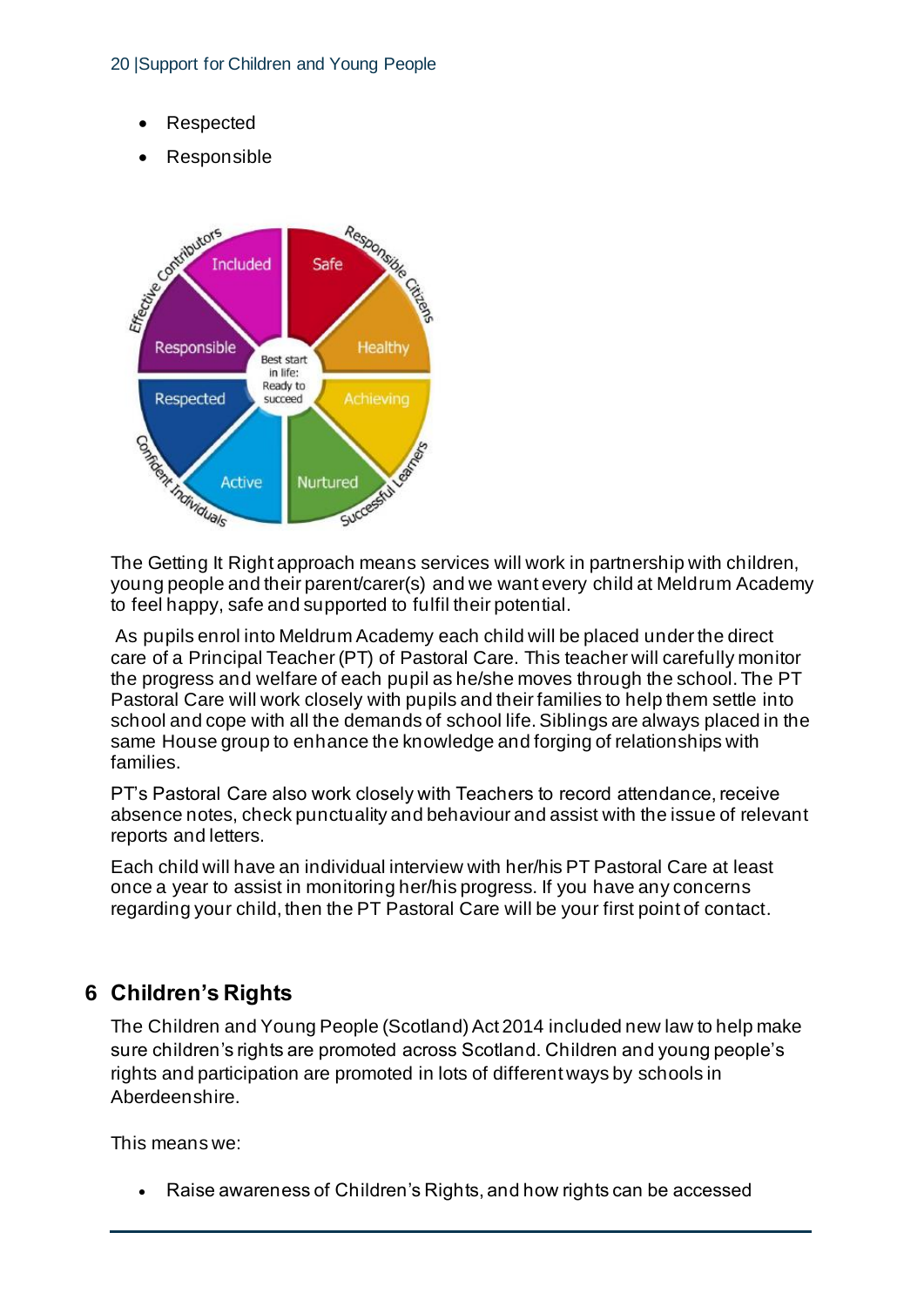- Provide opportunities for children and young people to get involved in decision-making
- Make sure children and young people's views influence how we develop services
- Support children and young people to express their views (where needed)
- Listen to children and young people's views on what we do well, and what we could do differently

Aberdeenshire Council has endorsed a Children and Young People's Charter. You can find out more about Children's Rights and opportunities for participation at:

http://www.girfec-aberdeenshire.org/home/children-and-young-people/

# **7 The Named Person**

Prevention and early-intervention are seen as key to the Getting It Right approach in achieving positive outcomes for children and young people. By providing support at an early stage, most difficulties can be prevented from escalating.

One way the Scottish Government has decided this should be taken forward, is by making a Named Person available to every child and young person in Scotland. From birth to prior to starting school, the Named Person Service is provided by your Health Visitor. The Education Service provides the Named Person Service for all children on entry to Primary One, until aged 18 (or beyond where a young person remains at secondary school). In Aberdeenshire the Named Person will be either the Primary Head Teacher or Deputy Head Teacher and in Secondary School, the Named Person will be that young person's allocated Principal Teacher of Guidance (with a few exceptional circumstances).

The purpose of the Named Person role is to make sure children, young people and parents have confidence that they can access help or support no matter where they live or what age the child is. Acting as a central point of contact, the Named Person can help children, young people or parents/carers get the support they need, if and when they need it.

The Named Person can help by:

- Providing advice, information, or support
- Helping a child, young person, or to access a service or support
- Discussing or raising a wellbeing concern about a child or young person.

There is no obligation for children and young people or parents to accept any offer of advice or support from the Named Person. Non-engagement with a Named Person is not in itself a cause for concern. The Named Person Services is currently delivered on a national policy basis.

For more information you can contact your child or young person's Named person directly, or go to: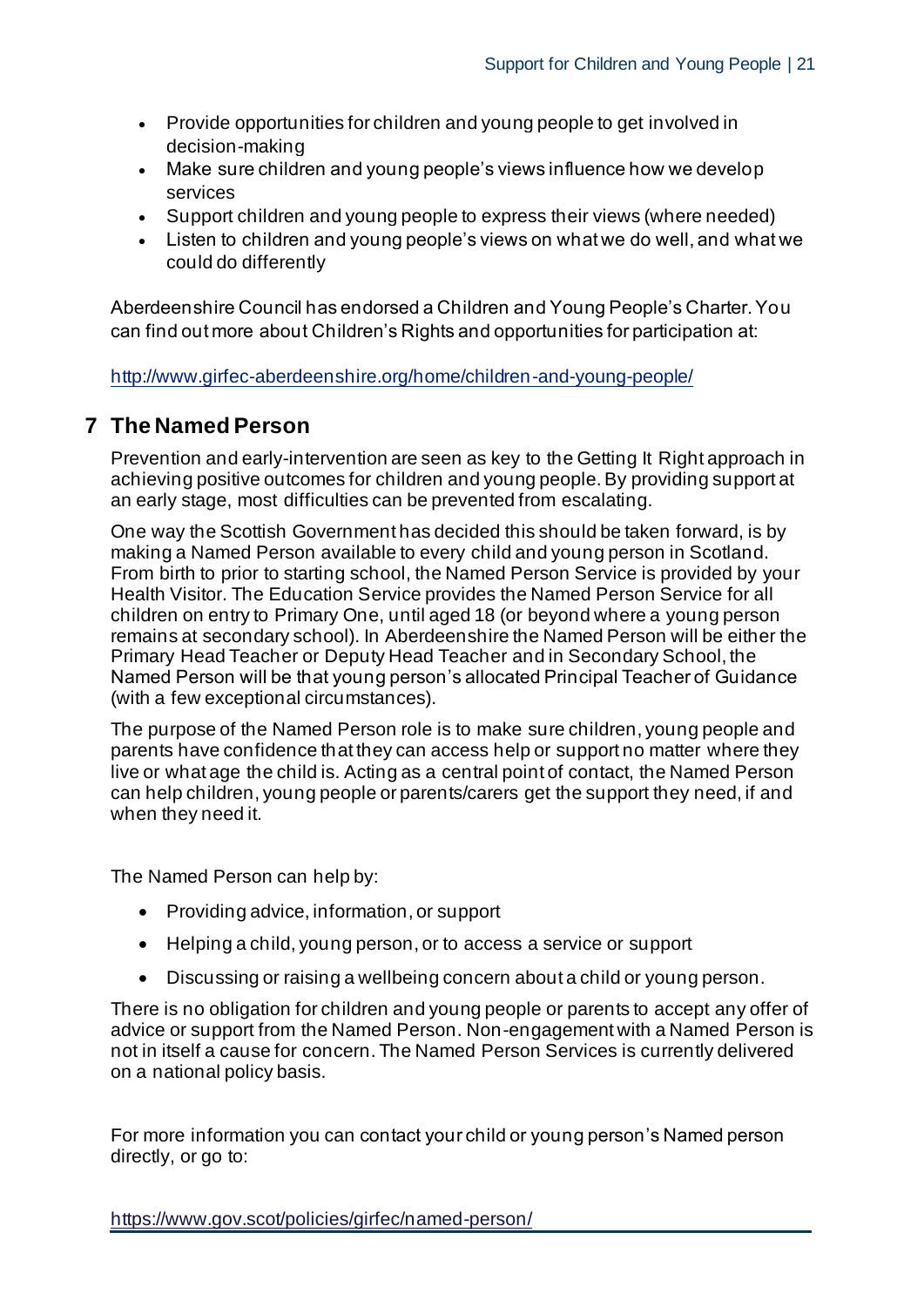The Named Person for your child/young person within Meldrum Academy will be their Pastoral Care teacher. This person will be allocated to your child upon enrolment in the school.

# **8 Educational Psychology**

The Educational Psychology Service (EPS) provides a service across Aberdeenshire from pre-birth to 24 years old. We work with children, young people, families, educational staff, local authority colleagues and a wide range of other professionals including health professions, social work, early years partner providers and post school training and education providers.

When there are concerns about a child or young person's learning or wellbeing, an Educational Psychologist can support others to problem solve their way through potentially difficult and complex situations. Consultation with people who know the child best forms the basis of Educational Psychology assessment. Its purpose is to explore and understand the concern and support people to come up with solutions that will work in that particular context.

A range of helpful resources are available for all parents on the Educational Psychology website:

https://blogs.glowscotland.org.uk/as/aberdeenshireeps/parent-information/

# **9 Enhanced Provision & Community Resource Hubs**

Aberdeenshire Council is committed to supporting children and young children to be educated in local schools through providing the right support in the right place at the right time. By enhanced provision we mean that a local primary and secondary school has an enhanced level of resources, such as access to a sensory room and life skills area; and support for learning staff who have an enhanced level of expertise to meet a range of needs.

Further enhancement is available through the community resource hub, for a small minority of children with severe and complex needs, who regardless of chronological age are making very small steps in learning and are at the early levels of learning. The enhanced provision centres and community resource hubs can offer outreach support to mainstream schools, short term assessment placements, flexibility (e.g. blended places) and access to a variety of therapies.

For more information on all our resources and policies go to:

http://asn-aberdeenshire.org/

# **10 Support for Learning**

At times in their lives all children may require support for learning for a range of reasons. Some children may need a lot of support all the way through school. Others may need only a small amount for a short time.

A child is said to have additional support needs if they need more, or different, support to what is normally provided in schools or pre-schools to children of the same age. Reasons for requiring support might include:

• Missing school because of an illness or long-term condition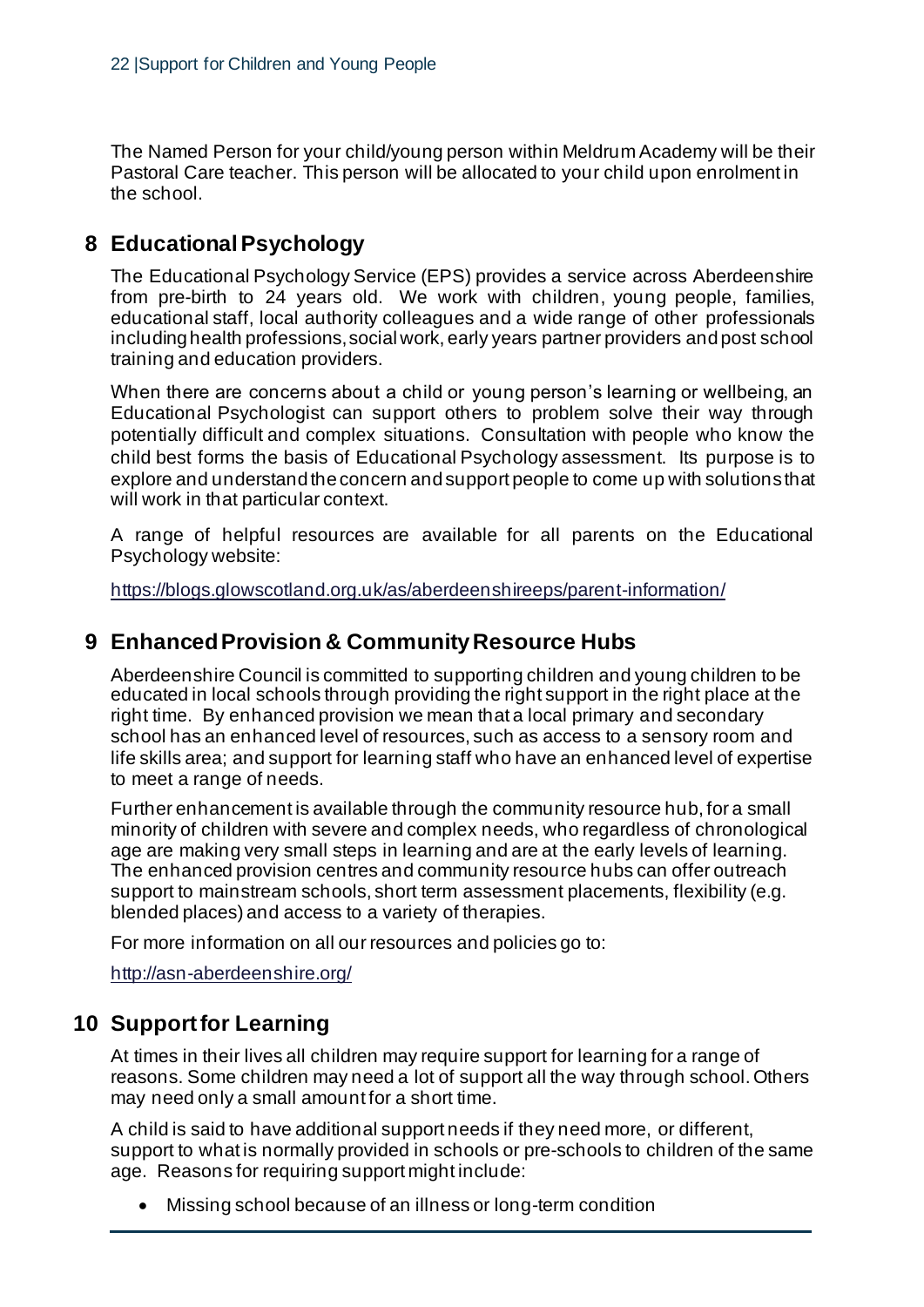- Having a physical disability
- Being a young carer
- Communication difficulties
- Being particularly able
- Changing school a lot
- Being looked after or in care
- Difficulty in controlling behaviour
- Having a difficult family situation
- Suffering a bereavement
- Being bullied

Each school cluster has an allocation of Teachers of Additional Support for Learning (ASL) who are employed to support pupils with additional support needs. They work across each cluster in primary and secondary. In partnership with school staff, parents and other professionals (if appropriate), they identify barriers to learning, assess children's needs and support learning and teaching through a relevant curriculum.

Pupil Support Assistants (PSAs) assist teachers in promoting achievement and raising the standards of pupil attainment. They provide general support in relation to the needs of the class and individuals' care, health and wellbeing and safety and to ensure a secure and safe environment.

# **11 The Child's Plan**

The *Getting It Right* approach makes sure children and young people are provided with a range of support, which is proportionate and put in place to meet assessed need. This is reflected in Aberdeenshire's staged approach to assessment and planning for individual children and young people, shown below.

- Universal Services (Core Provision)
- Universal Services (Support Generally Available)
- Universal Services (Targeted Support)

Targeted and Specialist Services (Multi-Agancy)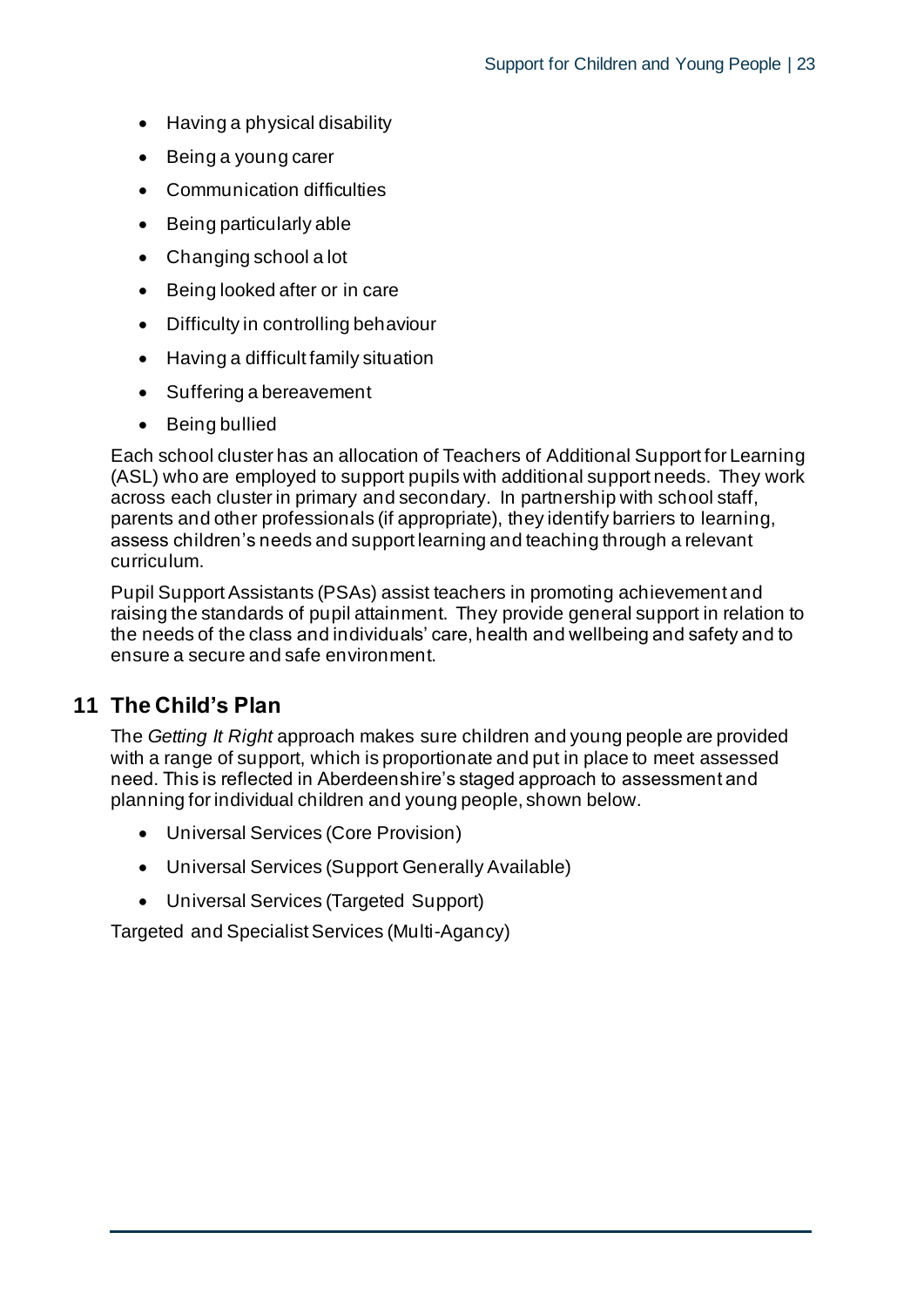**Universal Services** (Core Provision)

**Universal Services** (Support Generally Available)

**Universal Services** (Targeted Support)

**Targeted and Specialist Services** (Multi-Agency)

For a small minority of children or young people, there might be higher levels of wellbeing need or risk identified. These children may require a level of targeted support, which needs to be coordinated on a single or multi-agency basis through a Child's Plan.

Where a child or young person needs one or more targeted supports, the benefit of a Child's Plan will be discussed with them and their parents/carers. An assessment using the National Practice Model (My World Triangle/Resilience Matrix) would help to identify any wellbeing needs (*Safe, Healthy, Active, Nurtured, Achieving, Resected, Responsible, Included*), and highlights strengths and pressures in the child's situation. Families are fully involved as key partners in these discussions.

The Child's Plan will outline what action will be taken by the ch ild, their family and professionals, and detail how these supports aim to help improve the child or young person's Wellbeing and overcome any difficulties.

A Lead Professional will be identified to co-ordinate and manage any Child's Plan.

Information is available on the Aberdeenshire *Getting It Right for Every Child* Website:

http://www.girfec-aberdeenshire.org/

# **12 Child Protection**

Child protection is the responsibility of all who work with children and families regardless of whether or not they come into direct contact with children. All workers must be fully informed of their responsibilities in respect of keeping children safe. All services working with children, young people and families are expected to identify and consider the wellbeing of children and to share concerns appropriately.

### **Equal Protection from Assault (Scotland) Act 2019.**

This was introduced on 7 November 2020 and all who work with children have a crucial role in implementing the Act. Instances of reasonable chastisement are now classified as an offence of assault and will be shared with the police.

Within our School we have a designated member of staff appointed to be responsible for Child Protection matters. If there is the possibility that a child could be at risk, the school is required to follow the Child Protection Procedures laid out for Education.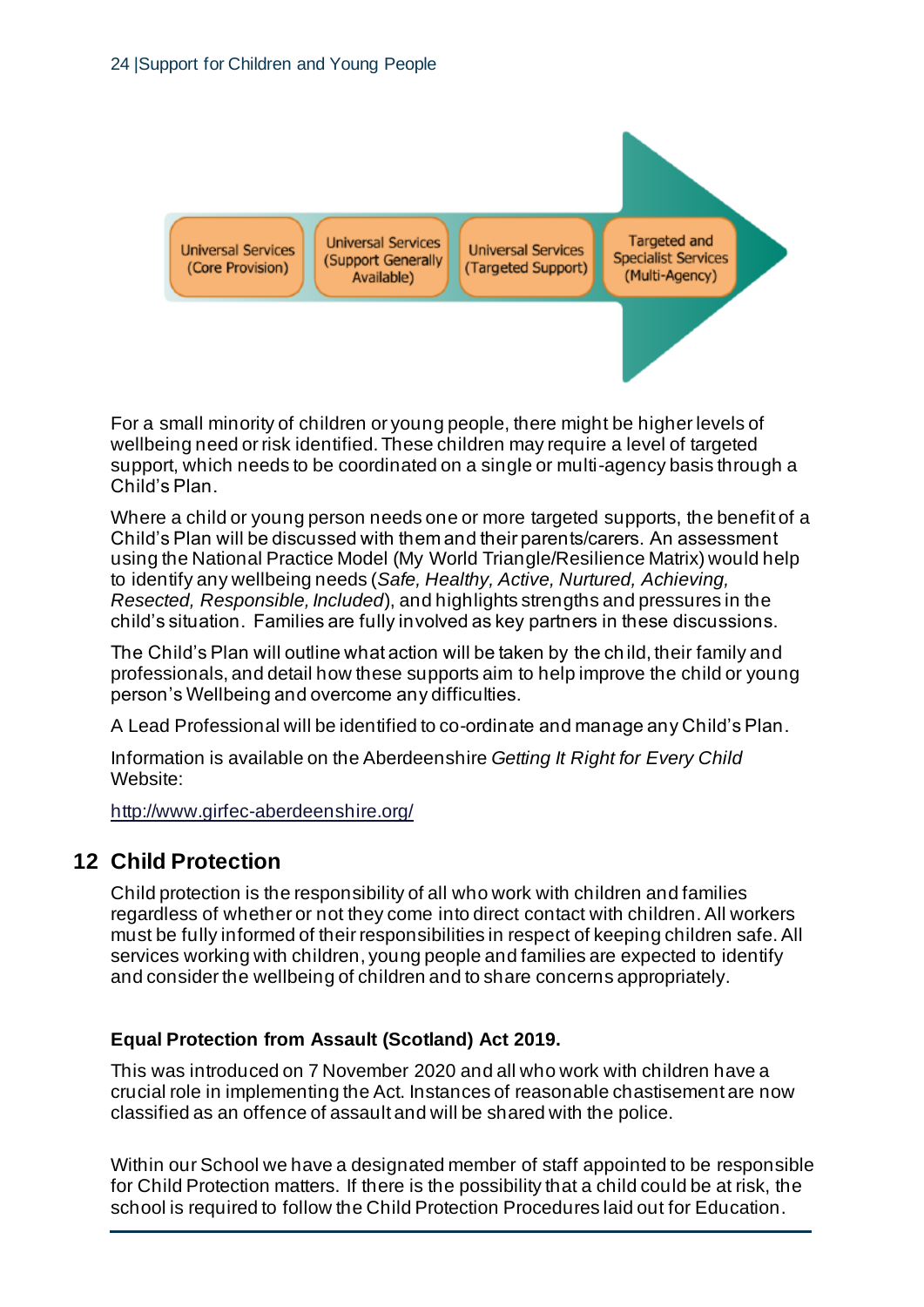This may mean that the child is referred to Social Work, the Police or the Children's Reporter. In our school the designated staff are: **Mrs L Threadgold** – Child protection co-ordinator or **Mrs L Martin** Depute Child protection co-ordinator.

Remember – if you suspect a child is at risk, do not rely on someone else to notice.

If you would like to speak to someone, seek help or pass on information or concerns:

You can speak to designated staff in our school

Social Work Monday to Friday during office hours contact your Children & Families local Social Work Office

Evenings & Weekends call the Out of Hours Service on 03456 08 12 06

Police Emergency 999, Non-Emergency 101

Signs of abuse can range from poor personal hygiene and hunger to unexplained injuries or self-harm.

If a young person tells you they are being abused:

- stay calm and listen to them
- never promise to keep it a secret tell them you must let someone else know
- remind them that they are not to blame and are doing the right thing
- report it, but leave any investigation to child protection agencies

Protecting Aberdeenshire's children and young people is everyone's business, go to:

http://www.girfec-aberdeenshire.org/child-protection/

# **13 Further Information on Supportfor Children and Young People**

The following websites may be useful:

### **Getting It Right for Every Child (GIRFEC)**

http://www.girfec-aberdeenshire.org/

#### **Aberdeenshire Council**

http://www.aberdeenshire.gov.uk/schools/additional-support-needs/

#### **Support for All**

https://www.education.gov.scot/scottish-education-system/Support%20for%20all

#### **Enquire – National Parent Information Service and Helpline**

http://enquire.org.uk/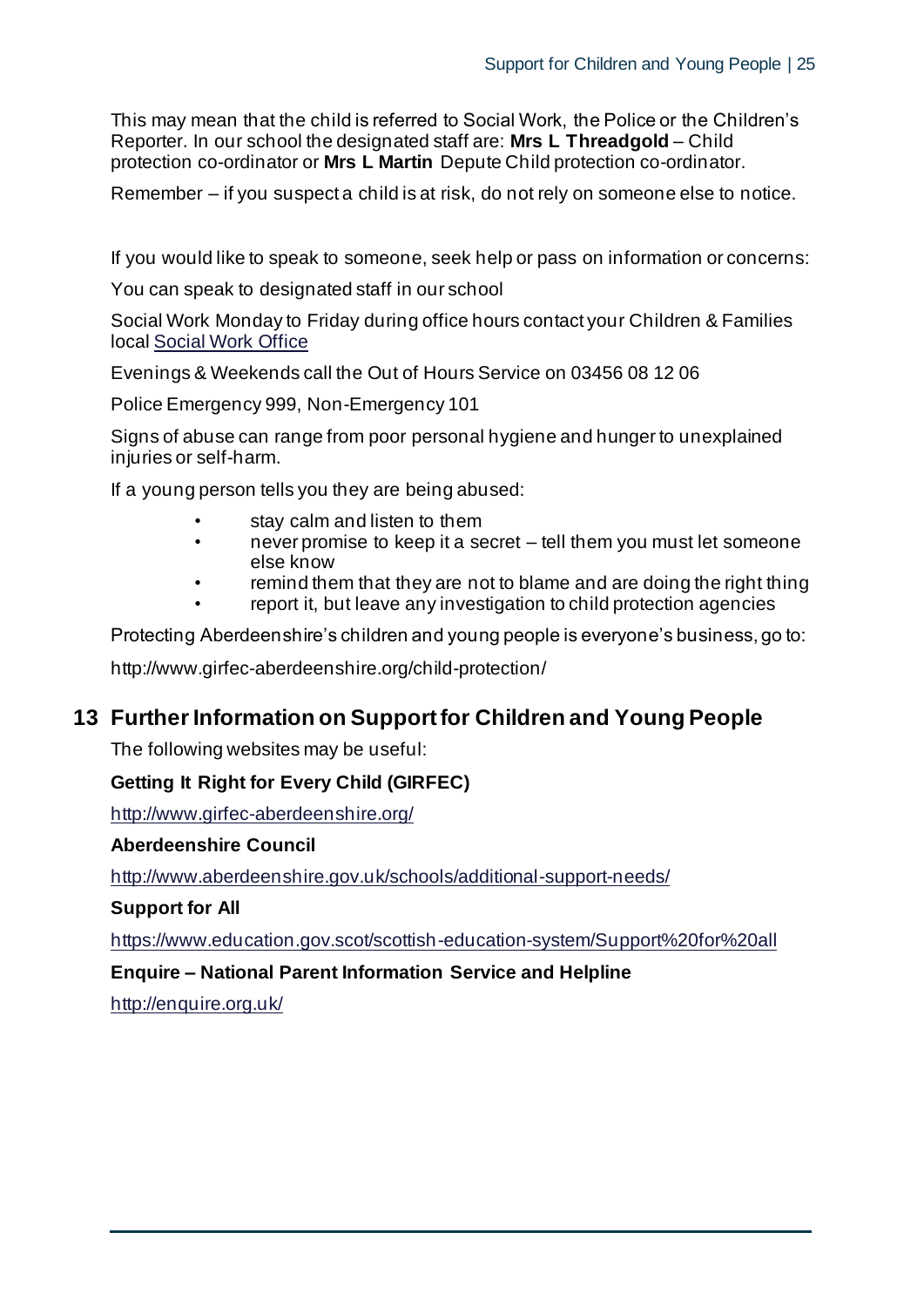# **Parent & Carer Involvement and Engagement**

*The term "parents" refers to anyone with parental responsibilities and others who care for or look after children or young people.*

Both globally and nationally it is recognised that parents are the single most important influence on their children's development, learning and achievement. The involvement and engagement of parents in their children's learning is recognised as a key element in raising attainment, through support, help and encouragement given at home and whilst at school.

# **14 Parental Involvement and Engagement Strategy**

The Parental Involvement and Engagement Strategy demonstrates the commitment by Aberdeenshire Council to improve the quality and the extent of all parents' involvement in their child's learning and the important role they play in their child's education.

The plan sets out a vision for parental involvement and engagement for the next three years and covers a journey that a child takes from pre-birth to age 18. It highlights the leadership of those who make the difference day in and day out.

http://publications.aberdeenshire.gov.uk/dataset/parental-involvement-andengagement-strategy-and-action-plan/resource/02c6596e-8cba-42c7-b28aeed64086ea42

# **15 Parental Engagement**

Parental engagement is about parents' and families' interaction with their child's learning. It can take place in the home, at school or in the community: where it takes place is not important. The important thing is the quality of the parent's engagement with their child's learning, the positive impact that it can have and the interaction and mutual development that can occur as a result of that interaction.

# **16 Communication**

The school uses a range of approaches to share information about your child's learning and progress. These include:

Use of Groupcall to text and email

Use of Parentsportal.scot for notices, permission slips and school reports

School Website:

Social Media:

Newsletters:

**Events**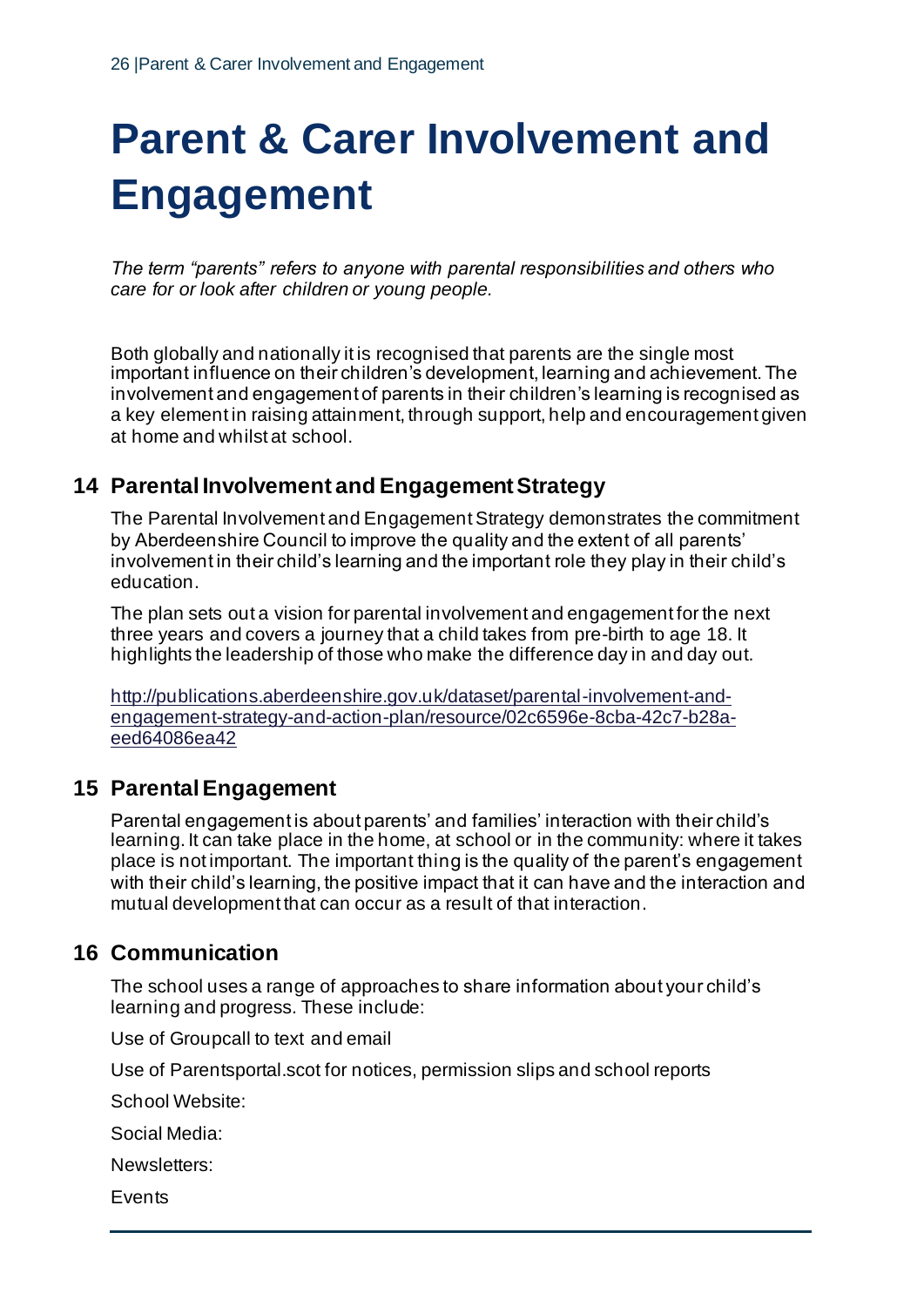Open days/mornings/afternoons

Headteacher clinics

School reports

The school calendar highlights planned opportunities where we welcome you into school for events, and opportunities to talk about your child's progress, wellbeing, and behaviour (see Further Information).

# **17 ParentsPortal.scot**

# parentsportal.scot

In support of Aberdeenshire Council's ambition to offer more digital services to its residents, Aberdeenshire primary and secondary schools are rolling out a new national online service called **parentsportal.scot**. This is designed to replace the paper 'schoolbag run', giving a child's registered contacts access to a range of school-related online services, 24 hours a day, 7 days a week.

At the heart of the system, is a secure account through **mygov.scot,** which is referred to as '**My Account**' or **'MyAberdeenshire'** account. 'MyAberdeenshire' is already used to allow parents/carers to make online payments or receive notifications if a school closes unexpectedly. **Parentsportal.scot** and

'**MyAberdeenshire'/mygov.scot** will work together, making this a convenient onestop-shop, to access all Aberdeenshire digital services.

Initially, **parentsportal.scot** will allow parents/carers to see basic information about your child(ren)'s school and twitter account as well as:-

- make a link to your child(ren)
- complete the annual data check process electronically (child's main contact only)
- update their own as well as your child(ren)'s details at any time
- to register and access for online school meal payments using one sign in (iPayImpact)

**How do I sign up?** - If you **already have a myAberdeenshire account** to pay for school meals through iPayImpact, you can sign up using the same sign in details at https://parentsportal.scot/home/ You **do not need** to register or set up a new **mygov.scot** account.

If you do not have a myAberdeenshire/mygov.scot account or are looking for more information and videos on how to access to **parentsportal.scot**, please go to https://www.aberdeenshire.gov.uk/schools/school-info/parents-portal/

# **18 Learning at Home**

Learning at home is the learning which happens in the home, outdoors or in the community. Your home is a great place to support learning. Your child can try out new activities or practice familiar learning, at home and in their wider community.

During times of home learning all pupil work will be posted on the class Teams which all pupils are aware of with various tasks set by teacher.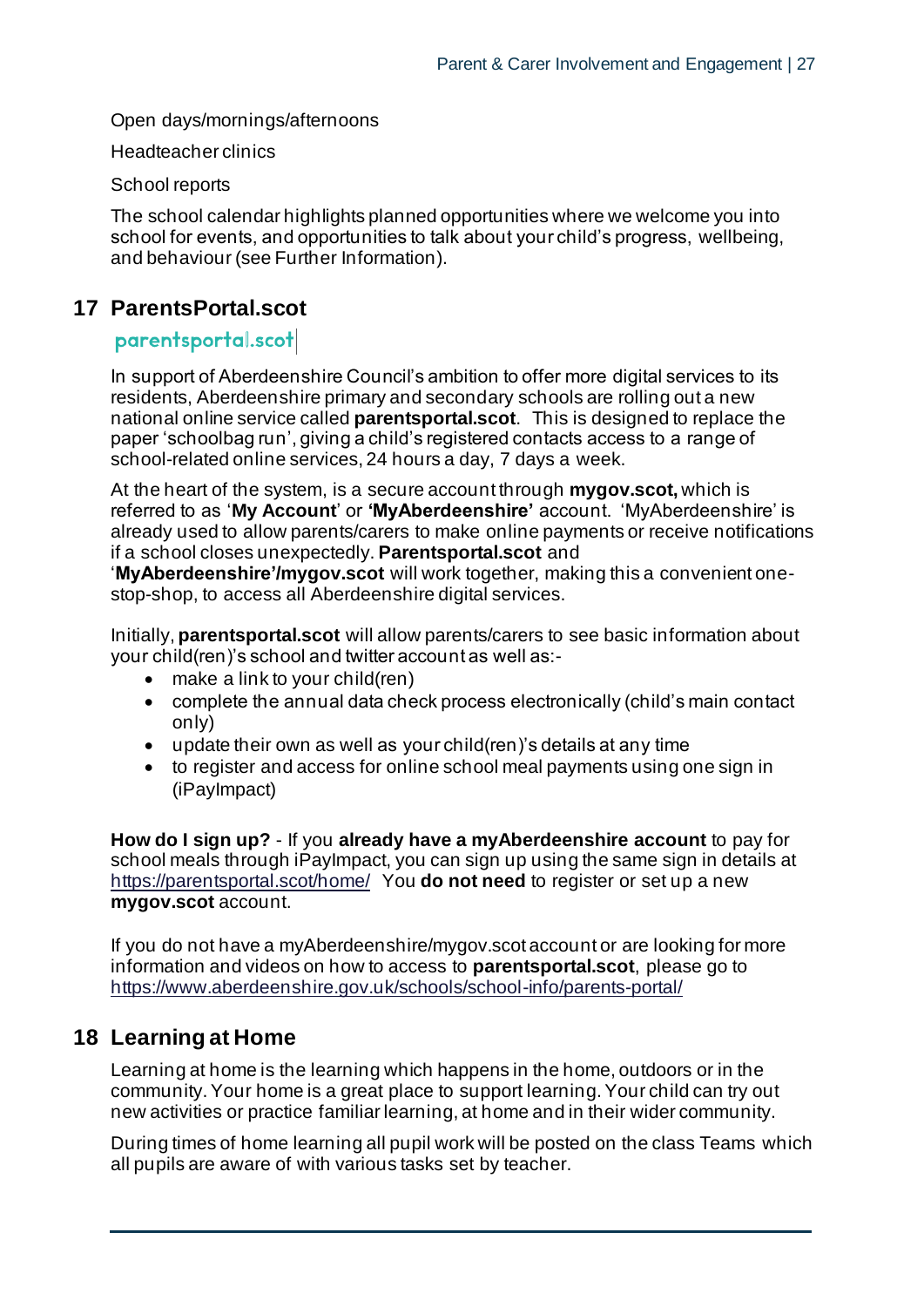# **19 Parent Forum and Parent Council**

The Parent Forum is a collective name for all parents, carers, and guardians in the school.

The Meldrum Academy Parent Council is a group of parents selected by the Parent Forum to represent the views of all parents, carers, and guardians in the school. The Parent Council works with the school to support learning and teaching, sch ool improvement and parental and community engagement.

Contact the Parent Council Chairperson Andre Klopper or Head Teacher for more information about getting involved in the Parent Council or email: parentcouncilmeldrum@gmail.com

# **20 Parents and School Improvement**

Our school has a range of priorities that we work on each year which are explained in our School Improvement Plan (SIP). Parents often have helpful and creative ideas about how to improve their child's school and what can be done to improve the quality of children's learning. In our school we will consult with parents in a number of ways. These may include:

- working groups/focus groups which any interested parent is invited to be part of
- questionnaires and surveys
- consultation with the Parent Council

# **21 Volunteering in school**

There are many opportunities for you to support learning in school. These may include:

- volunteering to share the skills and knowledge you have
- supporting children and young people in the classroom
- supporting or lead extra-curricular activities
- directly supporting with specific skills (paired reading for example)

More detail about this can be found using the link below:

http://jobs.aberdeenshire.gov.uk/volunteer-with-us/ or contact your Head teacher.

# **22 Collaborating with the Community**

We work with many local organisations, community groups and businesses to ensure our children and young people benefit from further resources, experiences, and opportunities. If you are interested in working with the school, please contact the **Headteacher** 

# **23 Addressing Concerns & Complaints**

Aberdeenshire Council recognises the vital role that parents play in supporting their child's learning and is committed to fostering positive relationships with parents. No matter how strong partnerships are, or how good our policies are, sometimes things can still go wrong and there may be occasions where parents wish to express unhappiness or dissatisfaction with council services, policies, or staff behaviour.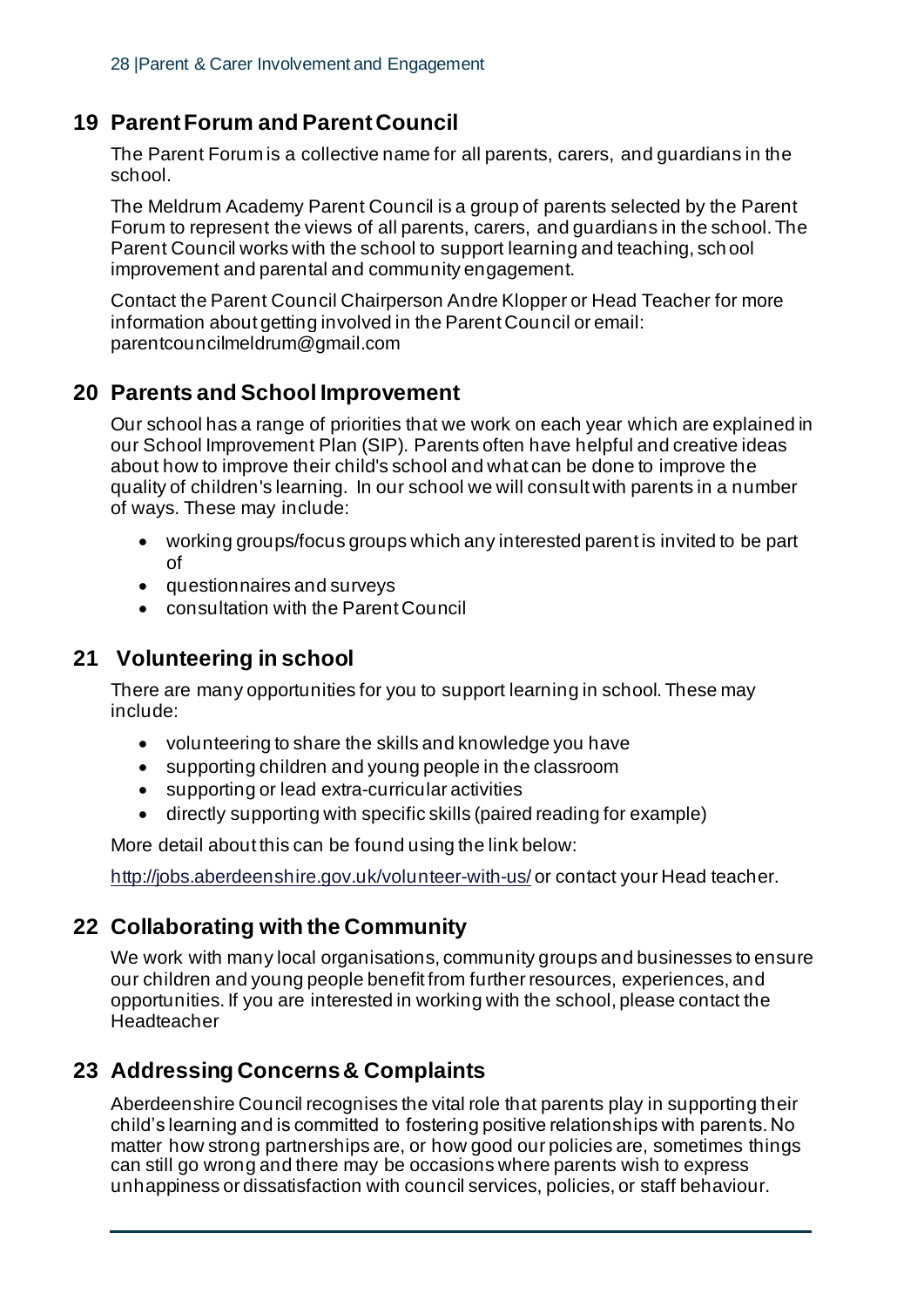#### http://aberdeenshire.gov.uk/contact-us/have-your-say/have-your-say-guide/

When a complaint is made it must be handled in accordance with the Complaints Handling Procedure which provides two opportunities to resolve issues internally. In order to maintain positive relationships, it is usually better for all if parental concerns or complaints can be resolved at school/ early years setting level as quickly as possible.

If a concern or complaint cannot be resolved at frontline resolution (Stage 1) then it will progress to Investigation (Stage 2) and a detailed investigation into th e matter will be carried out. Complaints that are complex, serious, or high risk and require detailed, lengthy investigation may be dealt with at the Investigation Stage from the outset.

Once the two internal stages of the Complaints Handling procedure have been exhausted, the complainant must be directed to the Scottish Public Services Ombudsman (SPSO) to carry out an independent external review of the process. The SPSO is the final stage of the complaint procedure.

Once the SPSO reaches a decision they may contact the council with recommendations for improvement and will provide dates by which the recommendations must be implemented. The council is required to report back to the SPSO and evidence that the required action has been taken.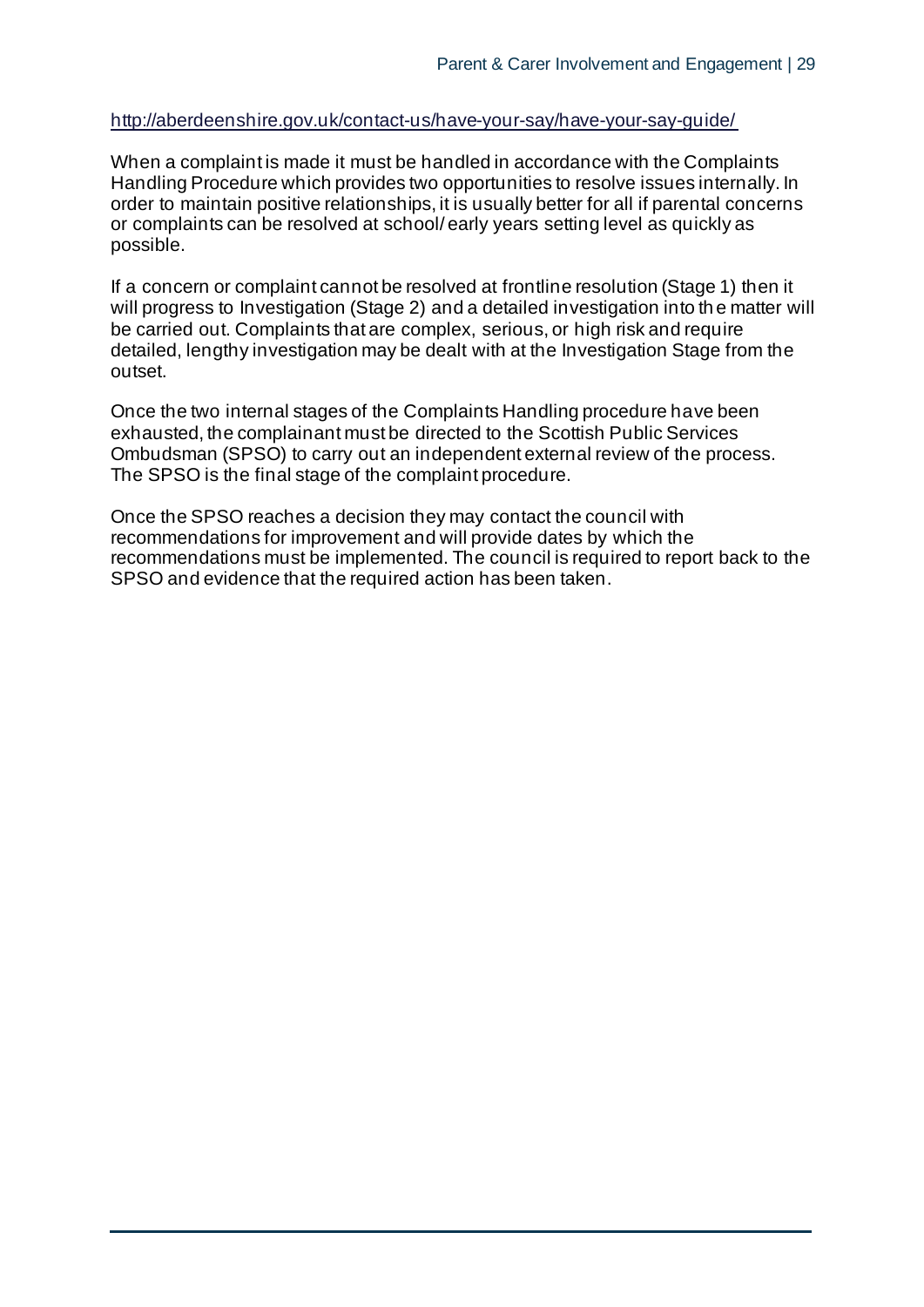# **School Policies and Useful Information**

School Policies such as the Homework Policy; Promoting Positive Relationships; our Mobile Phone etc. are published on the school website and can be found by clicking the parents tab at the top. Please go to: http://meldrumacademy.aberdeenshire.sch.uk/

All Aberdeenshire Council Education policies can be found here:

http://www.aberdeenshire.gov.uk/council-and-democracy/about-us/servicestructure/education-and-childrens-services-policy-framework/

# **24 Attendance**

Research indicates that attendance at school and achievement in examinations are closely linked in that pupils with poor attendance fail to do well in National Exams. At Meldrum Academy, we work closely with parents to encourage full attendance where possible.

Pupils should arrive at school with enough time to allow them to arrive at their 1<sup>st</sup> period class on time. An attendance register is taken at the start of every lesson during the school day.

Should we have any concerns about a pupil's pattern of attendance the pupil's Pastoral Care teacher will contact parents in writing, by telephone or email to discuss further.

#### **Lateness**:

Any pupil arriving to school late should sign into school at the school office before making their way to class. If pupils are late to school 5 times their parents/carers will be informed in writing.

#### **Permission for absence from school:**

If you are absent from school due to illness your parent/carer should inform the school office first thing in the morning by telephone and follow up with a written explanation on your return to school.

If you feel ill during the day, tell your class teacher and ask permission to go to first aid. You will then be seen by the school first aider who will arrange for you to be collected from school if necessary.

If your child is to be absent from school, please contact the school to explain the absence. The school office is open from 8am - 4pm each day. Any pupil who is marked absent first thing in the morning, and where no explanation has been given, the school will text parents to alert them to the absence.

The school follows the Aberdeenshire Attendance Policy:

http://www.aberdeenshire.gov.uk/media/19805/attendance-policy\_april-2015.pdf

Procedures for following up on pupil absence are based on the Education (Scotland) Act 1980 which requires by law that parents/carers ensure that children attend school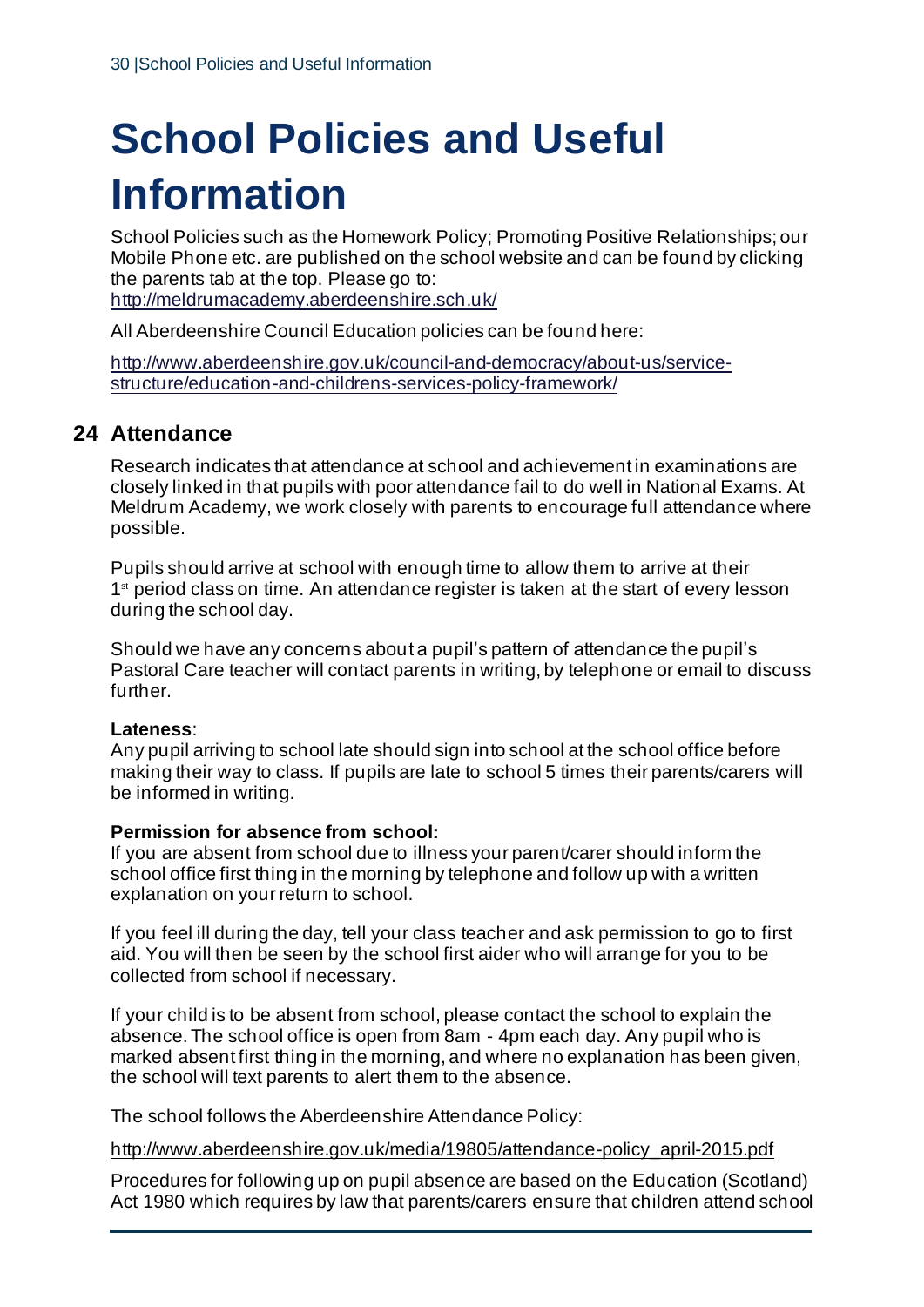regularly. The Home/School Liaison Officer has a key role to play, providing a vital link.

# **25 Holidays during term time.**

The Scottish Government has deemed that holidays taken during term time for primary and secondary children should be recorded as unauthorised absence unless there are special, exceptional circumstances. Should you wish to remove your child from school to attend a family holiday you must inform the Head Teacher. This will be recorded as unauthorised absence though there may at times be exceptional family circumstances previously discussed with the Head Teacher. Parents are advised to limit the number of holidays taken during term time, to minimise disruption to a child's education. For annual holiday dates for Aberdeenshire schools please see the section at the back of this book, contact the school office or go to:

http://www.aberdeenshire.gov.uk/schools/parents-carers/school-term-dates-and-inservice-days/

# **26 Dress Code**

Successful schools have a strong identity and are proud of their school un iform' Meldrum Academy is a school of which we are all very proud. A pride in wearing the school colours is one of the cornerstones of identity for a successful school. We hope that all parents and carers will work with us to encourage all our pupils to wear smart uniform with an identifiable school crest. We expect all pupils to wear the Meldrum Academy uniform in school and when representing the school across Scotland.

#### **All pupils**

Trousers / skirts & footwear should be **black**. **Leggings are not** considered appropriate school uniform.

#### **S1-S3 pupils**

White / navy polo shirt with school crest or white shirt and junior tie Navy sweatshirt / hoodie or navy V-neck cardigan with school crest

#### **S4-S6**

White shirt with senior tie and black V-neck sweater/cardigan with school crest White polo shirt with Meldrum Academy crest

Black sweatshirt with Meldrum Academy crest

Pupils, parents and staff were involved in choosing the current dress code and the items have been selected so that pupils clearly identify with the school. Please also consider the changeable nature of weather conditions and provide your child with appropriate outerwear and footwear to suit.

Our school uniform is supplied by School Wear Made Easy who operate an online ordering system. https://www.schoolwearmadeeasy.com

#### **PE Kit:**

For indoor activities pupils should wear shorts or tracksuit bottoms, a plain t shirt and clean trainers. For outdoor activities pupils should also bring a change of sweatshirt,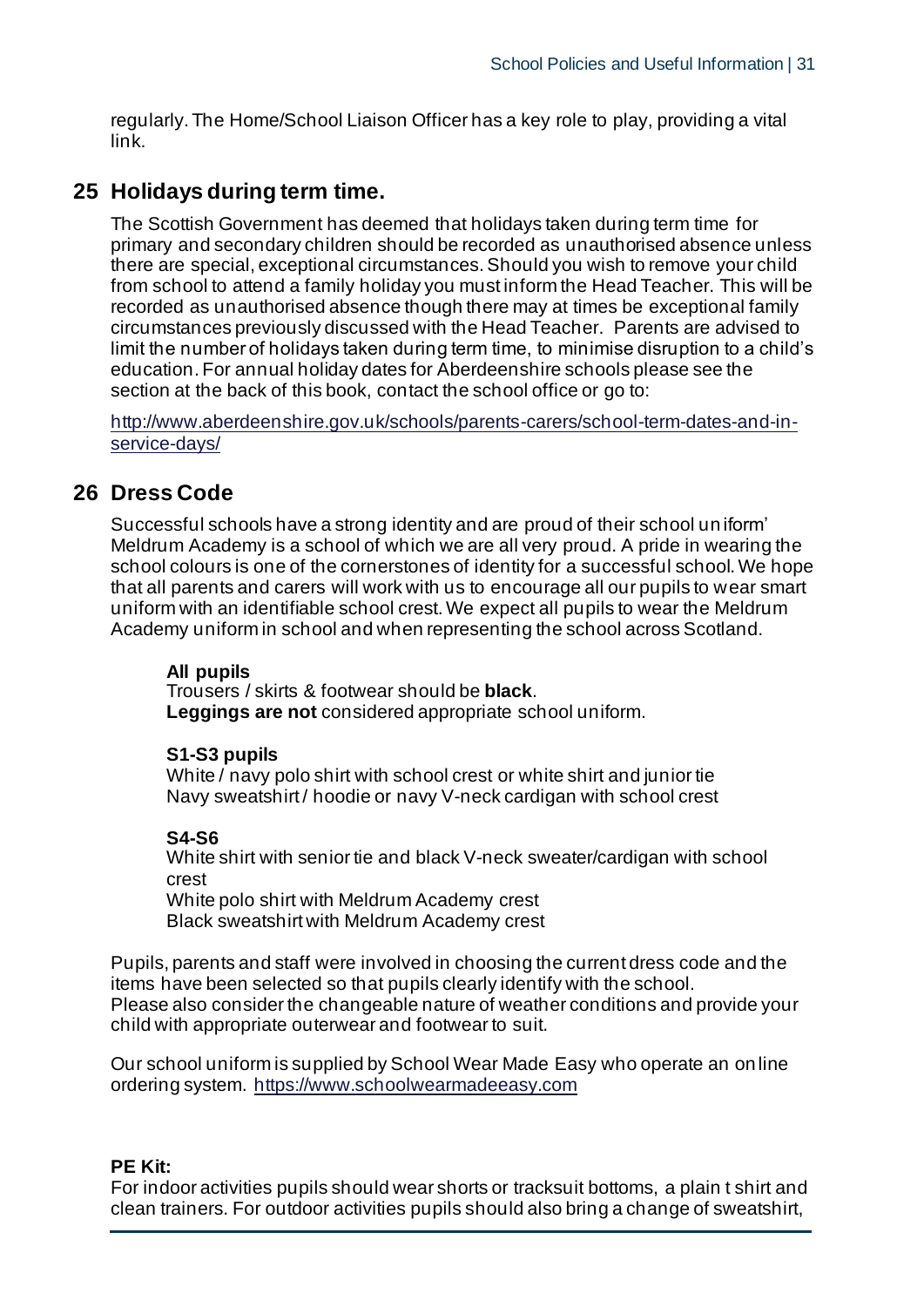extra socks and outdoor trainers. Rain jacket, hats and gloves may be worn when appropriate.

Please note football strips and strappy vest tops are not considered appropriate PE Kit.

Parents should note their responsibility to ensure all clothing and belongings brought to school should be named or marked in some way, as it is difficult for children to distinguish their own clothing from that of others.

# **27 Clothing Grants**

Some families may be entitled to a school clothing grant per eligible child per financial year. More information about this can be found at:

http://www.aberdeenshire.gov.uk/schools/parents-carers/assistance/school-clothinggrants/

# **28 Transport**

To qualify for free Home-to-School Transport, Primary school pupils must reside more than 2 miles from and attend their zoned school whilst Secondary school pupils must reside more than 3 miles from and attend their zoned school.

These distances are the shortest available route from the pupil's house to the school gate and can take into account main roads (including dual carriageways), tracks and paths. Pupils will be assigned a collection point, in villages and towns and where safe to do so, pupils may have to walk up to 1 mile to the nearest collection point. Pupils who reside in rural locations are usually collected at the nearest adopted road to them (track end or roadside). School transport vehicles will not use private unadopted roads or tracks. It is the parent's responsibility to escort the pupil to and from their collection point Application forms for free transport, Form PTU100 can be obtained from the school office.

# **29 Privilege Transport**

Transport provision is also made available for pupils who are not ordinarily entitled to transport. Privilege transport is provided on school transport services subject to spare seating capacity. There are 3 types of privileged transport available.

### **In-zone Privileged transport**

Pupils who attend their zoned school but are under the qualifying mileage can apply for In-zone privilege transport. If there is suitable seating capacity available and an existing route then the application should be approved, if there is not and there is a safe walking route available to the pupil, then it may be rejected. Please also note that if seating capacity is needed for a pupil who is entitled to school transport, In zone Privilege pupils may be give written notice and removed from transport.

### **In-Zone Privilege Transport – Safety**

Pupils who attend their zoned school but do not qualify due to their residence being under the qualifying mileage can apply for In-zone privilege transport. If there is no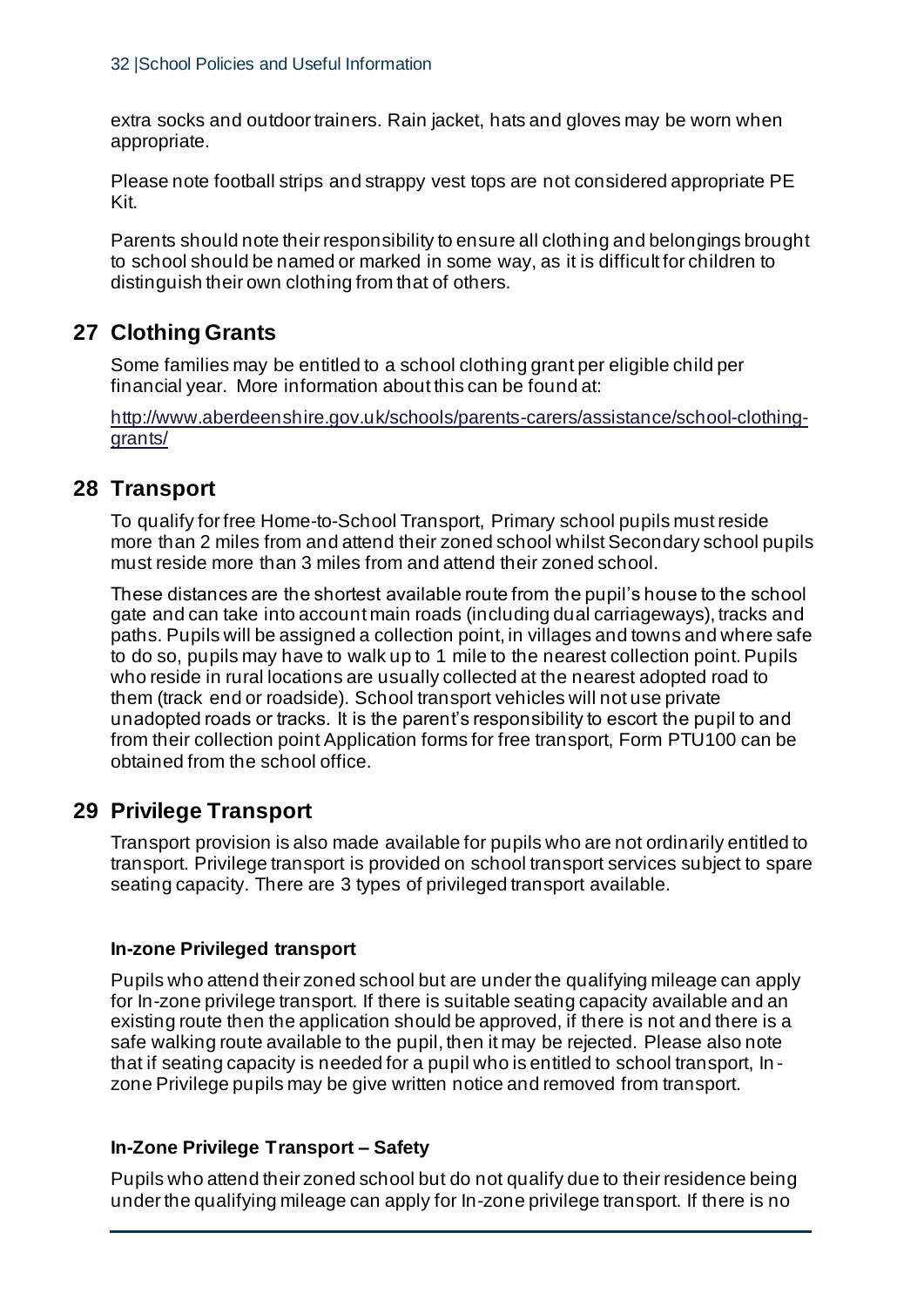safe walking route available to the pupil, they are guaranteed a seat on transport by applying for an In-zone Privilege pass. A pupil who is guaranteed in-zone privilege transport would not be removed to make room for a pupil who is entitled to school transport.

#### **Out of Zone Privilege Transport**

There is no transport entitlement to pupils who attend a school which they are not zoned for. Pupils may apply for Out of Zone Privilege transport; pupils are required to meet the nearest available school transport vehicle to them, and it is the parent's responsibility to bring the pupil to the nearest collection point. Out of Zone Privilege transport pupils may be removed, with written notice, at any time for In-Zone Privilege and Entitled transport pupils.

Application forms can be obtained directly from your child's school. For further information, see the Council website:

https://www.aberdeenshire.gov.uk/roads-and-travel/school-transport/schooltransport/ or contact: school.transport@aberdeenshire.gov.uk

#### **Local Bus/Registered School Bus Services**

Some services operate as registered bus services. These operate on a fare paying basis and pupils will be required to pay fare to the driver or purchase a season ticket for travel.

# **30 Early Learning & Childcare Transport**

Transport to early learning and childcare settings will not be provided by Aberdeenshire Council, unless there are relevant exceptional circumstances. Where there are significant additional support needs, transport may be provided. In such instances this requirement should be discussed with the Head Teacher in conjunction with the Early Years Quality Improvement Manager.

# **31 Special Schools and Enhanced Provision**

Aberdeenshire Council may provide free transport where necessary for pupils with additional support needs who access enhanced provision or community resource hub level support. In certain cases, it will be appropriate for pupils to make their own way to school by public transport and where this is authorised, bus passes are issued. Where a pupil's address falls in the delineated area of a resourced school, and is within reasonable walking distance, the Local Authority will consult with the Community Child Health Service before deciding if free transport should be provided.

## **32 School Closure & Other Emergencies**

Head Teachers decide if and when schools should close due to bad weather or another emergency. In bad weather they will decide this after receiving information about local weather conditions. This decision can be made during any time, day or night. These guidelines outline the procedures for dealing with school closures during bad weather or other emergencies.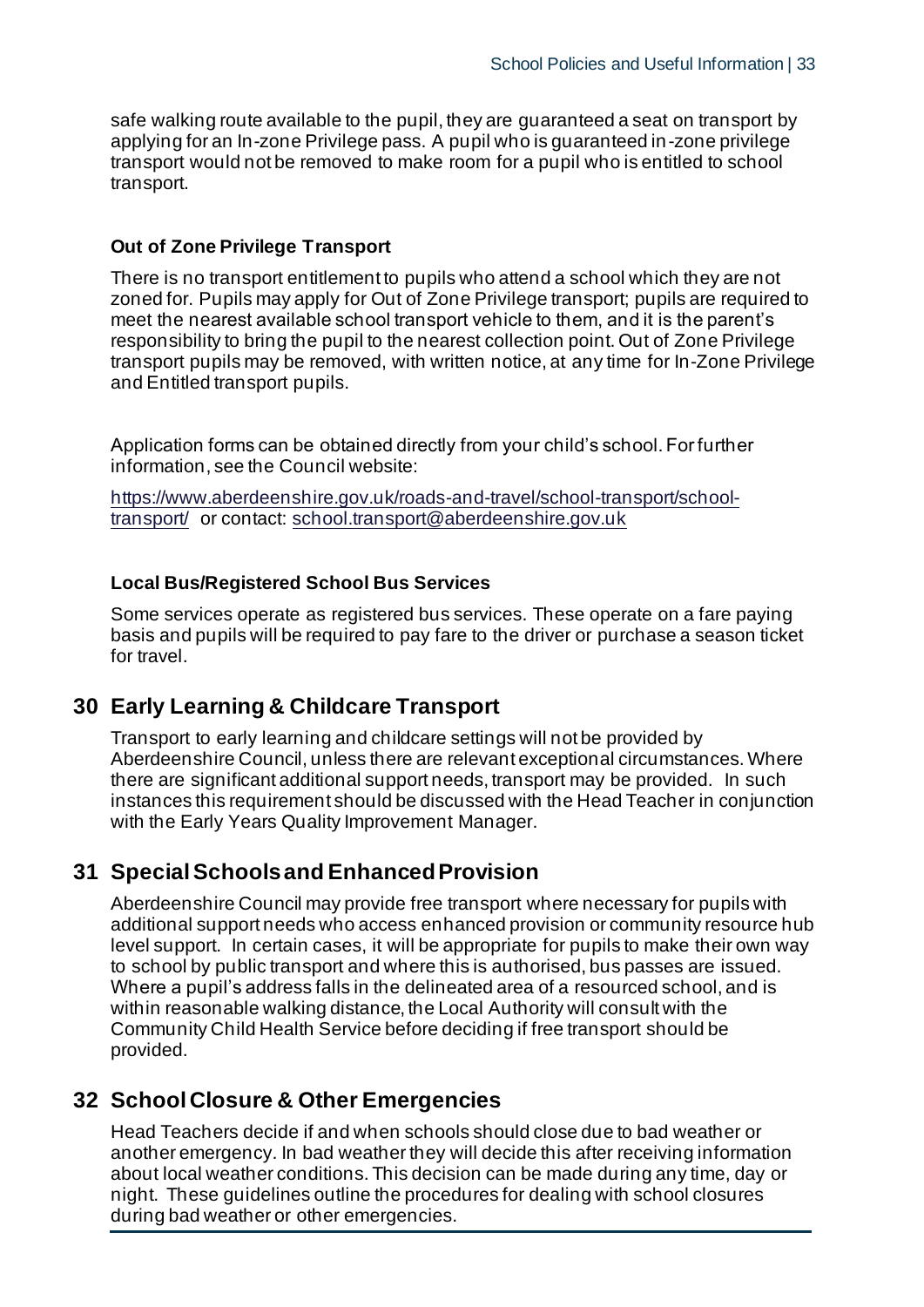### *If children are at school…*

*School transport contractors* have been told not to allow children to walk home alone from drop-off points under any circumstances during extreme weather conditions. If you can't meet or arrange for your child to be met, the school transport will return them to a designated location.

**Public service vehicles** – drivers of these vehicles follow a specified route and keep to timetables – they cannot make special arrangements.

If your child attends a Nursery, Primary or Special School, which is to close early, the school will contact you by telephone. If this is not possible the school will contact your named 'emergency contact'. No child will be released from school without contact being made. It is important contact details are current and the people named are available – particularly during bad weather.

If your child attends a Secondary School, because of the large number of pupils in Secondary Schools, parents will be contacted via text/email to inform them of closure.

If you are concerned about local weather condition contact the school. You may wish to collect your child yourself and are free to do so provided you make arrangements with the school.

#### *Before the start of the school day…*

During bad weather some staff may not be able to get to school or bus routes may not be safe to travel on – so the school may have to close. Headteachers will advise parents and carers using the following communication tools:

Outwith school hours, your local radio station is a good place to find out information on school closures. The following radio stations receive updated information every 30 mins from our website:

- **Northsound 1** FM 96.9
- **Northsound 2** MW 1035 kHz
- **BBC Radio Scotland** FM 92.4 - 94.7MW 810 kHz
- **Moray Firth Radio** FM 97.4 MW 1107 kHz
- **Waves Radio** FM 101.2
- **Original 106 FM**

### **Twitter**

http://twitter.com/aberdeenshire

### **Aberdeenshire Council Website**

https://online.aberdeenshire.gov.uk/Apps/schools-closures/

You also have the option to sign up to receive email alerts when your school(s) updates their closure status:

https://online.aberdeenshire.gov.uk/myAberdeenshire/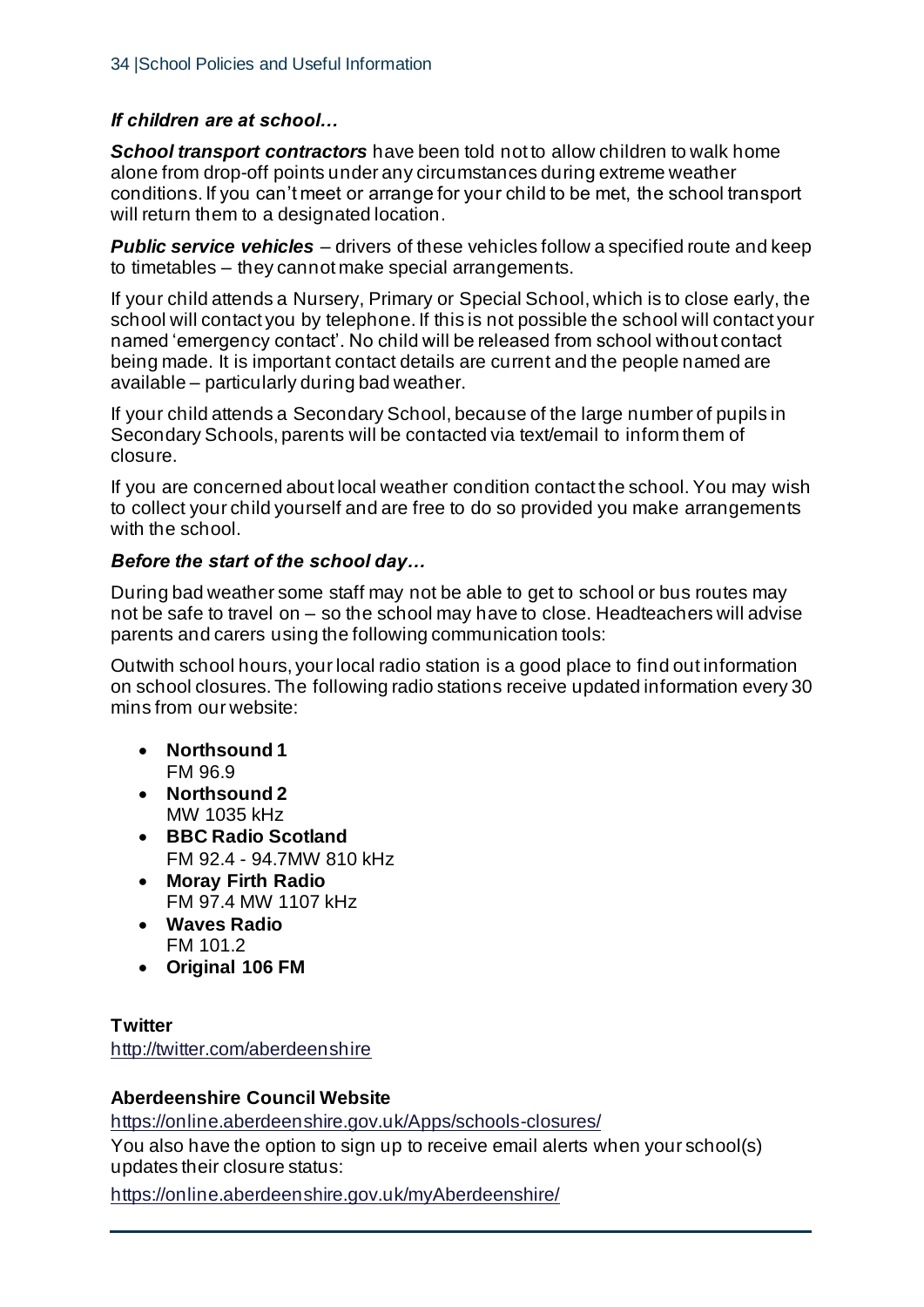#### **School Information Line**

Tel: 0370 054 4999 then **02 28 20** If you cannot get through first time, please do not put this number on redial. This will only lead to the line being busier.

# **33 Storm Addresses**

When there has been severe snowstorm during the day it may be prudent for pupils who live some distance from the normal bus routes not to attempt to reach their homes but to spend the night in alternative accommodation nearer school. It is the parent's responsibility to inform school about any pupils who may be at risk in such situations and to provide the name and address of a relative or friend who is willing to provide overnight accommodation.

# **34 Change of address and Parental Contact Details**

To enable us to make easy contact with parents, the school would appreciate if any changes of address, telephone number of circumstances is amended via your parentsportal.scot account (see Menu section 'Your Account') or notified in writing to the School Office. It is also important that the school has details of an Emergency Contact should it prove impossible to get in touch with parents in the event of an emergency.

# **35 Anti-bullying Guidance**

#### **What is Bullying?**

Aberdeenshire Council Education and Children's Services define bullying as the following:

*Bullying takes place when the actions of an individual or group of people cause harm to someone by taking advantage of an imbalance of power within a relationship (whether perceived or real). Bullying behaviour can be persistent and/or intentional, but often it is neither.*

*Bullying can be verbal, physical, mental/emotional, or cyber and is behaviour and impact. It can be intentional or unintentional, direct or indirect, persistent, or a oneoff incident. The impact is on a person's ability to feel in control of themselves.* 

*Bullying can be verbal, physical, emotional, or cyber. It can be intentional or unintentional, direct or indirect, persistent, or a one-off incident. People who experience bullying behaviour feel vulnerable and/or socially isolated.*

#### **What will the school do about it?**

Schools should promote consistency of response to instances of bullying behaviour using a 6-step approach. They will:

- 1. Record the Incident
- 2. Speak to the individuals involved having frank and honest dialogue
- 3. Speak to parents
- 4. Utilise Restorative approaches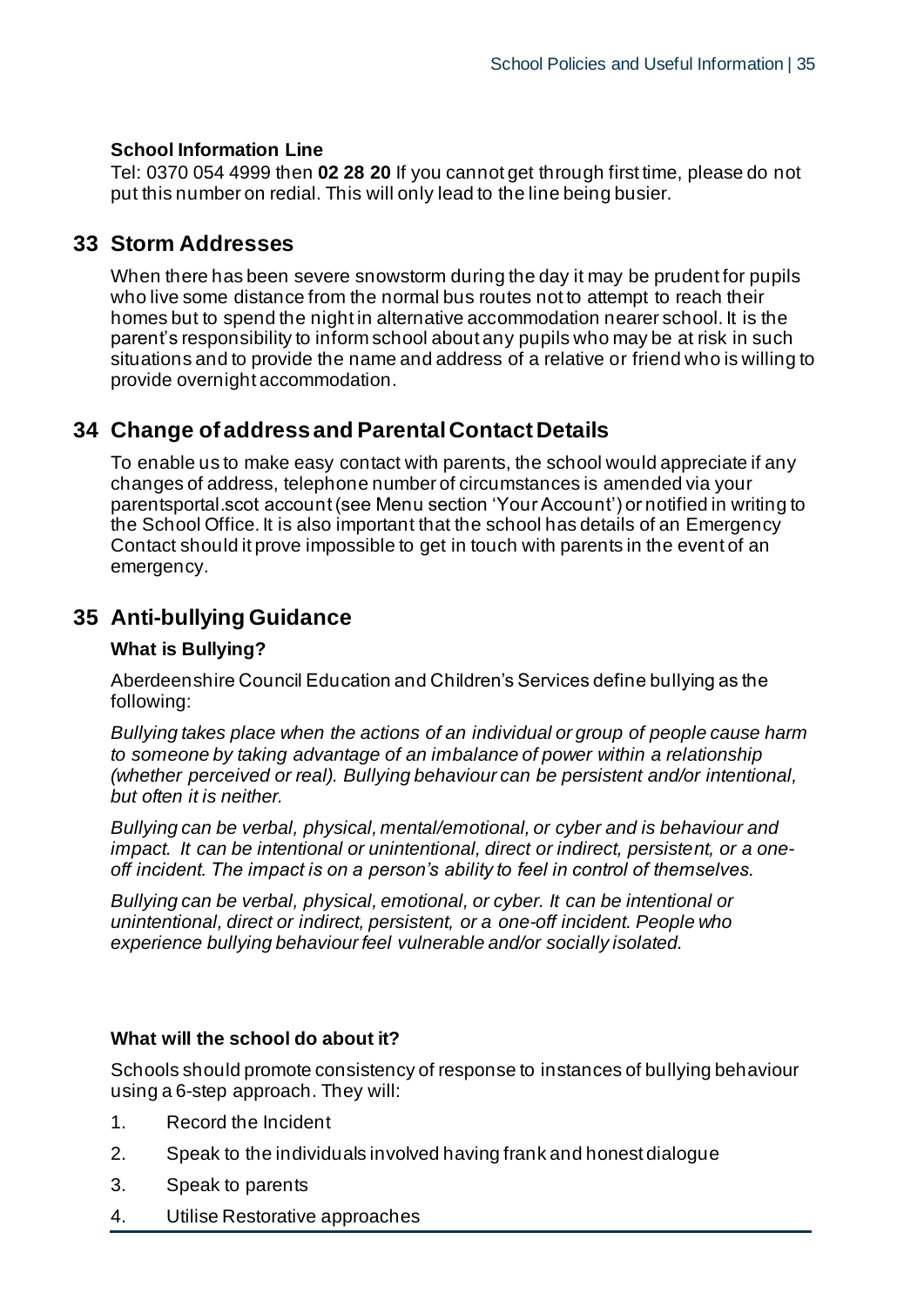- 5. Monitor the situation
- 6. Review and increase response accordingly

Aberdeenshire Council Education and Children's Services Anti-Bullying Policy is due to be reviewed and updated in 2019/20.

More information can be found in our School's anti-bullying policy which can be found on our website http://meldrumacademy.aberdeenshire.sch.uk/

Copies of this school guidance can also be accessed via the School Office.

# **36 School Meals**

Secondary School Lunches

Our academies offer a breakfast, morning break and lunch service. This is very different from the service in our Primary schools and is popular with Academy pupils.

A Fusion App is available and works alongside our normal counter service. Academy pupils can order their lunch straight from their mobile device and then pick it up from a designated collection point at lunchtime. Fusion Mobile also allows pupils to check their balance. To place an order funds must be available on their account.

#### **Secondary school menu and prices**

To view the available options and their prices see the links below.

View the

- secondary schools menu (pdf 2.1MB) https://www.aberdeenshire.gov.uk/media/25376/secondary-menu-price-listposter-a0.pdf and the
- pupil price list (pdf 61KB). https://www.aberdeenshire.gov.uk/media/24060/secondary-pupil-price-list-2019.pdf

There are many benefits of having a school lunch:

- Food prepared daily by trained catering staff
- Choice of three main courses each day
- A range of sandwiches as an easy alternative to a home packed lunch
- A delicious and varied menu offering great value
- A complete school meal provides 1/3 of a child's daily nutritional needs

Additional information regarding Secondary school meals can be obtained via this link

https://www.aberdeenshire.gov.uk/schools/school-info/meals/secondary-schoolmeals/

#### **Online payments system**

We are encouraging parents/carers to register for online school payments due to COVID-19 to eliminate handling of cash. Parentsportal.scot is the recommended way to register to access all school payments including school meals.

Parentsportal.scot is securely linked to a myAberdeenshire account and to register follow this link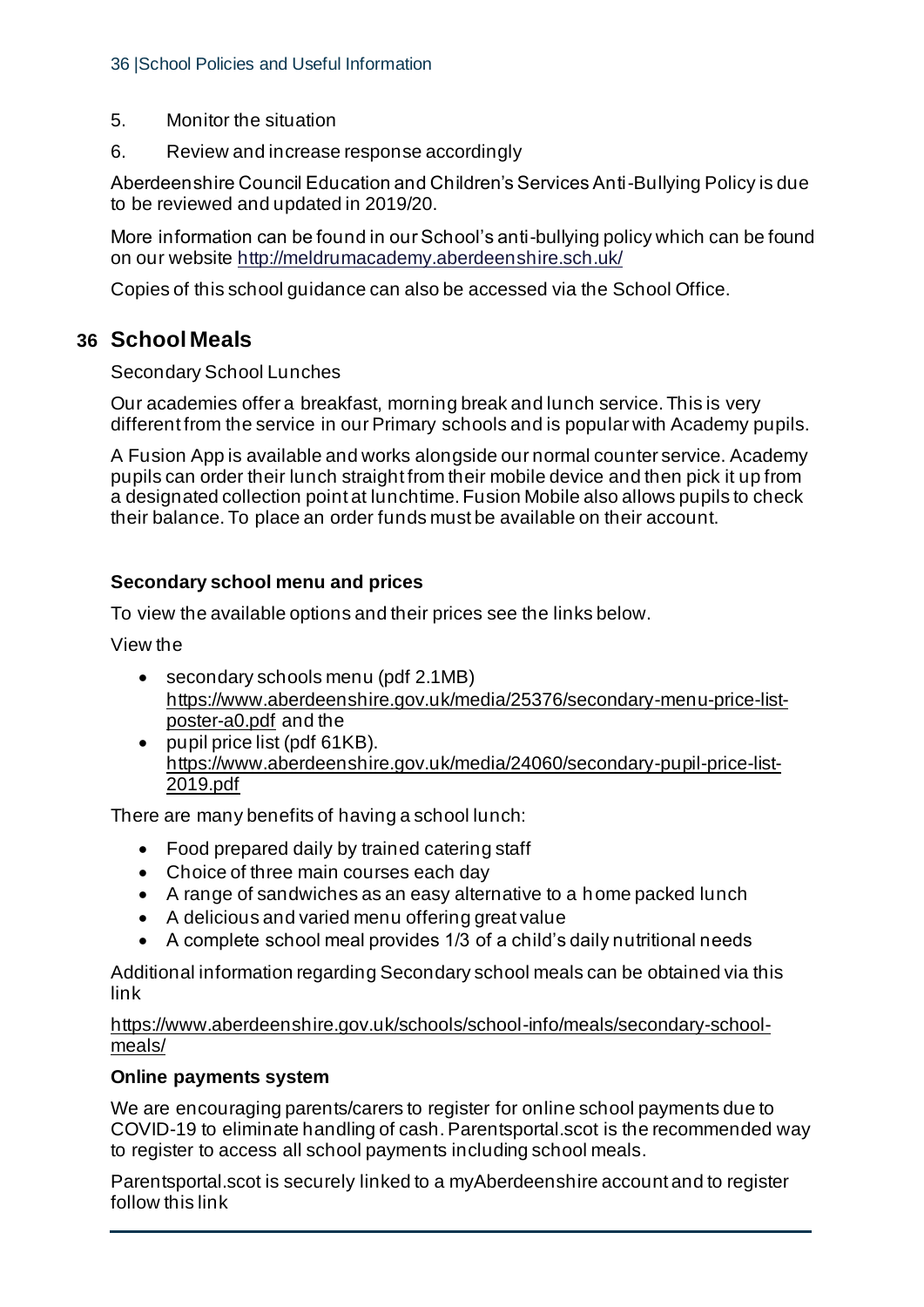#### https://www.aberdeenshire.gov.uk/schools/school-info/parents-portal/

Please ensure there are always sufficient funds on your child's account prior to sending them for school meals. There is a formal debt recovery process for accounts that fall into debt.

If you are having difficulty making payments, please contact the school office as we are here to support families and will do whatever we can to assist you.

#### **Free School Meals Information**

Am I entitled to free school meals?

Click on the link to find information that explains the free school entitlement and how to go about it.

https://www.aberdeenshire.gov.uk/schools/school-info/assistance/free-school-meals/

If you have difficulties obtaining access to free school meals, please speak with your school and we will work together to provide assistance.

If you require any further information regarding School Catering send a message to this email address - schoolmeals@aberdeenshire.gov.uk.

#### **37 Healthcare & Medical**

Every child's health and welfare is very important to the school. Parents who have any concerns should let school know by telephoning or writing in. Alternatively, parents can inform the Health Visitor or their own GP. Parents are requested to let the school know of any hospital appointments.

Parents/carers are requested to keep children at home for 24-48 hours if the child has diarrhoea, flu-like symptoms or is clearly unwell.

Always seeks a GP's advice before sending a child back to school. Please remember that other children can be vulnerable to infection.

The school is fortunate to have a nurse in attendance to undertake Health Interviews and provide advice on health matters for pupils. The school doctor will play a vital role in monitoring a child's health and well-being.

Although our medical staff provide help and advice as appropriate, all pupils must be registered with a doctor in general practice who should be consulted about health matters as they arise. Parents should provide us with the name and telephone number of their child's doctor and an up-to-date emergency contact for themselves in case it becomes necessary for a child to be sent home during school hours because of illness.

Aberdeenshire Community Dental Service inspect P1 and P7 children in schools as part of the National Dental Inspection Programme. Written parental consent is not required for dental inspections, but parents will be informed in writing approximately one week before the inspection date.

Immunisation against Diphtheria, Tetanus and Poliomyelitis is provided for all pupils during the third year. If a pupil is unable to keep the school appointment, parents are advised to request immunisation from their own doctor.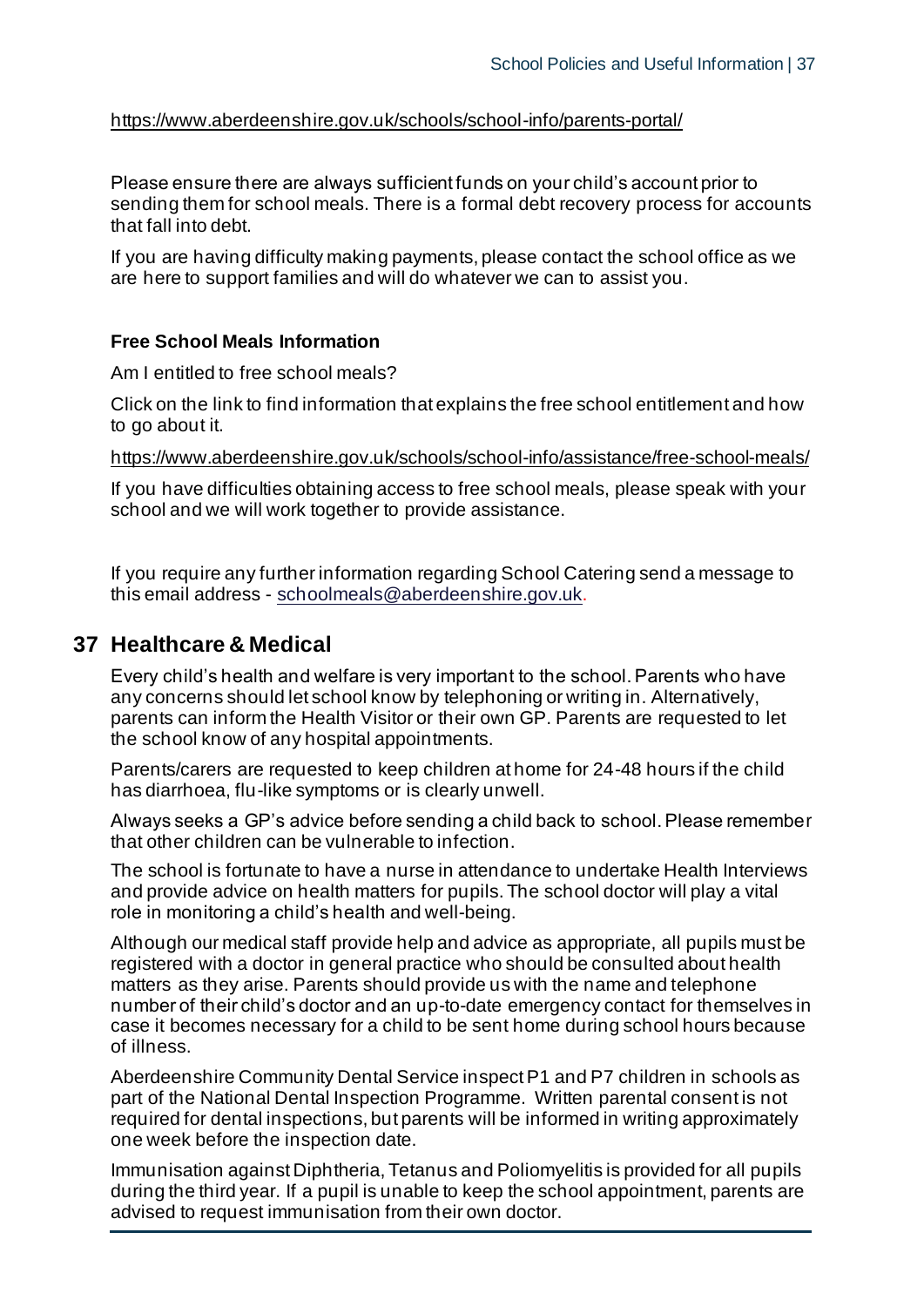HPV Immunisation to protect against cervical cancer is offered to all girls in S2. This is a series of 3 injections over a six-month period commencing in September each year. A catch-up programme is also in place for girls who miss any of their injections.

Most pupils will at some time have a medical condition that may affect their participation in school activities. For many this will be short term, perhaps finishing a course of medication to combat an infection.

Other pupils have medical conditions that, if not properly managed, could limit their access to education. Such pupils are regarded as having health care needs. Most

children with health care needs can attend school regularly and, with some support from the school can access most school activities. However, school staff may

need to take extra care in supervising some activities to ensure that pupils are not put at risk.

Planning formats may include either:

- Individual Pupil Protocol (IPP) (Med form 7).
- Health Care Plan written by Health professionals for very specific medical needs.

A risk assessment should also be completed.

The above can help schools to identify the necessary safety measures to support pupils with medical needs and ensure that they and others are not put at risk.

Please find the link below to our policy and guidance: Supporting Children and Young People with Healthcare needs and managing medicines in Educational **Establishments** 

http://asn-aberdeenshire.org/wp-content/uploads/2017/08/Supporting-Children-Managing-Medicines-Educational-Establishments.pdf

Sunscreen - As children are outdoors for learning and for play, parents should apply this prior to sending children to school or nursery. School staff do not supply, nor do they apply, sunscreen creams.

If your child has long term medical conditions such as asthma or diabetes, which may require on-going support, this should be fully discussed with the school. In certain cases specific training of staff about a child's treatment may need to be given. In addition, some children have conditions which may require occasional staff intervention e.g. severe allergic conditions such as anaphylaxis.

# **38 Schools and Childcare – Coronavirus**

Information for parents, carers, and young people on return to school arrangements in Aberdeenshire schools and early learning facilities.

- New term arrangements
- Contingency planning
- School meals
- School transport
- Family Information Service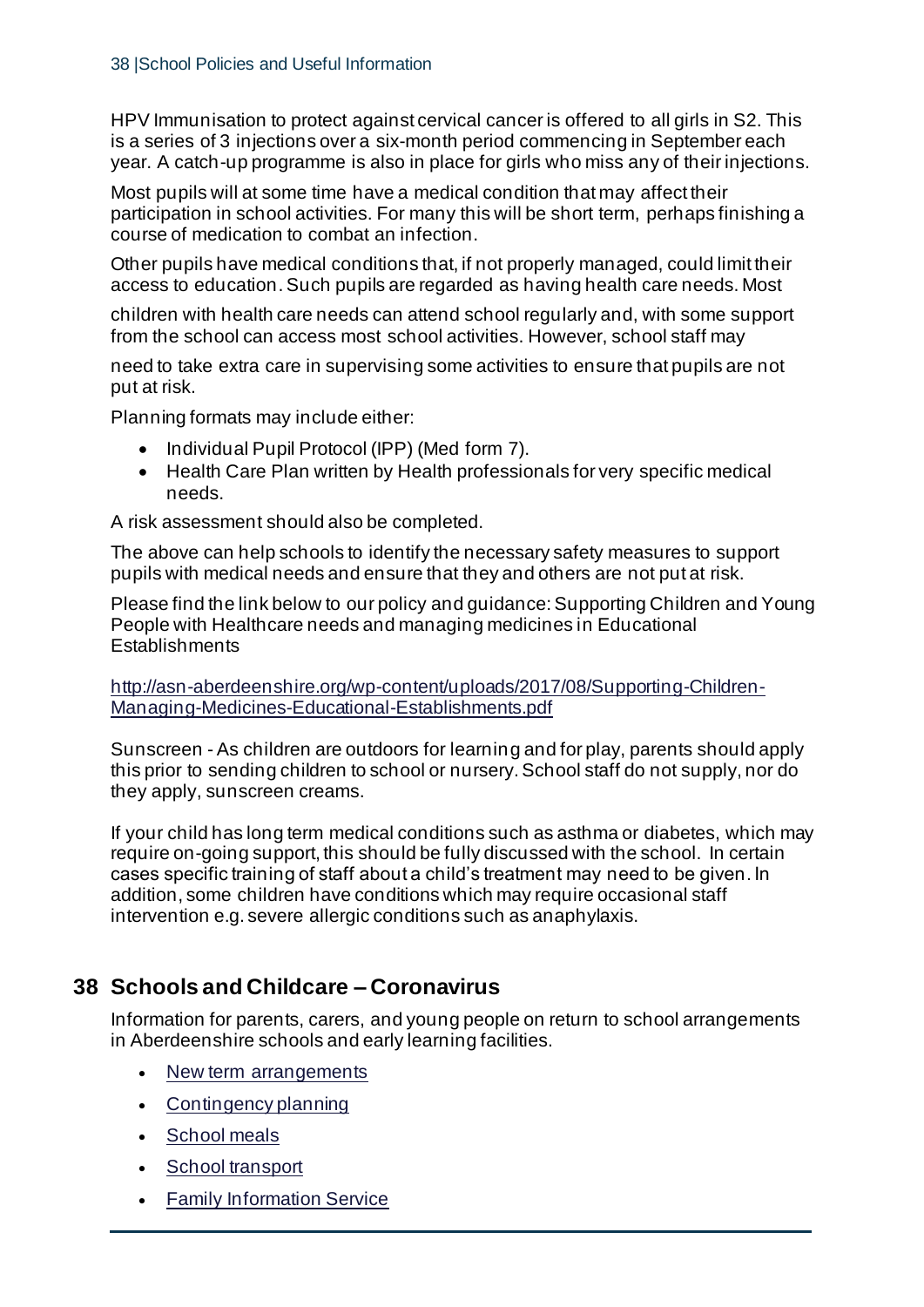#### • Shine a Light on Lockdown

If you are a British Sign Language (BSL) user, please watch our video explaining out schools and childcare arrangements. You can also contact us via contactSCOTLAND-BSL, an online British Sign Language interpreting service.

# **39 Exclusion**

The foundation for schools, learning establishments and education authorities is a whole school ethos of prevention, early intervention and support against a background which promotes positive relationships, learning and behaviour. Where pupils who display behaviour, whereby attendance at the school would be likely to be seriously detrimental to order and discipline in the school or the educational well-being of the pupils there, and where other forms of support have proved unsuccessful, the Authority exclusion policy may apply. For further information on exclusions contact the school or go to:

http://www.aberdeenshire.gov.uk/media/3901/policy\_disc\_exclusion.pdf

# **40 Educational Visits**

We offer various educational visits during the school year. We believe that 'hands on' experiences greatly enhance a child's education, while also helping to make the necessary links between learning in school and life outwith school. Staff members and parent volunteers provide supervision to standards laid down by Aberdeenshire Education & Children's Services. We give parents as much notification as possible regarding visits their children will participate in.

There are grants available through the Aberdeenshire Educational Trust to help with the cost of school trips. For further information go to:

https://www.aberdeenshire.gov.uk/benefits-and-grants/educational-grants/

# **41 Instrumental Tuition**

From Primary 4 onwards, tuition is available for a range of musical instruments. Most disciplines are taught in the secondary schools however not all disciplines are available in primary schools due to limited resources. Orchestral string instruments are not normally available to beginners at secondary level. Tuition is subject to availability.

#### **100 days commitment: ending charges for instrumental music tuition in schools**

A commitment made in the SNP's 'First Steps' document and reaffirmed by the First Minister in Parliament on 26 May, was to abolish fees for instrumental music tuition in schools within the new Government's first 100 days. Ministers and COSLA Leaders have agreed to the initial one-year removal of fees

For further information go to:

http://aberdeenshire.gov.uk/schools/ims/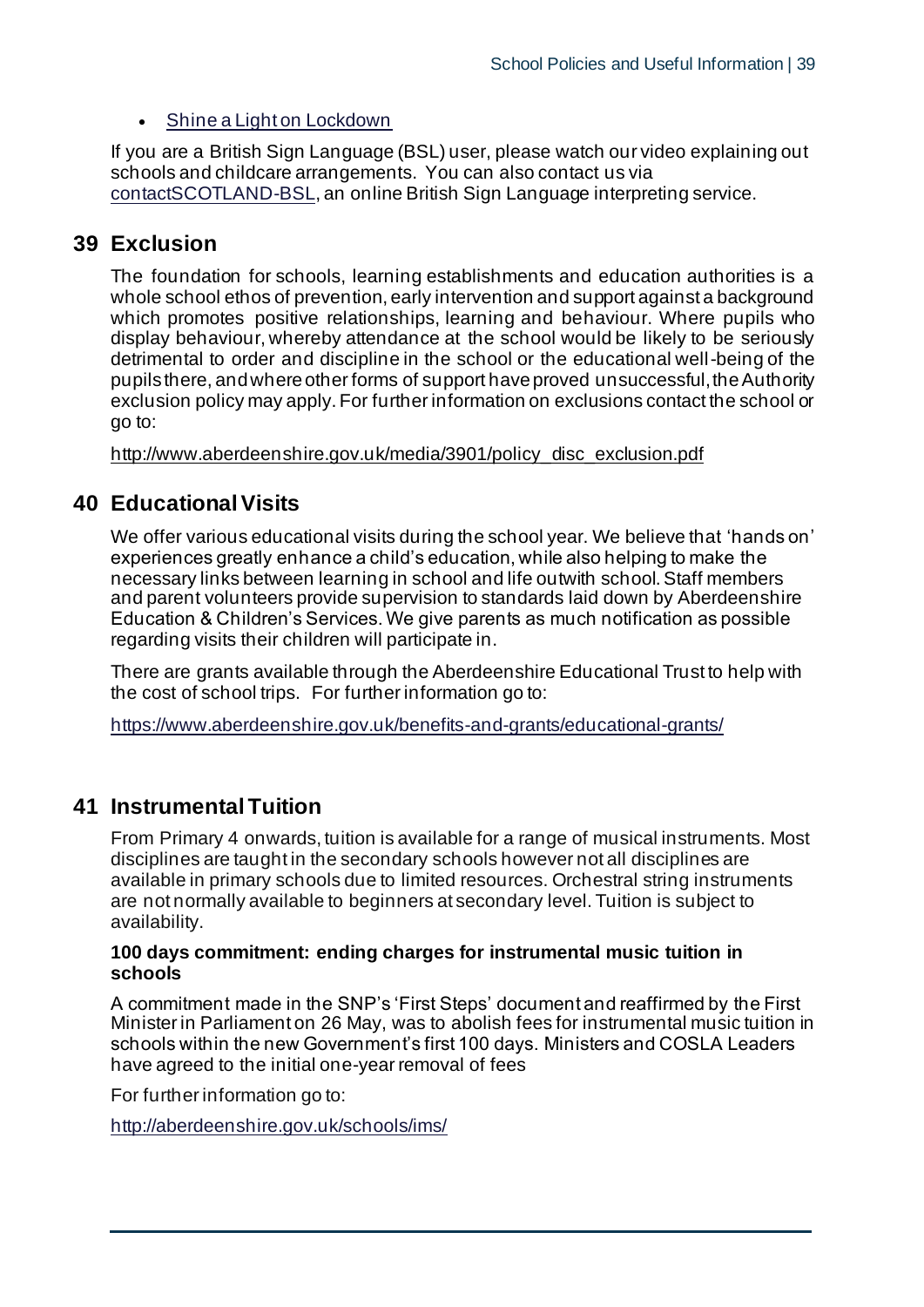# **42 (S) Education Maintenance Allowance**

An Educational Maintenance Allowance (EMA) is a weekly payment paid directly to young people from low income families to enable them to stay on in further education at school or college after they reach statutory school leaving age. This is funded by the Scottish Executive. Further information on EMA's and how to apply can be found here:

https://www.aberdeenshire.gov.uk/schools/school-info/assistance/ema/

# **43 Public Liability Insurance**

Aberdeenshire Council holds third party liability insurance, which indemnifies the Council against claims from third parties, e.g. parents on behalf of pupils who have suffered injury, illness, loss or damage arising from the negligence of the Council or its employees. In these circumstances all claims are handled on behalf of the Council by external Insurers and Claims Handling Agents and compensation is dealt with on a strict legal liability basis. This means that there is no automatic compensation, the Council must be found negligent in order for any compensation to be offered by our Insurers and / or Claims Handling Agents.

Whilst the school will exercise reasonable care for pupils' property, it is inevitable that property will be lost or damaged from time to time. Pupils' property which is worn or brought to school or left in bags/cloakrooms is at their own risk. This includes but is not restricted to personal items such as jewellery, phones/tablets watches and bicycles. Aberdeenshire Council cannot accept responsibility for loss or damage unless caused by negligence of the school or staff.

# **44 School Off Site Excursion Insurance**

Aberdeenshire Council has in place a School Excursion Insurance policy, whereby both pupils and teachers are covered for offsite activities / trips both within the UK and abroad (offsite meaning off the school premises). The policy covers medical expenses, loss of baggage, cancellation (as specified in the policy) , curtailment and change of itinerary (along with other sundry benefits) etc. for worldwide trips and adventurous activities (including winter sports), subject to policy terms and conditions being met.

If personal items such as jewellery, phones/tablets, watches etc. are taken on a school trip then these are taken at an individual's own risk and are not covered under the policy, unless damage or loss is caused by an Aberdeenshire Council employee.

Personal / individual cover is seen as a parental responsibility and it is your decision as to whether you feel it is appropriate to obtain this.

Where trips are booked and have subsequently to be cancelled because of any Covid related event then insurance will not be valid. This will of course be reviewed periodically.

#### **Please be advised, however, that the Duty of Care aspect below is not insurance related:**

### **Duty of Care**

The Authority has a duty of care in respect of pupils in its charge during school hours and as such must take reasonable steps to ensure the safety of all primary and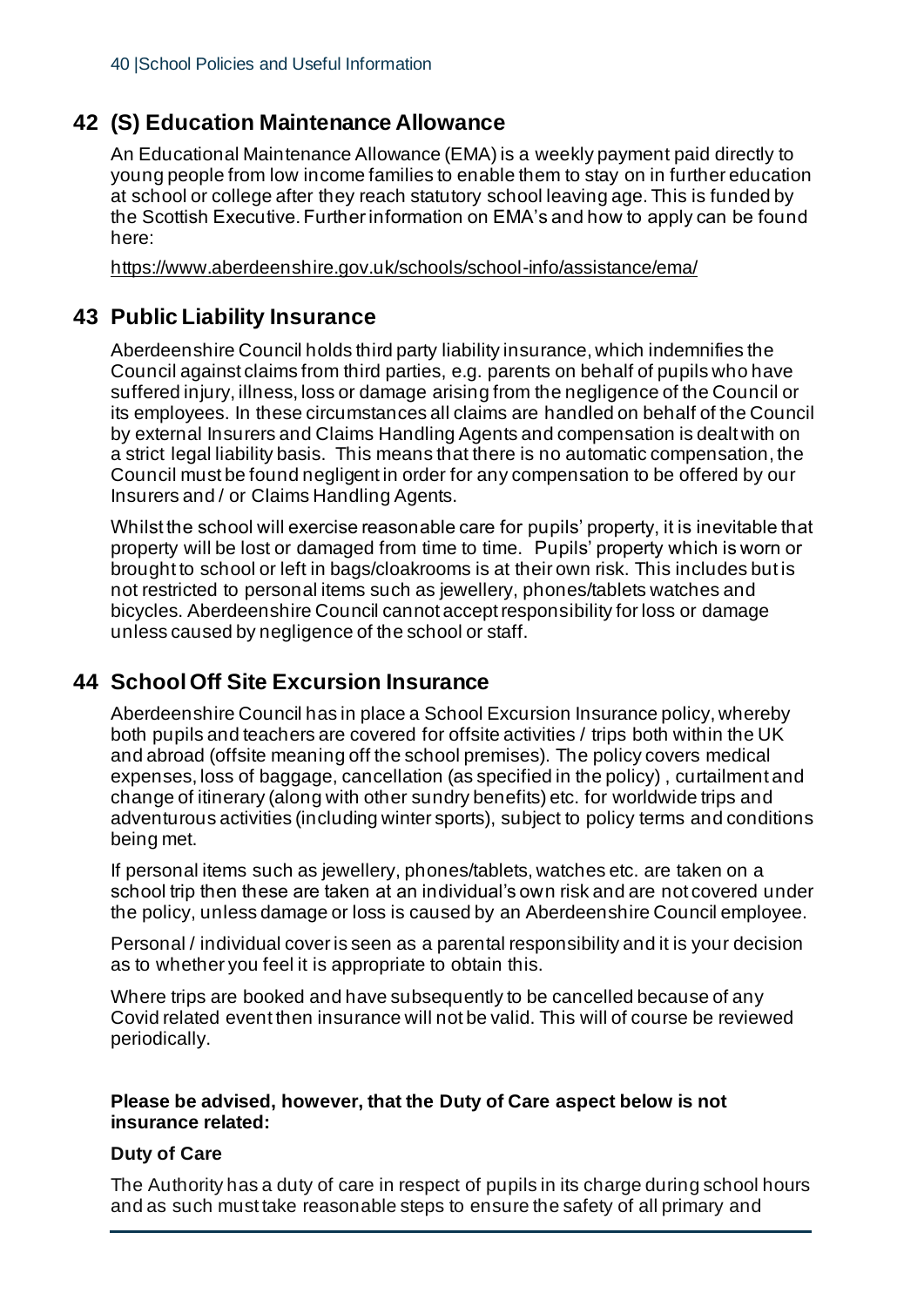secondary pupils. This general duty of care continues if the children go home by way of school transport and ends when the child gets off the bus, at which point the parents then become responsible.

# **45 Data we hold and what we do with it.**

The UK's Data Protection Act (DPA) 2018 enacted the EU GDPR's requirements into UK law and, with effect from 1 January 2021, the DPPEC (Data Protection, Privacy and Electronic Communications (Amendments etc) (EU Exit)) Regulations 2019 amended the DPA 2018 and merged it with the requirements of the EU GDPR to form a new, UK-specific data protection regime that works in a UK context after Brexit as part of the DPA 2018 and is known as the 'UK GDPR'.

Aberdeenshire Council is committed to full compliance with these regulations. When you are asked for information by Education & Children's Services, we will tell you why we are collecting the information, how long we will hold it and the legal basis for gathering this information. A Privacy Notice has been issued to all schools relating to the information we hold on yourself and your child/ward.

# **46 The information we collect from you**

Aberdeenshire Council collects personal data and information about your child in order to provide your child with a school education.

We will normally only share information (other than in child protection situations) in order to provide services for your child as part of his/her school education. We collect special category data about your child and process this because it is in the substantial public interest.

The information held by Aberdeenshire Council is used to assess, plan, coordinate, deliver, and quality assure the education services to your child. The Council does not use an automated process for making decisions about your child or the services required; decisions are made with you. We will keep this information for a period of 5 years from the maximum school leaving age of your child, as required to by The Pupils' Educational Records (Scotland) Regulations 2003, unless we have a legal responsibility to keep the information for a longer period of time.

# **47 Your Data, Your Rights**

You have legal rights about the way the Council handles and uses your data. More information about all of the rights you have is available on our website at: https://www.aberdeenshire.gov.uk/online/legal-notices/data-protection/

Alternatively you can contact the Council's Data Protection Officer by emailing DataProtection@aberdeenshire.gov.uk or in writing to: The Data Protection Officer, Town House, 34 Low Street, Banff, AB45 1AY.

You also have the right to make a complaint to the Information Commissioner's Office, (www.ico.org.uk). They are the body responsible for making sure organisations like the Council handle your data lawfully.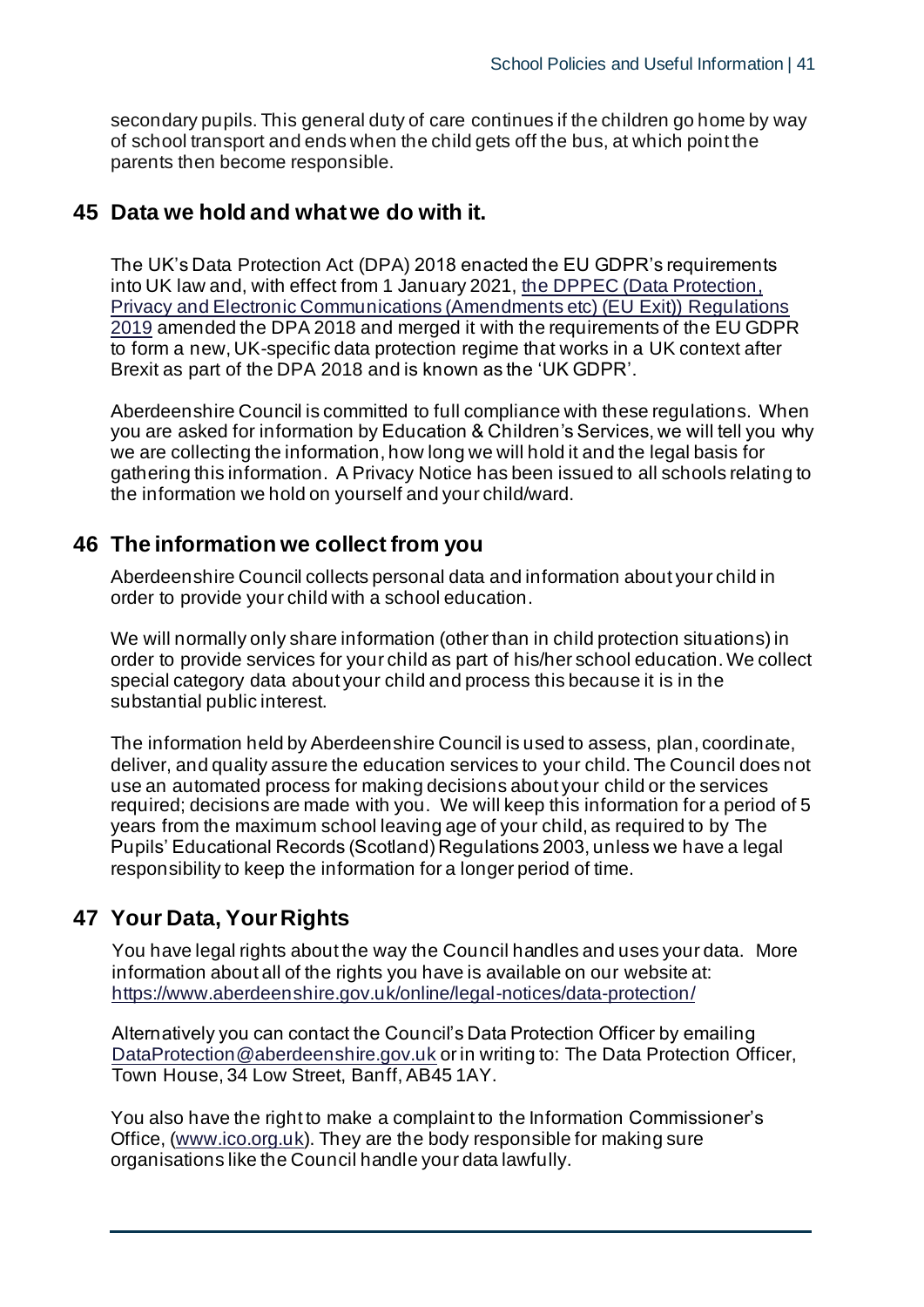The Council is required, where it is the data controller, to act in a transparent manner by providing information to individuals about how it will collect and use their personal data. Privacy Notices are an essential part of complying with this requirement. The Privacy Notice must provide information to individuals in a concise, transparent, intelligible, and easily accessible way and must be written in clear and plain language. All Education & Children's Services Privacy notices are available on our website at:

http://publications.aberdeenshire.gov.uk/dataset/education-privacy-notices.

# **48 Parental Access to Records**

Access Requests are the formal process by which individuals can seek information held about them (or their children) by the council. The requests can be broad, in terms of everything that is held, or quite specific - everything held by a specific department, establishment, team or individual. We have a legal requirement to provide the information under the Data Protection Act 2018. An Access Request is wider than an Educational Record in that it will include all person al data held about a child not just their educational record. Further information can be found at:

https://ico.org.uk/your-data-matters/

The Pupils' Educational Records (Scotland) Regulations 2003 means that you can get access to your child's records. Details of the regulations and process for obtaining information specific to pupils are available by contacting the school directly or can be found at:

https://education.gov.scot/parentzone/my-school/general-schoolinformation/My%20child's%20record

# **49 Information Sharing**

In terms of effective communication, including sharing relevant and proportionate information, where appropriate, Aberdeenshire Council in accordance with the Data Protection Act 2018 and Human Rights Act 1998 adheres to this as part of our current routine practice.

# **50 ScotXed**

ScotXed is a term used to represent the Scottish Government's Education Analytical Services, which is part of the Scottish Government's Learning Directorate.

ScotXed have legal powers to request data with regards all children and young people being educated in Scotland's schools, with the information collected about pupils and staff in schools used to help to improve education across Scotland. They do not collect the names of your child/children and they do not receive any contact details the school may have for you (e.g. telephone number, email address), and no information is published or made publicly available that would allow your child/children to be identified. More information on what and why they need data about your child/children, along with how they collect and store it is available in their Education Statistics Privacy Notices for parents and carers:

https://www2.gov.scot/Topics/Statistics/ScotXed/SchoolEducation/ESPrivacyNotices

If you have any concerns around the national ScotXed data collections, you can: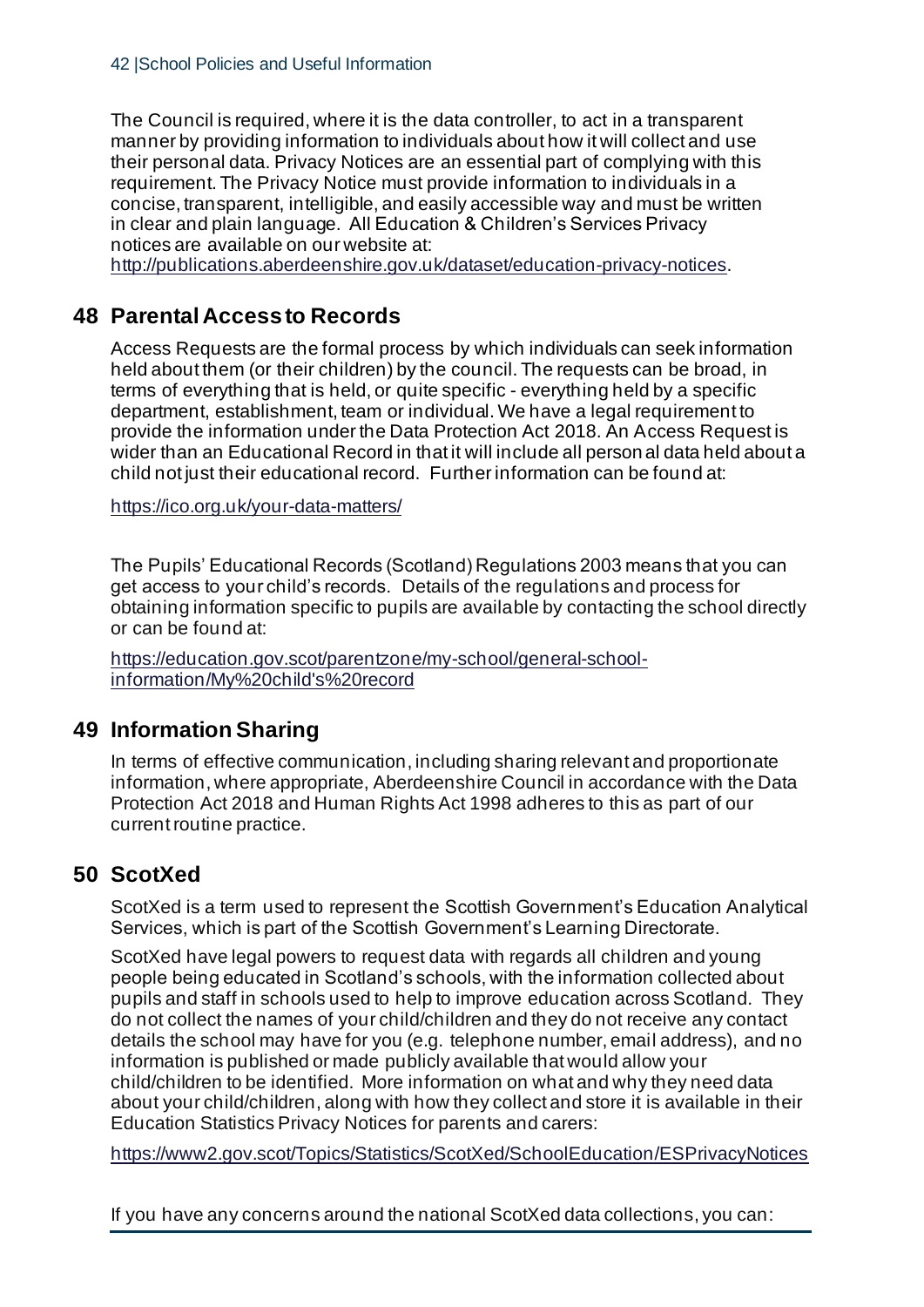- Contact the Data Protection & Information Assets team at the Scottish Government on dpa@gov.scot, or
- The Head of Education Analytical Services, Mick Wilson, on at mick.wilson@gov.scot,
- You can write to them at Education Analytical Services, Area 2A-North, Victoria Quay, Leith, EH6 6QQ.
- Alternatively, complaints may be raised with the Information Commissioners Office at casework@ico.org.uk.